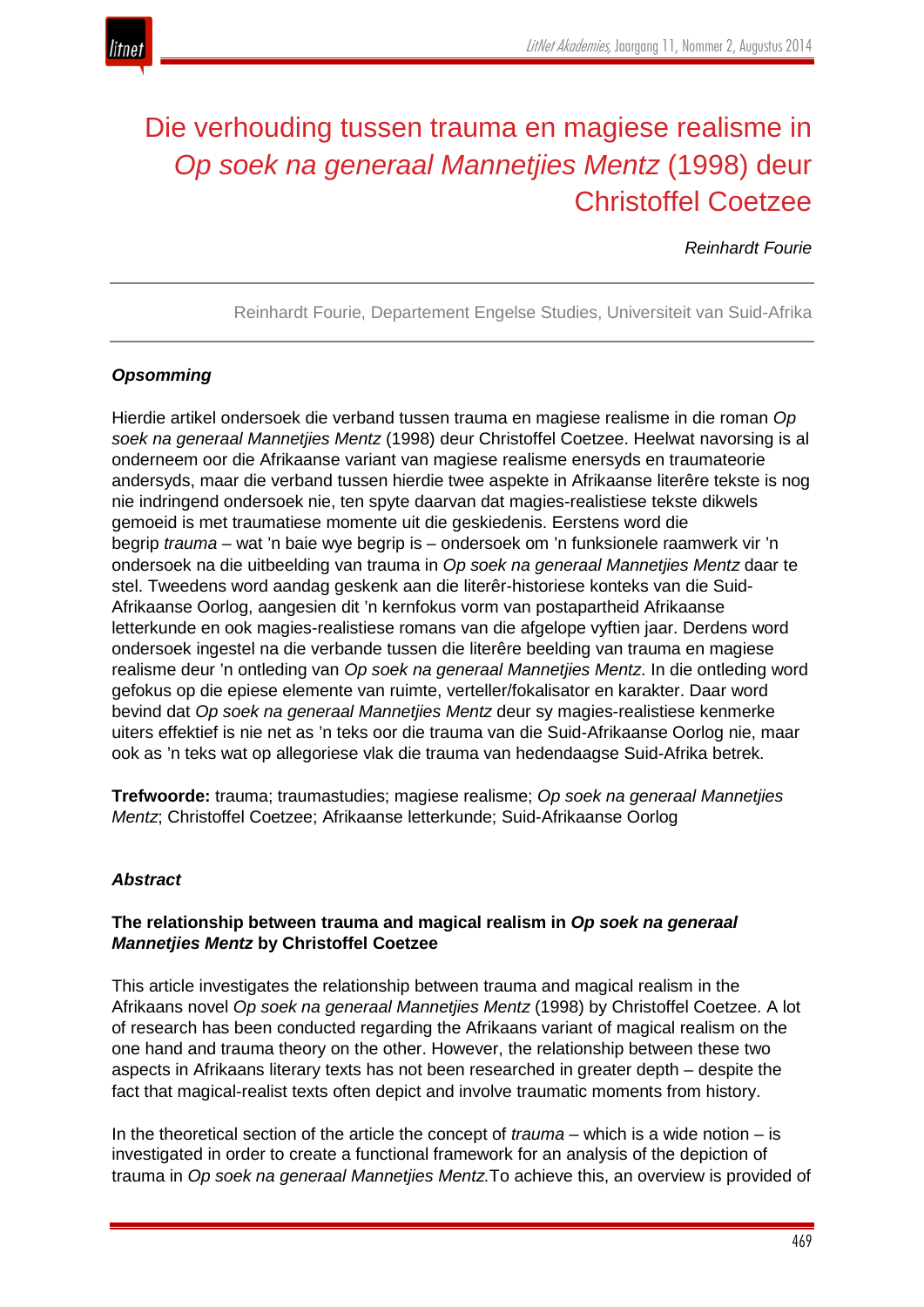the development of trauma theory, from its early use in psychoanalysis and psychology, in which it was suggested that traumatic experience can harm the body both physically and psychologically. Here brief reference is made to the work of Sigmund Freud and how his "talking cure" was created as an attempt to help those who had suffered traumatic experiences to come to terms with the event (Roth 2012:81). The American Psychiatric Association (2013:274) includes the following concepts in the definition of trauma: "exposure to war", "threatened or actual physical assault", "threatened or actual sexual violence", "being kidnapped [or] taken hostage", "terrorist attack, torture, incarceration as a prisoner of war, natural or human-made disasters, and severe motor vehicle accidents". The aforementioned definitional elements are used in the context of this study in order to further define that which is considered to be a traumatic experience. It is determined that a traumatic event can be any event that "defies reason and a sense of order, cripples our ability to maintain a stable sense of reality, challenges our categories of understanding and consequently the model of the world by which we unconsciously operate" (Granofsky 1995:8). For an experience or event to qualify as traumatic it must have a disruptive effect on one's everyday interaction with one's environment, through which the victim will often reexperience said event.

The use of the trauma concept in literary studies is then explored. Berger (1997:571–2) notes that the prevalence of traumatic experience in literature has much to do with the great events of the 20th century, such as wars, which have shaped the ways in which society views the world. Within this context, the literary work is viewed as a testing ground wherein various traumas can be relived and re-enacted upon various subjects and scenarios. Through the adaptation of concepts from psychoanalysis and psychology, it is possible to analyse the cultural product (here the literary text) to form a panoramic view of a specific culture's conceptions of trauma. Through the literary depiction of individual and collective traumas from the past, readers can attempt to better understand the traumatic patterns that are characteristic of a specific culture. In this way, trauma itself may be better understood.

According to Van der Merwe and Gobodo-Madikizela (2008:1), to live is to inherently create a narrative. Narratives have an implicit ordering function, because events are selected by the creator of the narrative and presented in a specific way to attach meaning to events. Similar to Granofsky (1995) and Hermans (2010), Van der Merwe and Gobodo-Madikizela (2008:6) state that a traumatic experience or event can often lead to the disruption of the created narrative order. Furthermore, individual narratives are situated within "patterns of existing discourses", and so lives can be depicted as meaningful and orderly narratives that fall into a greater collective narrative (Van der Merwe en Gobodo-Madikizela 2008:2).

Eventually, the narration of traumatic experience can be seen as a process of healing (Caruth 1995:vii) – an attempt to bring order to the chaotic world in which we exist through a form of narrative therapy. However, trauma narratives do not necessarily imply a healing process, as literature focuses specifically on the fact that sometimes there is no order to be found.

To further illuminate the issues surrounding the notion of literature as therapy, a brief overview is presented of major studies on trauma in Afrikaans literature. The different –and often opposing – positions of Van Coller (1997, 2005, 2006) and John (2000, 2006, 2008, 2010) are considered. Van Coller attaches some importance to the notion of literature as healing/therapy, while John views this position as "colonisation" of literary studies by psychology. It is concluded that when working with trauma narratives, there is a tenuous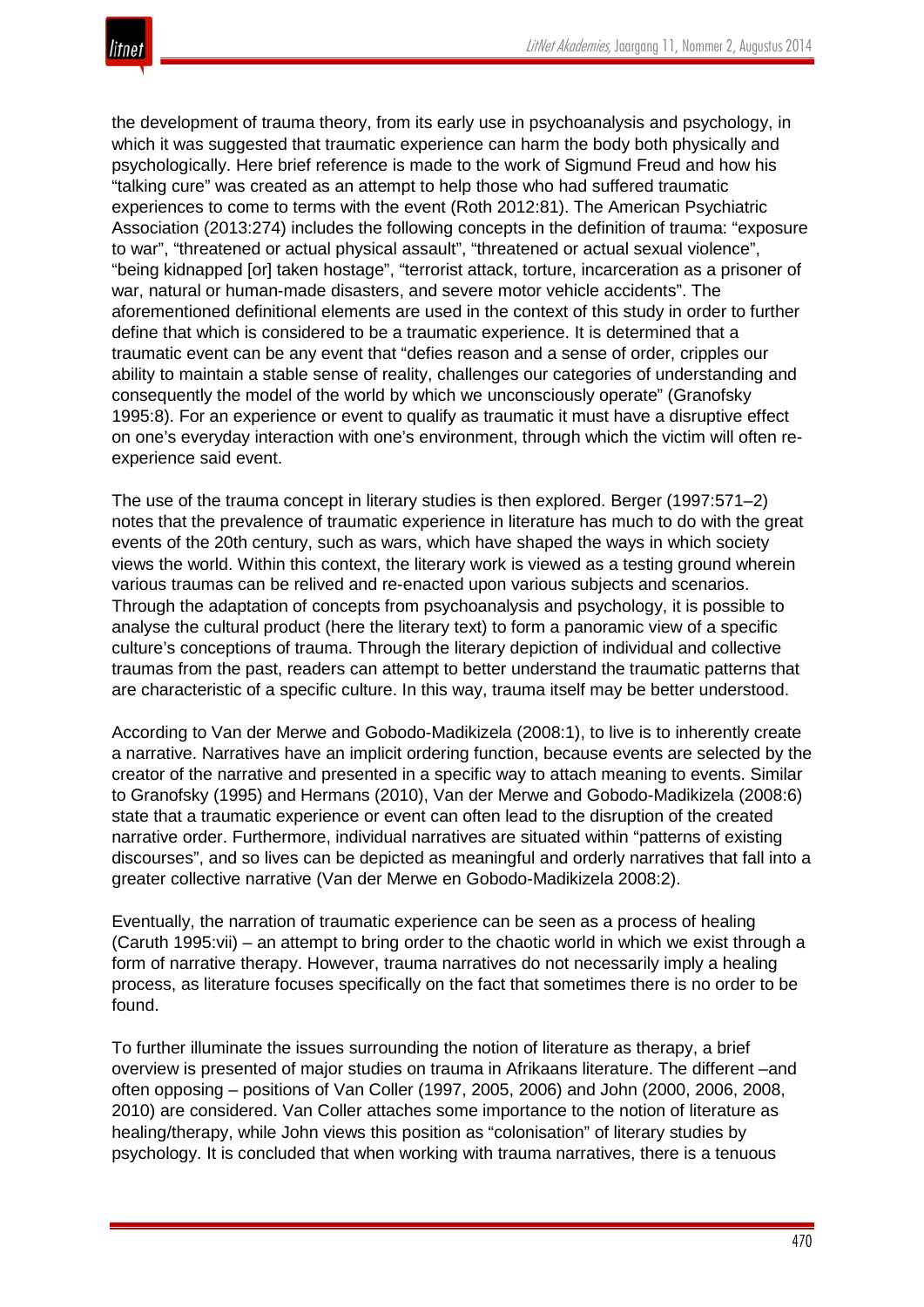

balance between the therapeutic value and aims of the text on the one hand, and the aesthetic aspects of the text on the other hand.

With reference to Van den Berg (2011) the problematic notion of the trauma of the perpetrators is also considered. It is noted that the depiction of the misdeeds of the perpetrators and the trauma this causes for the perpetrators must not be viewed in such a way as to sympathise with the position of the perpetrator, but rather to come to a better understanding of trauma (Metz 201:1037).

In the second part of the theoretical overview, brief attention is given to *Op soek na generaal Mannetjies Mentz* as a text with strong magical-realist elements. The discussion also highlights the relationship between the events often depicted in such texts and the depiction of trauma in literature. This study does not aim to typify *Op soek na generaal Mannetjies Mentz* as a magical-realist text per se, but merely to highlight the magical-realist characteristics that exist in the novel, as these will be utilised in the analysis of the text.

A literary-historical synopsis of the relatively recent wave of interest in the South African War is undertaken, as it is a core focus of much post-apartheid Afrikaans literature. Along with an overview of the socio-political reasons for the noted interest in the South African War, it is indicated how the events depicted in the novel can be read as an allegory of many issues faced by South Africa after 1990. The reasons for the renewed interest in the South African War can be summarised as follows: the centenary of the war; the Afrikaners' loss of political power after the first democratic elections in 1994; the Afrikaners' very public confrontation with collective misdeeds of the past that came to light during the testimonies given at the Truth and Reconciliation Commission hearings; and the prominence of violence and trauma throughout the history of South Africa.

Hereafter, an analysis of *Op soek na generaal Mannetjies Mentz* is presented in which the relationships between the literary depiction of trauma and magical realism is explored. The analysis focuses on the epic elements of setting, narrator/focaliser and character. Through the analysis of the setting of the novel it is determined that the Brandwaterkom functions as a microcosm of Southern Africa during the South African War. Within this microcosm a number of traumas are depicted and explored, including mortality, accountability and responsibility (for misdeeds), as well as the infliction and experience of severe violence.

Through an analysis of the narrative of the character Frans, the character's own exploration of his responsibility for the misdeeds of Mentz's Wraakkommando is explored. This is viewed in relation to his experience of traumatic incidents. It is clear that Frans's traumatic experiences have caused a disruption in his personal narrative, which he has not yet been able accept. Through the depiction of the extreme violence Frans participates in, the romantic historiography of the South African War is undermined, while parallels are also drawn with the current high levels of crime in South Africa. In doing this, there is a clear attempt to understand violence itself, while also perhaps attempting to understand current issues in South African society.

In the analysis of Ounooi's narrative the focus is placed on the trauma of Ounooi's brush with mortality in her experience of the death her sister, Anne, and Anne's lover, Charlie White. Furthermore, the way in which Ounooi uses the idea of the physical wound to explain the lasting effects of trauma is also discussed.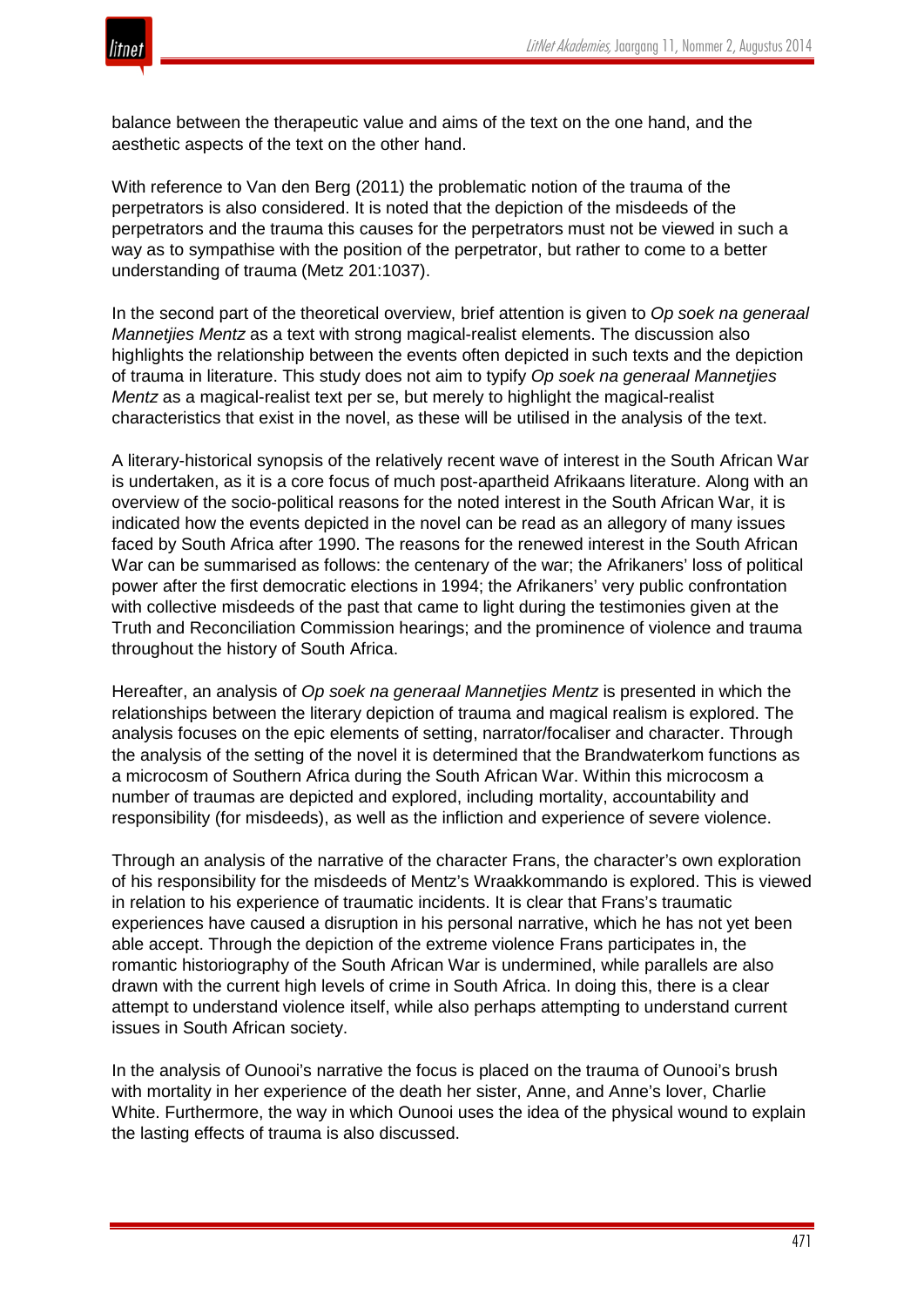Lastly, the characterisation of Mannetjies Mentz is explained through a comparison of Mentz as he is described in the different narratives of Frans and Ounooi. The allegorical nature of Mentz is discussed, and it is concluded that his position as the everyman holds wider implications for his wounding, scars, and complicity in a cycle of violence (in which he is both perpetrator and victim). Through his multiple magical characteristics, the characterisation of General Mentz becomes a more nuanced depiction of both collective and individual trauma. In the last part of the analysis, the idea of Mentz, Voss, and Niemann as a trinity of evil is used to further support the idea of Mentz as a nuanced depiction of human nature.

In conclusion, it is found that *Op soek na generaal Mannetjies Mentz*, with its magical-realist elements, is very effective not only as a text that seeks to understand not only the South African War and its traumas, but also as a text which involves the trauma of present-day South Africa on an allegorical level.

**Keywords:** trauma; trauma studies; magical realism; *Op soek na generaal Mannetjies Mentz*; Christoffel Coetzee; Afrikaans literature; South African War

# **1. Inleiding en probleemstelling**

In die middel- tot laat 1990's is die dominante tendense van hoofstroom Afrikaanse prosa onder meer beskryf as "geobsedeerd met die verlede", "'n Waarheidskommissie in die kleine" (Van Coller 1995a, 1995b, 1997) en "[bemoei] met die kollektiewe geskiedenis van die Afrikaner" (Human 1999:113).<sup>1</sup> Beide Human (1999:113) en Van Coller (2002:304) skryf hierdie tendens grootliks toe aan die sosiopolitieke veranderinge wat in 1994 deur demokratisering ingelui is en Human (1999:113) wys dan ook spesifiek op hoe die letterkunde 'n geleentheid tot die "herevaluering van [die Afrikaner] se kulturele identiteit" daarstel.

'n Aantal van die retrospektiewe werke wat rondom die tydperk van politieke verandering verskyn, gaan om met 'n spesifieke traumatiese tydperk in die geskiedenis van (Suid- )Afrikaners, naamlik die Suid-Afrikaanse Oorlog.<sup>2</sup>Voorbeelde in dié verband is onder andere Ingrid Winterbach se *Belemmering* (1990) en *Karolina Ferreira* (1993) (as Lettie Viljoen), asook *Buller se plan* (1999) en *Niggie* (2002), *Die reise van Isobelle* (1995) deur Elsa Joubert,*Op soek na generaal Mannetjies Mentz* (1998) deur Christoffel Coetzee, *Verliesfontein* (1998) deur Karel Schoeman, *Ons oorlog* (2000) deur Klaas Steytler, *Die swye van Mario Salviati* (2000) deur Etienne van Heerden en onlangs Sonja Loots se *Sirkusboere* (2011). Benewens hierdie romans verskyn daar ook talle populêre romans deur Eleanor Bakker, Jeanette Ferreira, en die meer onlangse *Fees van die ongenooides* (2008) deur P.G. du Plessis, gebaseer op sy suksesvolle TV-minireeks *Feast of the Uninvited.* Niefiksiewerke oor die oorlog is legio en sommiges, soos Albert Blake se *Boereverraaier* (2010) en *Boerekryger* (2012), is gemoeid met aspekte van die oorlog wat voorheen óf in die vergetelheid verdwyn het óf, waarskynlik om ideologiese redes, bloot geïgnoreer is.

Hierdie tekste benader die verlede vanuit nuwe invalshoeke, terwyl 'n aantal aktuele kwessies van postapartheid Suid-Afrika, soos geweld, korrupsie en nepotisme, ook betrek word (Van Coller 2002:304–5). Dit is opvallend dat hierdie parallelle uitbeelding van verskillende traumatiese gebeure (met name gebeure wat verband hou met geweld) uit die hede en verlede in die Afrikaanse prosa dikwels in 'n magies-realistiese vorm neerslag vind,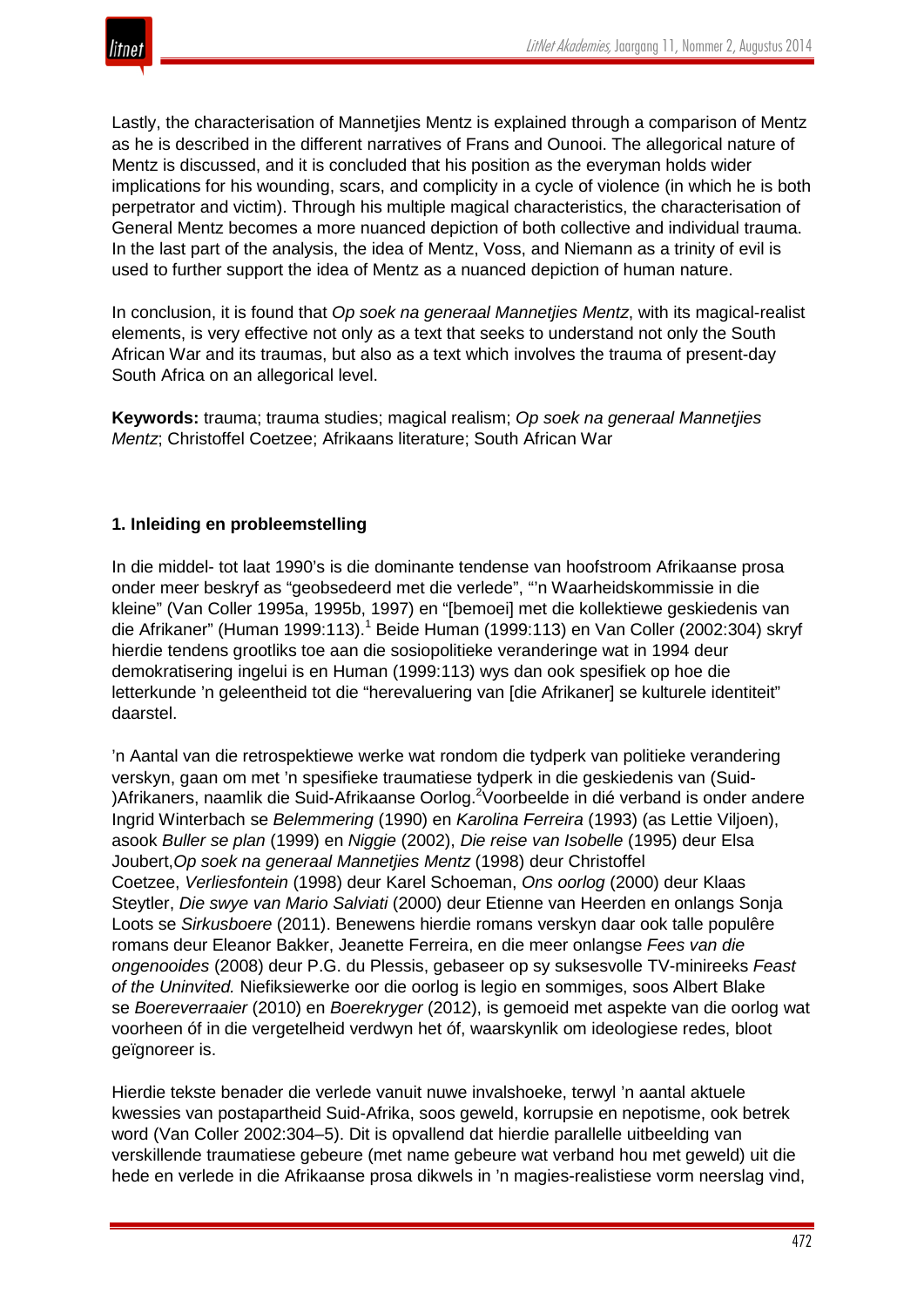

soos die geval is met die bogenoemde romans van Coetzee en Van Heerden. Dit gebeur ook in Van Heerden se roman *Toorberg* (1986), André Brink

se *Sandkastele* (1995), *Duiwelskloof* (1998) en *Bidsprinkaan* (2005), asook Ingrid Winterbach se *Niggie* (2002). Nie al dié romans is gemoeid met die Suid-Afrikaanse Oorlog nie, maar elk verteenwoordig 'n kreatiewe (her)verkenning van Suid-Afrika se verlede; 'n verlede waarin geweld volgens Brink (2010) een van die grootste konstantes is. Die aanwending van magiese realisme in die uitbeelding van traumatiese gebeure en ervarings is dus nie ongewoon nie, want soos Van Coller (2006:110) tereg opmerk, is daar

thematisch in het magisch realisme weliswaar een grote diversiteit, maar zekere thema's keren voortdurend terug. Eén daarvan is dat van geweld en onderdrukking. Vooral prominente autoritaire figuren, zoals soldaten, politieagenten en al degenen die kunnen moorden en martelen komen vaak voor.

Heelwat navorsing is al onderneem oor die spesifieke aard van magiese realisme in die Afrikaanse letterkunde (Anker 2003, 2008; Botes en Cochrane 2006; Van Coller 2006; Smuts 2009). 'n Hele aantal ondersoeke is ook al onderneem binne die kader van traumastudie (Van Coller 1997, 2005, 2006; John 2000, 2006, 2008, 2010; Van der Merwe 2007, 2010; Human 2009; Ester, Van der Merwe en Mulder 2012). Hierdie artikel ontleed die uitbeelding van trauma in die roman *Op soek na generaal Mannetjies Mentz* (1998), 'n roman wat magiese kenmerke vertoon en ook, soos ek sal aantoon, deur die romangebeure wat om die Suid-Afrikaanse Oorlog wentel, kommentaar lewer op die postapartheidskonteks waarin die roman verskyn het. Uiteindelik wil hierdie artikel lig werp op

- die belang van die afgeslote ruimte waarbinne die romangebeure afspeel
- die gebruik van eerstepersoonsvertellers
- die uitbeelding van Mentz as alleman en die vereniging van drie karakters in een
- waarom magiese realisme geskik is om die trauma van oorlog uit te beeld.

## **2. Literatuuroorsig**

#### *2.1 Trauma*

Traumastudie het die afgelope twee dekades 'n belangrike ondersoeksrigting binne die geesteswetenskappe geword. Volgens Craps (2010:52) is die ontstaan van hierdie rigting 'n gevolg van 'n "etiese draai" wat in die 1980's in die geesteswetenskappe posgevat het.<sup>3</sup> Hierdie neiging het ook in wisselende mate bygedra tot die uitbreiding van ander geesteswetenskaplike navorsingsrigtings, soos byvoorbeeld postkoloniale studies. Pakendorff (2013) noem dat "belangstelling in dié verskynsel [trauma] die afgelope jare inkrementeel toegeneem [het] in die geesteswetenskappe, en dan veral onder literatuurwetenskaplikes". Vir die doeleindes van hierdie artikel sal 'n kort oorsig van traumastudie as ondersoekterrein onderneem word. Eerstens word trauma bespreek binne die konteks van die sielkunde en kultuurstudie, waarna die verband tussen traumaondersoeke en die letterkunde van nader beskou word.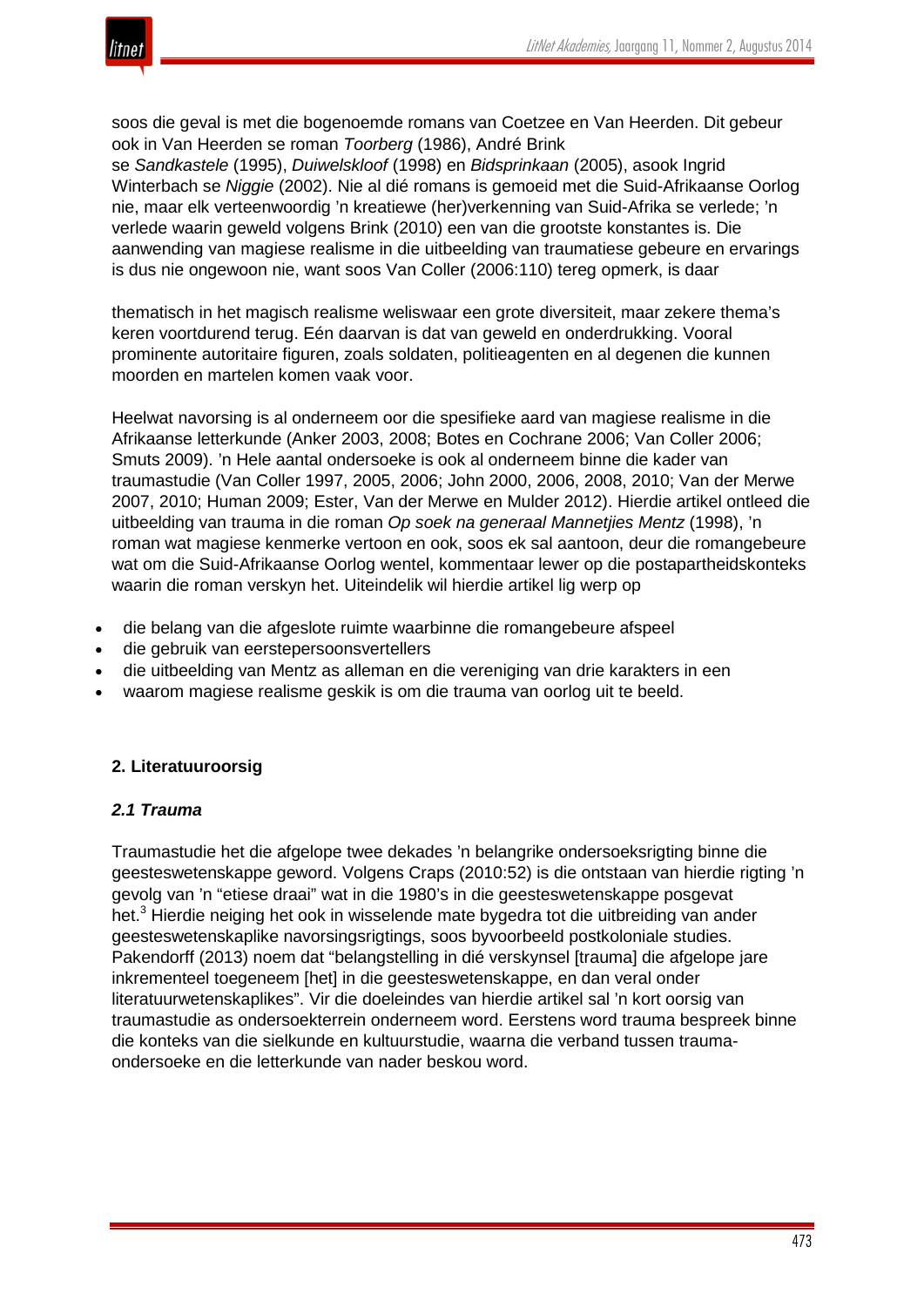

## *2.1.1 Sielkunde en kultuurstudie: die begrip* trauma

Traumateorie het ontwikkel uit die psigoanalise en die idee dat traumatiese ervarings die liggaam en psige kan skaad. Dit postuleer onder meer dat gebeure, wat fantasieë insluit, 'n diepgaande invloed kan uitoefen op nie net individue nie, maar ook gemeenskappe.

Jean-Martin Charcot en Sigmund Freud, twee figure wat 'n sterk invloed op die psigoanalise en die sielkunde gehad het, het hulle in die vroeë jare van traumastudie bemoei met die proses waardeur 'n herinnering in 'n psigologiese wond kan ontaard (Roth 2012:81). Freud het hom spesifiek daarop toegespits om die krag van (meestal onaangename) herinneringe te verminder sodat 'n persoon uiteindelik daarmee kan saamleef. Dit is hieruit dat Freud sy bekende "talking cure" ontwikkel het – 'n proses waardeur 'n mens jou herinneringe (en drange) in verhouding tot die verlede situeer, in plaas daarvan dat jy poog om die wérklike verlede in die hede te rekonstrueer (Roth 2012:81). Dit was Freud se interaksie met soldate wat aan bomskok oftewel posttraumatiese stres gely het ná die Eerste Wêreldoorlog, wat hom gehelp het om sy begrip van wat trauma behels, te verfyn. Omdat die soldate telkens in drome en fantasieë teruggekeer het na die oorsprong van hulle pyn, was dit asof hulle nog nie klaar was met die traumatiese situasie nie – asof hulle in die gesig gestaar word deur 'n taak wat nog nie afgehandel is nie (Roth 2012:81).

Dit is egter nodig om in meer besonderhede te bepaal wat *trauma* beteken. In die bogenoemde geval van die Eerste Wêreldoorlog-soldate kan trauma verwys na verskillende ervarings wat met oorloë gepaardgaan – fisiese konflik en geweld (verwonding, marteling, verkragting, permanente liggaamskending, noue ontkoming aan die dood), gevangenskap (om gevange te word, maar ook om gevange te neem), verlies (aan vriende en kamerade, aan identiteit weens die konformerende aard van 'n militêre omgewing, aan mag), ens. Die bomskok waarna Freud vroeg reeds verwys het, is dus wat vandag bekendstaan as posttraumatiese stresversteuring (PTSV).

Volgens die Psigiatriese Vereniging van Amerika (APA) behels traumatiese ervarings wat tot PTSV kan lei, enigeen van die volgende:

exposure to war as a combatant or civilian, threatened or actual physical assault (e.g., physical attack, robbery, mugging, childhood physical abuse), threatened or actual sexual violence (e.g., forced sexual penetration, alcohol/drug-facilitated sexual penetration, abusive sexual contact, noncontact sexual abuse, sexual trafficking), being kidnapped, being taken hostage, terrorist attack, torture, incarceration as a prisoner of war, natural or human-made disasters, and severe motor vehicle accidents. (APA 2013:274)

Die konteks waarbinne hierdie soort ervarings plaasvind, is dus belangrik, omdat geweld (soos marteling en gevangenskap) nie altyd noodwendig traumaties is nie (dink byvoorbeeld aan die subkulture van BDSM). Granofsky (1995:8) beskryf 'n traumatiese ervaring as iets "which defies reason and a sense of order, cripples our ability to maintain a stable sense of reality, challenges our categories of understanding and consequently the model of the world by which we unconsciously operate".

Soortgelyk stel Hermans (2010:10) dit dat traumatiese ervarings buite die normale ervaringsfeer staan, wat tot gevolg het dat hierdie ervarings onvoorstelbaar en onuitspreeklik word. Nie net kan traumatiese ervarings emosionele versteuring tot gevolg hê nie, dit kan ook op 'n kognitiewe vlak die mens se basisveronderstellinge versteur oor 'n betekenisvolle wêreld wat mense goedgesind is (Hermans 2010:10).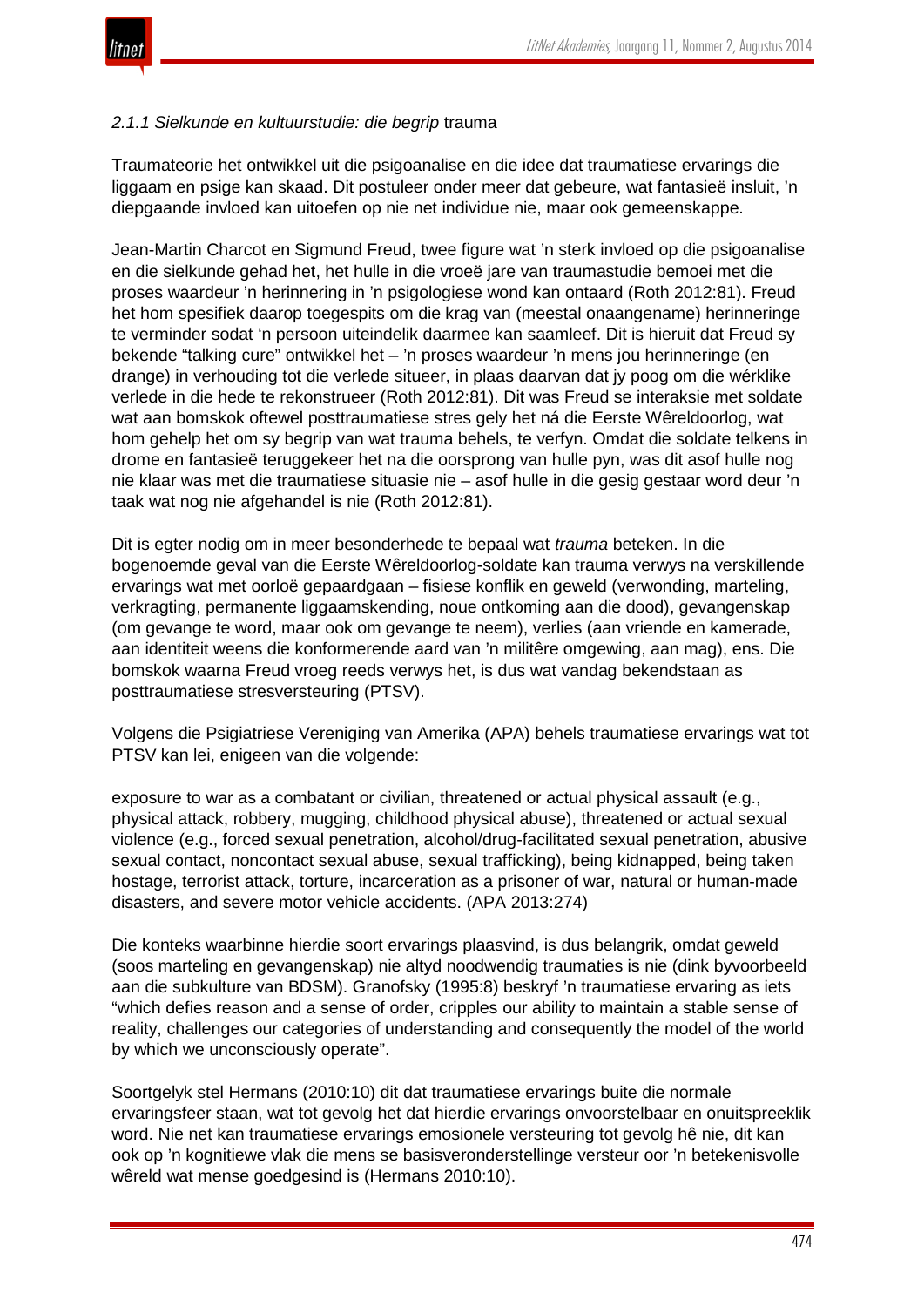

Vir 'n ervaring om as traumaties gereken te word, moet dit dus 'n ontwrigtende uitwerking op die slagoffer se normale daaglikse omgang met sy omgewing hê – 'n ontwrigtende uitwerking wat in slagoffers van PTSV dikwels manifesteer in 'n soort herbelewing van die trauma. Volgens Granofsky (1995:10) stem hierdie simptoom ruweg ooreen met die aanvanklike nabootsing van trauma wat kenmerkend is van traumaletterkunde. Dit is dus hier waar traumastudies met sy konsepte uit die psigoanalise oorgespoel het na die letterkunde en sy uitbeelding van menslike ervaring.

## *2.1.2 Traumastudies en die letterkunde*

In 'n resensie van drie seminale tekste oor trauma wat in die middel-1990's verskyn het (LaCapra 1994, Caruth 1995 en Tal 1996), noem Berger (1997:571) dat die groot gebeure van die 20ste eeu die mees voor die hand liggende rede vir die huidige belangstelling in traumanavorsing is:

[M]ost generally and perhaps most obviously, the late twentieth century is a time marked, indeed defined, by historical catastrophe. World wars, local wars, civil wars, ideological wars, ethnic wars, the two atomic bomb attacks, the cold war, genocides, famines, epidemics, and lesser turmoils of all kinds – these events, and the visual representations of these events, have in large part shaped contemporary [...] modes of viewing the world. (Berger 1997:571– 2)

Die simptomatiese nasleep van hierdie verskillende traumas skep volgens LaCapra (2001:ix) dringende probleme vir die representasie van die verlede en ook van begrip daarvan. Vervolgens kan dit gestel word dat literêr-kritiese benaderings wat hierdie probleme aanspreek, 'n groot deel van die voortdurende belangstelling in traumanavorsing verteenwoordig.

Om beter te verstaan wat die waarde van letterkunde in hierdie proses kan wees, kan verwys word na wat Eagleton (2006:3) beskryf as die "suggestive notion" van die literêre werk as "a problem-solving strategy, in which ideological contradictions are 'processed' by aesthetic devices in ways which then throw up new problems for the text, and so on in a continuous process of interaction". Die literêre werk word daarom nie 'n spieël van die werklikheid nie, maar 'n toetsgrond vir idees. Die literêre teks word met ander woorde 'n ruimte waarin verskillende soorte traumas en die nagevolge daarvan op verskillende subjekte herleef kan word, maar ook vormend vanuit verskillende perspektiewe beleef kan word. Deur die aanpassing van konsepte uit die psigoanalise word dit dus moontlik om die kultuurproduk (hier die literêre teks) te ontleed om 'n panoramiese beeld van 'n spesifieke kultuur se opvattings oor trauma te vorm.

Indien die spesifieke Suid-Afrikaanse traumas van die afgelope 120 jaar oorweeg word en daar verder gekyk word na die langdurende sosio-ekonomiese en kulturele impak van hierdie gebeure, blyk dit volgens Berger (1997:571) en Van den Berg (2011:2) dat ondersoekers vandag ook die nasleep en representasies van hierdie gebeure as sentraal vir die interpretasie van persoonlike (die individuele) en wyer sosiale geskiedenisse (die kollektiewe) sien. Belangrik is egter dat *trauma* nie bloot 'n sinoniem vir *ramp* word nie, maar eerder 'n wyse om te begryp:

The idea of catastrophe as trauma provides a method of interpretation, for it posits that the effects of an event may be dispersed and manifested in many forms not obviously associated with the event. Moreover, this dispersal occurs across time, so that an event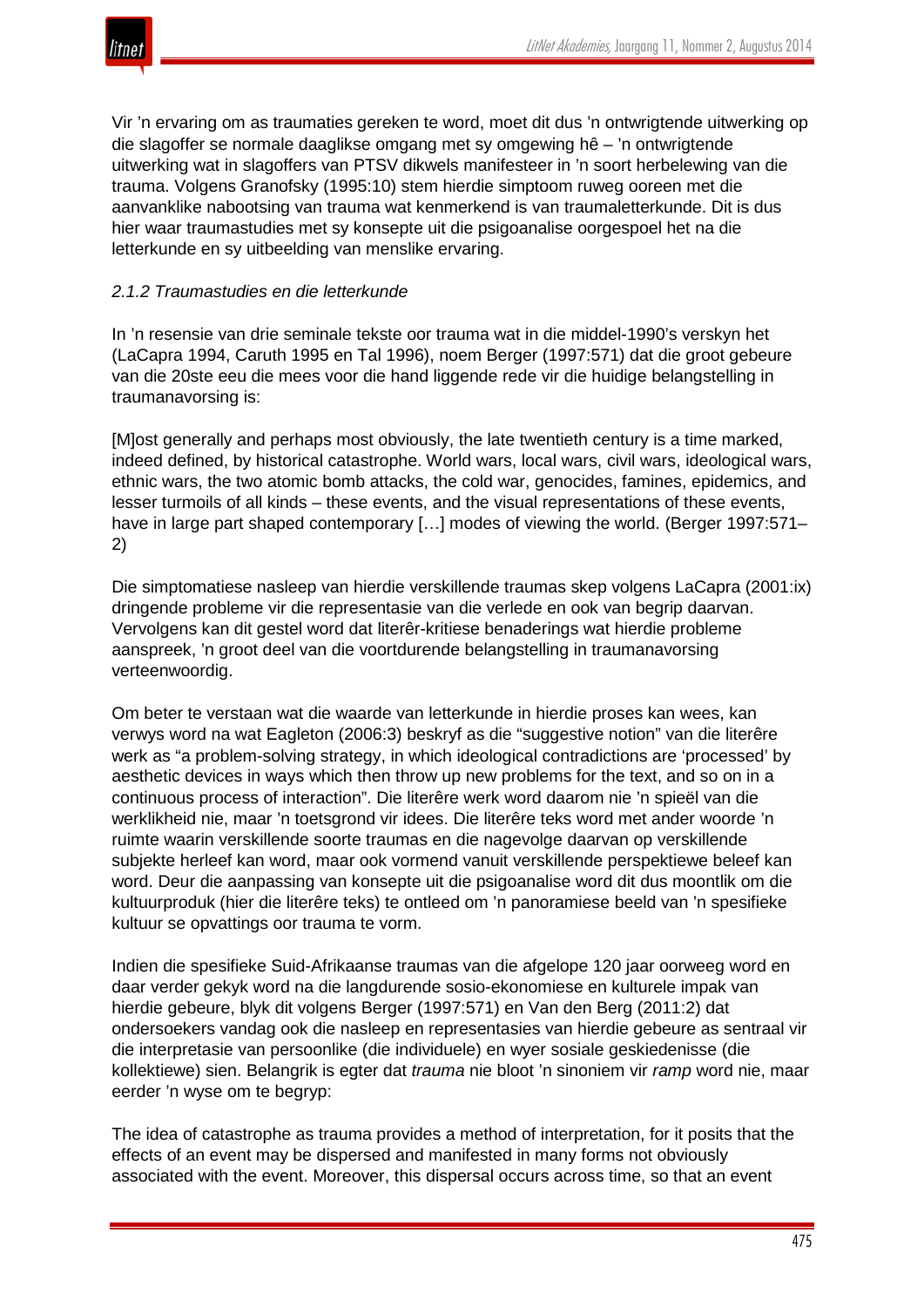

experienced as shattering may actually produce its full impact only years later. (Berger 1997:572)

Hierdie benadering beklemtoon weer die waarde van literêre werke as kultuurproduk waardeur die aard van trauma deur representasie ondersoek kan word. Die feit dat die literêre teks altyd 'n *representasie* is (hoe nou dit ook by werklike gebeure, soos die Suid-Afrikaanse Oorlog, mag aansluit), veroorsaak wel dat daar nie 'n direkte korrelaat tussen historiese gebeure en die literêre teks is nie. Met *representasie* word daar verwys na wat Meijer (1996:1) beskryf as "alle in taal of beeld gevatte uitingen", wat 'n bemiddelende aktiwiteit impliseer: "er is altijd iemand die de tekst, het beeld, de gedachte heeft gevormd" (1996:7). Volgens Ohlhoff (2003:80) "gaan dit vir [Meijer] nie net oor die inhoud van die representasie nie, maar ook oor die struktuur van die representasie waarin onder meer die rol van die spreker/verteller, fokalisator, intertekstualiteit, retoriese vrae en parallelismes belangrik is". Alle representasie is dus ideologies getint.

Vertellings/narratiewe het implisiet 'n ordeningsfunksie, omdat gebeure deur die skepper van die narratief geselekteer word en op spesifieke wyse aangebied word om betekenis daaraan te verleen. Van der Merwe en Gobodo-Madikizela (2008:1) voer aan dat om te leef per definisie 'n vorm van vertelling impliseer. Só bepaal elke mens byvoorbeeld die belang van verskillende gebeure in sy/haar lewe en word daar struktuur, samehang en betekenis aan mens se bestaan gegee (Van der Merwe en Gobodo-Madikizela 2008:6), waardeur die inhoud en struktuur van die narratief deur die vertellende bepaal word. In aansluiting by Granofsky (1995) en Hermans (2010) stel Van der Merwe en Gobodo-Madikizela dit dat traumatiese ervaringe kan lei tot 'n ontwrigting, oftewel 'n versplintering van so 'n geordende narratief (2008:6). Verder kan die ordening van mens se lewe in verband gebring word met kulture of groepsnarratiewe. Elke mens laat sy/haar lewensverhaal só in "patterns of existing discourses" pas, en sodoende word lewens as betekenisvolle en ordelike narratiewe voorgestel (Van der Merwe en Gobodo-Madikizela 2008:2). Hier is dus nie net sprake van 'n individuele narratief wat deel is van 'n groter kollektiewe narratief nie, maar ook sprake van individuele en kollektiewe trauma wat die narratief kan versteur.

Die ondersoek van traumatiese ervaring en die representasie daarvan in literêre tekste het dus veelvoudige doeleindes. Caruth (1995:vii) beskryf die ondersoek van traumatiese ervaring as 'n "urgency" wat uiteindelik poog om lyding te verlig. Hier is dit opmerklik dat die dryfkrag van literêre trauma-ondersoeke aansluit by Freud se "talking cure" (immers 'n soort narratief) in dié sin dat dit poog om herinneringe volledig te verwerk. Hierdie proses kan vervolgens in verband gebring word met die herstel van 'n sin van orde in die ontwrigte wêreld waarin mens bestaan. Tog moet daar in gedagte gehou word dat die funksie van letterkunde nie beperk is tot 'n vorm van narratiewe terapie nie; sommige literêre tekste fokus juis op die feit dat daar nie orde te vind kan wees in die moderne wêreld nie. Ten minste op tematiese vlak moet die verband tussen trauma en letterkunde dus nie noodwendig as 'n tipe heling beskou word nie.

#### *2.1.3 Die uitbeelding van individuele en kollektiewe trauma in die letterkunde*

'n Onderskeid kan getref word tussen individuele trauma (waar die traumatiese gebeurtenis 'n geïsoleerde, persoonlike trauma is) en die kollektiewe of gedeelde trauma (waar die traumatiese gebeurtenis omvattender van aard is en 'n merkbare impak op 'n samelewing en kultuur laat). Alexander (2004:1) gebruik die term *cultural trauma* om hierdie kollektiewe trauma te omvat: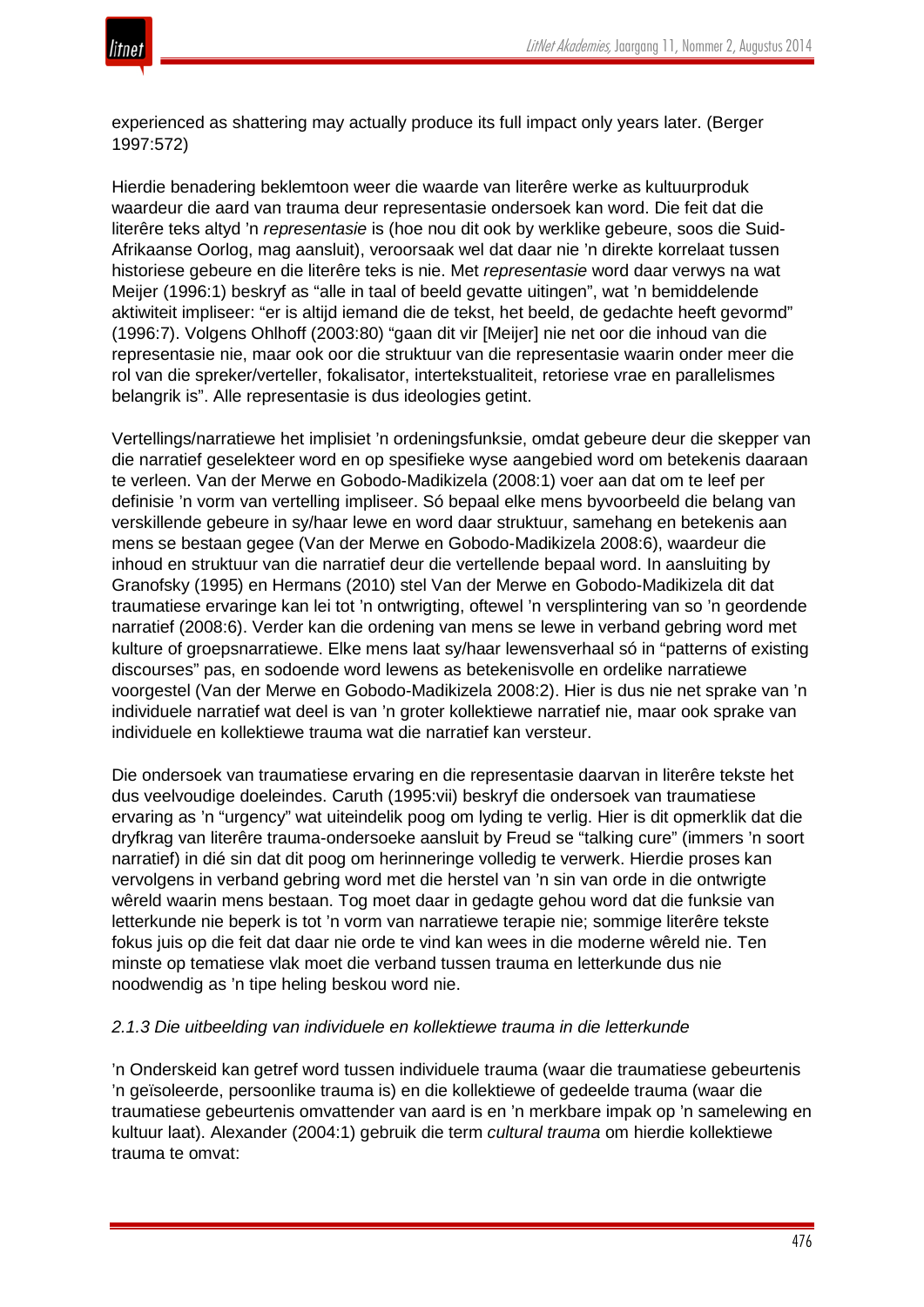

Cultural trauma occurs when members of a collectivity feel they have been subjected to a horrendous event that leaves indelible marks upon their group consciousness, marking their memories forever and changing their future identity in fundamental and irrevocable ways.

Terwyl die verwerking van trauma op 'n individuele vlak kan geskied deur introspeksie en vertelling, waardeur die getraumatiseerde beheer oor sy/haar persoonlike narratief kan herwin, kan die verwerking van trauma in die kollektiewe geheue deur die skepping van literatuur geskied (Alexander 2004:6). Die interpretasie van literatuur, met sy hermeneutiese benadering tot patrone, word dus dikwels aangewend as 'n soort akademiese teenhanger vir 'n psigoanalitiese benadering tot die verwerking en begrip van trauma (Alexander 2004:6).

Die fokus moet dus nie slegs op enkele traumatiese gebeure val nie, maar ook op traumatiese *patrone*. Deur die interpretasie en herinterpretasie van "cultural symptoms – of the growths, wounds, scars on a social body, and its compulsive, repeated actions" kan ons telkens 'n beter begrip van trauma vorm (Berger 1997:572–3). Verder kan spesifieke traumatiese ervarings wat in die Afrikaanse prosa (Van Coller 2006:110) uitgebeeld word (sowel die individuele as die kollektiewe) ook as "kleine geschiedenissen" ondersoek word, waardeur traumastudie 'n "discourse of the unrepresentable" word (Berger 1997:573) wat ooreenstem met die kenmerkende representasie van gemarginaliseerde geskiedenisse in magies-realistiese tekste. Deur die literêre uitbeelding van individuele en kollektiewe traumas uit die verlede kan ons as lesers poog om tot 'n beter begrip te kom van die traumatiese patrone wat 'n spesifieke kultuur mag kenmerk. Sodoende kan ons die trauma moontlik beter begryp.

## *2.1.4 Traumastudie in die Afrikaanse letterkunde*

Tussen 2000 en 2010 woed daar in die Afrikaanse literatuurkritiek 'n debat tussen Hennie van Coller (sien Van Coller 1997, 2005, 2006) en Phillip John (sien John 2000, 2006, 2008, 2010) oor wat John (2006) beskryf as die "terapeutiese imperatief". Hiermee word verwys na die idee dat literatuur heling kan bring; 'n kwessie waarop navorsers soos Caruth (1995) heelwat klem lê. John beskou hierdie benadering as 'n soort kolonisering van die literatuurwetenskap deur die sielkunde. Ook Chris van der Merwe (2007, 2010) en Thys Human (2009) sou later verdere toeligting oor die kwessie bied. Human (2009:29) se gevolgtrekkings blyk vir die groter debat en vir hierdie ondersoek van waarde te wees, omdat hy aandui dat die sogenaamde terapeutiese imperatief nie noodwendig is nie. Human (2009:29) skryf oor *Niggie* van Winterbach dat die diep verlange van die karakters, asook die leser se verwagting van een of ander vorm van duidelike katarsis, juis ondermyn word deur die aard van oorlogstrauma soos dit in hierdie roman uitgebeeld word: "Die roman se trefkrag is veral daarin geleë dat die onsêbaarheid, onverwerkbaarheid en onintegreerbaarheid van slagoffers se lyding en trauma, nie net tematies nie, maar ook op strukturele en stilistiese vlak, geïllustreer word." Heel teenstellend tot die leser se verwagtinge kan daar dikwels géén heling wees nie:

Wat traumahantering betref, word vertelling dus nie in *Niggie* as 'n voorwaarde of selfs waarborg vir heling en aanpassing gestel nie. Daar is die suggestie dat vermyding, liggaamlike vertroosting, trane, die bottel, maar ook kruid (tabak en veral andersins) in sommige omstandighede ook, of dalk eerder, die pyn van trauma kan verdoof. (Human 2009:29)

Van der Merwe en Gobodo-Madikizela (2008) ondersteun die idee dat literatuur heling kan bring, maar sê ook dat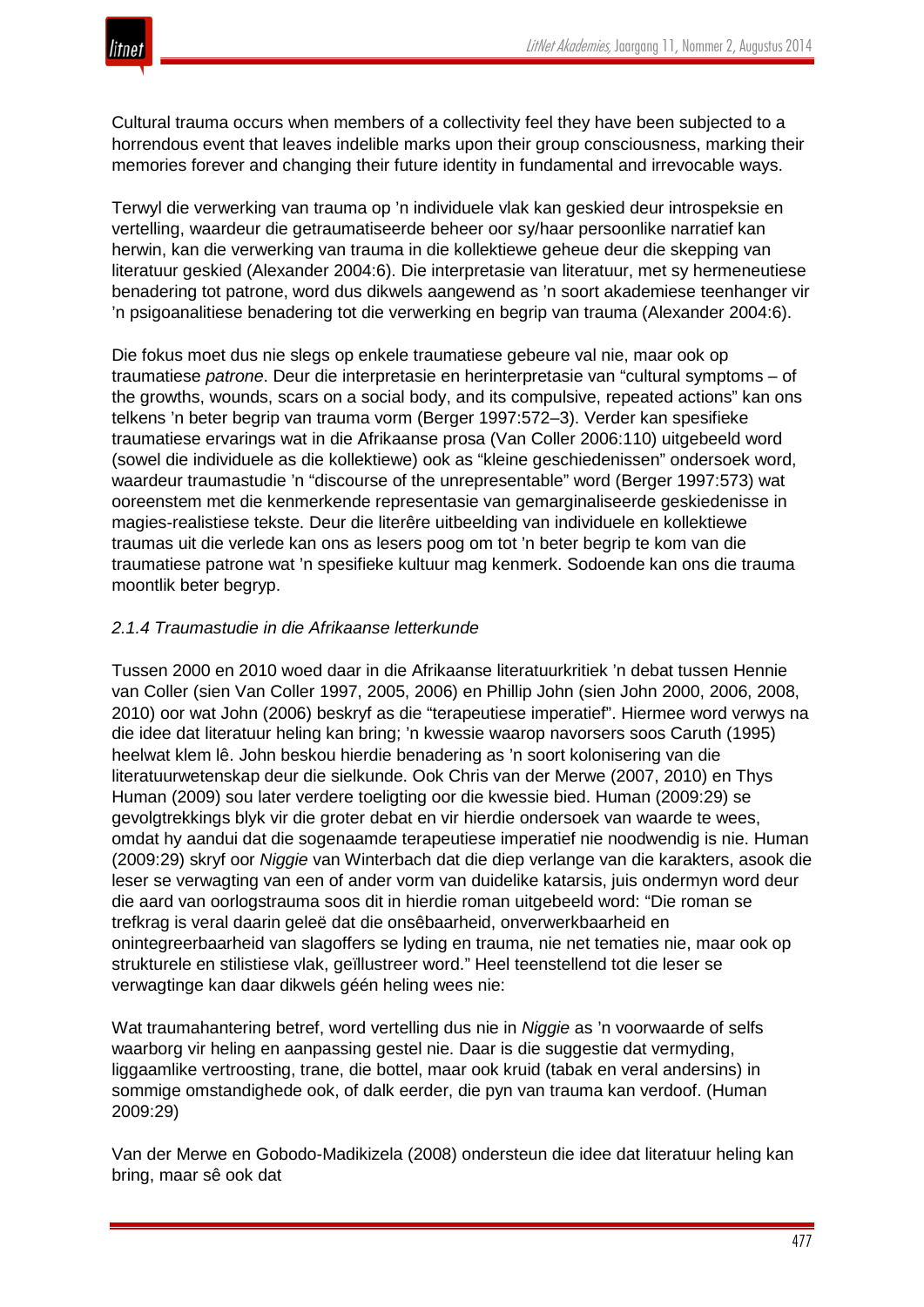

the question could rightly be asked of whether the function of literature should be to heal, or perhaps rather to wound. Should the literary narrative not break down oppressive structures and false assurances; should it not confront the readers with the fate of the suffering and let them share some of the pain? Should literature soothe us, or should it wake us from our insensitivity? Perhaps literature has a dual function, of wounding as well as healing; it heals, but partly through wounding. (Van der Merwe en Gobodo-Madikizela 2008:63–4)

Grootliks gebaseer op die gevolgtrekkings van Human (2009) maak John (2010:188–9) die voorstel dat duidelike voorkeur in literêre ontledings aan die estetiese gegee word – wat hy as meer betekenisvol beskou as die sogenaamde terapeutiese imperatief:

Teen die agtergrond van [...] genuanseerde perspektiewe op die geskiedenis en die menslike bestaan, lyk die optimisme van die terapeutiese perspektief met sy grootliks individualistiese ingesteldheid na 'n ietwat simplistiese reaksie op 'n komplekse situasie. As "soeklig" of "lens" vir die lees van letterkunde, lyk dit asof die perspektief noodwendig verskralend werk omdat dit nie in staat is om die kompleksiteit van 'n literêre teks as estetiese uiting, oftewel "Agtstekleurgekekkel", ['n verwysing na gebeure in Etienne van Heerden se roman *30 nagte in Amsterdam*] te verreken nie.

Hierdie kompleksiteit van die wedywerende magte binne die teks (trauma, heling en etiek aan die een kant, en die estetiek van die literêre teks aan die ander kant) word ook behandel deur Langer (1977:264) in sy bespreking van die slot van André Schwarz-Bart se groot Holocaust-roman *Le Dernier des justes* (*Die laaste van die regverdiges*):

The novel should properly have ended here (the cacophony of fact into the antiphony), leaving the imagination of the reader-survivor with the responsibility of struggling toward a point of view; but Schwarz-Bart unaccountably – and unfortunately, I believe, for the aesthetic impact of the novel – felt compelled to add one more brief paragraph, in which he introduces the narrative voice, a projection of his own person, thinking that "Ernie Lévy, dead six million times, is still alive somewhere, I don't know where ..."

Langer (1977:264) verduidelik ook die vreemde kompleksiteit geleë in die begrip van die bogenoemde magte wat saam binne die teks bestaan:

Such sentimentalism must be regarded as a lapse in artistic taste unless we explain it – and such irony would be consistent with the previous tone of the novel – as a last, compassionate tribute to the human imagination's need to invent an echo in a universe that has passed into the chaos of moral silence.

Die uitsprake van beide John (2010) en Langer (1977) skets duidelik hoe die etiese draai, wat Craps (2010:52) as 'n kernelement van traumastudies beskou, probleme kan oplewer omdat die estetiek van die teks as kunswerk nie in literêre ontledings geïgnoreer kan word nie. Uiteindelik is daar 'n fyn balans tussen enersyds die teks en sy terapeutiese waarde en oogmerke, en andersyds die estetiese aspekte van teks, wat nie agterweë gelaat moet word nie.

Van den Berg (2011:1) benader postapartheid Afrikaanse traumaliteratuur vanuit 'n breër perspektief. Hy plaas dit binne die groter sosiopolitieke Suid-Afrikaanse konteks en identifiseer die Waarheids-en-Versoeningskommissie as 'n sterk invloed op verskeie afdelings van die Suid-Afrikaanse samelewing – ook die lettere. Met verwysing na die Waarheids-en-Versoeningskommissie vra hy wat die kollektiewe Suid-Afrikaanse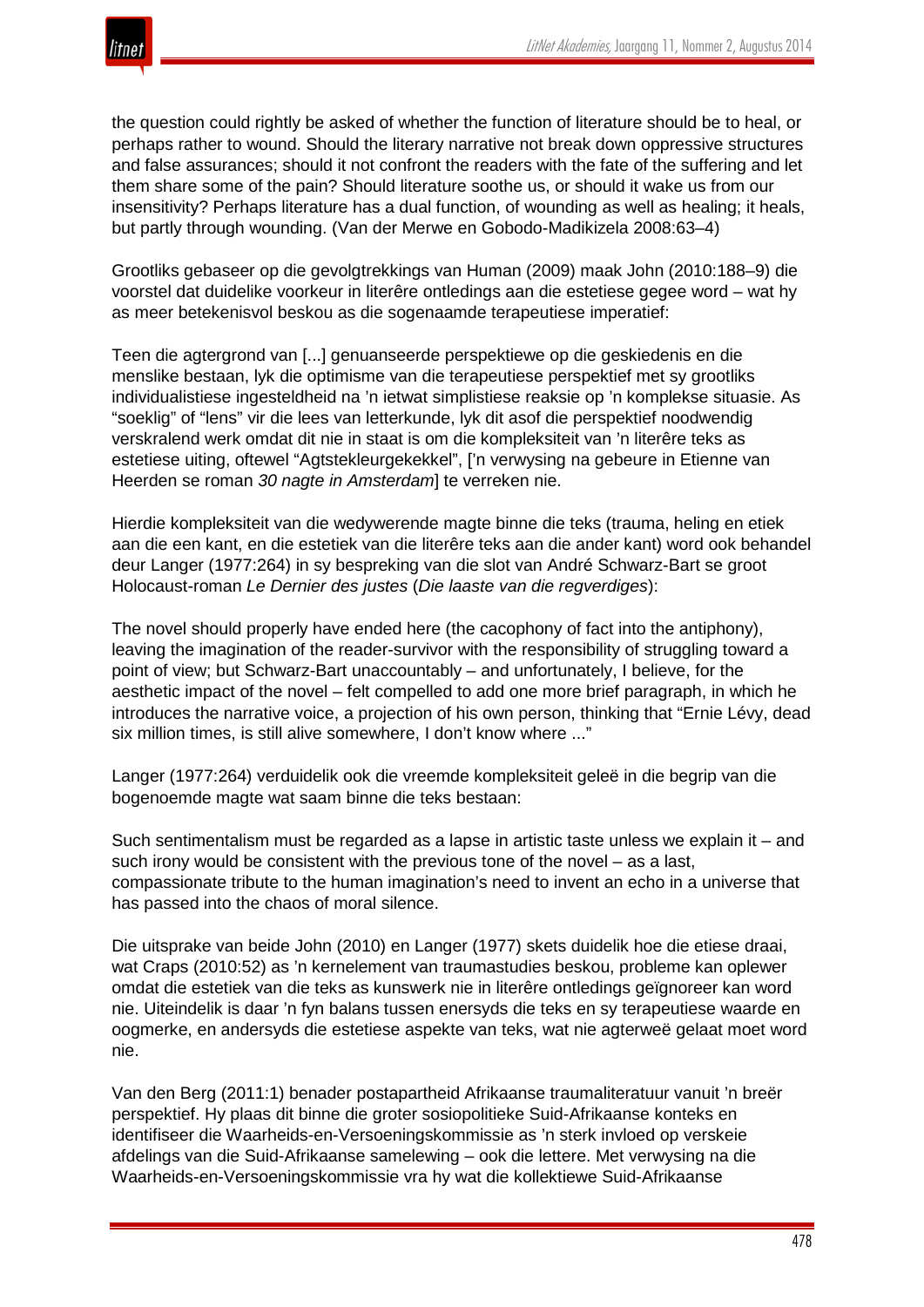

traumanarratief oor die algemeen vir die Afrikaanse deel van die samelewing beteken (of beteken het), en wat dit spesifiek vir die Afrikaanse letterkunde beteken (of beteken het) (Van den Berg 2011:2). Hy wys ook daarop dat die Afrikaanse skrywer in postapartheid Suid-Afrika soos die Duitse skrywer na die Tweede Wêreldoorlog in die posisie van oortreder staan (ten minste in terme van die breër sosiale diskoers) en dat hy/sy vanuit en binne-in 'n kultuur skryf wat deur sy apartheidsverlede gebrandmerk is (Van den Berg 2011:2).

Ook Burger (1999:10) wys op hierdie ooreenkomste tussen die Afrikaners na apartheid en die Duitsers na die Tweede Wêreldoorlog.

'n Aspek van die Afrikaanse letterkunde in die postapartheid era wat veral in *Op soek na generaal Mannetjies Mentz* aan bod kom, is die problematiese uitbeelding van die oortreder en die traumas wat met so 'n posisie gepaardgaan. Hierdeur is die literêre werk 'n toetsgrond om die leser te laat nadink, nie net oor die ervaring van die slagoffers van trauma nie, maar ook oor dié van die oortreders. Metz (2012:1022) identifiseer die problematiek van pogings tot die enigsins gekompliseerde uitbeelding van oortreders in traumanarratiewe wanneer hy sê dat

such efforts might lead to the "explanation" of [the perpetrators'] misdeeds by the author, followed by the "understanding" of their pathologies by the reader. This could then open the door to "excusing", at least partially, their crimes, which might then serve to attenuate their responsibility for them.

Metz argumenteer dat meer genuanseerde uitbeeldings van oortreders geskep moet word, maar dat dit moet geskied slegs ten einde die leser/kyker te help om die traumatiese ervaring van die slagoffer beter te verstaan – nie om met oortreders te empatiseer en hulle optrede te probeer regverdig nie (2012:1037). Hoewel Metz spesifiek fokus op die Holocaust, wat spesifieke problematiese aspekte van literêre representasie inhou, kan 'n mens wel argumenteer dat so 'n voorskriftelike perspektief op die aard en funksies van letterkunde altyd verskralend sal werk. Die literêre teks, hoeseer dit ook al fokus op aktuele of historiese gebeure, bly immers 'n outonome teks wat juis onder meer 'n blik bied op die heterogene aard van menslike ervaring en verskillende subjekposisies. Hierdie problematiek word in die ontleding van *Op soek na generaal Mannetjies Mentz* verder bespreek.

Die literêre verkenning van die Afrikaner se verlede vanuit die perspektiewe van slagoffers en oortreders kan moontlik verdere verheldering oplewer wat betref die gevolge van kollektiewe trauma. Soos Van Coller (2006:110) identifiseer Van den Berg (2011:2–4) die neiging van die Afrikaanse skrywer om klein geskiedenisse te verken deur die "reimagining" en "retelling" – en wel nie die "reconstructing" nie – van die verlede. Van den Berg (2011:2– 4) sluit aan by Van Coller (1997:11) wanneer hy daarop aandring dat die verlede nie herkonstrueer kan word nie, omdat so 'n herskepping nooit die waarheid sal kan weergee nie. Dit gaan dus eerder daarom om geleenthede te skep waardeur 'n stem aan die stemloses gegee kan word en dat die narratief daardeur 'n versoenende en terapeutiese waarde het, maar steeds nie kan aanspraak maak op die uitbeelding van volledige waarheid nie.

Brink (1996:17) bring hierdie fokus op die verlede in verband met politieke en maatskaplike verandering: "The need to revisit history has both accompanied and characterized the literature of most of the great 'thresholds of change', as Kenneth Harrow has called them – those periods in which, Santayana had it, 'mankind starts dreaming in a different key'." Brink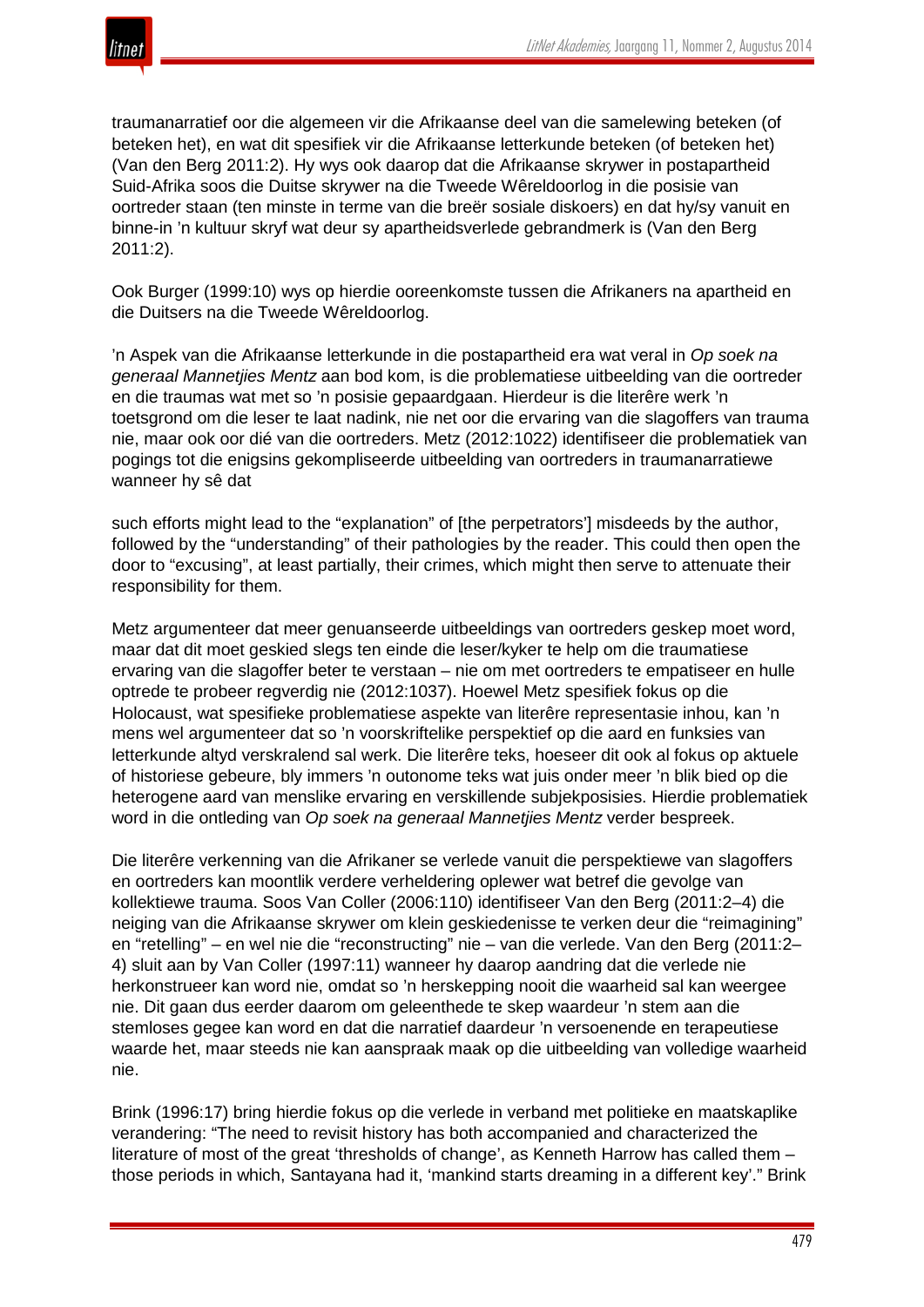

en Van den Berg se opmerkings dui daarop dat Afrikaanse skrywers sedert die 1990's "the old as a lens for the new" gebruik (Van den Berg 2011:4) en dat hulle dít wat voorheen nie voorgestel kon word nie – soos die traumatiese ervarings van slagoffers en daders – opnuut probeer verstaan.

# *2.1.5 Trauma in* Op soek na generaal Mannetjies Mentz

In *Op soek na generaal Mannetjies Mentz* dien die Suid-Afrikaanse Oorlog as sentrale trauma wat die karakters se lewens op verskillende maniere versteur. Hierbinne word die leser dus gekonfronteer met verskillende "kleiner" traumas van 'n individuele aard wat dikwels met oorlog gepaardgaan: geweld (of die dreigement van geweld) – wat betref die slagoffers en die daders; verlies (aan vryheid, eiendom, identiteit, naasbestaandes); die dood (van naasbestaandes, vyande of noue ontkoming daaraan deur 'n karakter self); en verantwoording en toerekenbaarheid ten opsigte van wandade tydens die oorlog gepleeg ('n soort trauma wat deur die oortreder ervaar word). Die nuanses van die onderskeie traumas word uitvoeriger in die ontleding van die roman uitgewerk.

Wat betref die onderskeie individuele traumas en die kollektiewe trauma, is die karakterisering van Mannetjies Mentz veral belangrik vir die uitbeelding van kollektiewe trauma, omdat hy as alleman voorgestel word. Volgens Van den Berg (2011:1) is daar 'n belangrike onderskeid wat getref moet word tussen trauma en die uitbeelding van trauma, veral wanneer dit handel oor 'n traumatiese historiese gebeurtenis wat afsonderlik deur elke slagoffer ervaar is, maar gevolglik saamgesmelt en vereenvoudig word in 'n kollektiewe narratief. Hierdie kollektiewe narratief is nie op sigself negatief nie, maar kan teenproduktief wees, omdat dit gebruik maak van stereotipering en oorvereenvoudiging – veral wat betref die aanwysing van die slagoffers, oortreders, skuld en boetedoening binne die narratiewe konteks (Van den Berg 2011:1–2). Mentz en sy verhaal as 'n soort kollektiewe uitbeelding word in die roman vanuit die verskillende perspektiewe van ander karakters weergegee, waardeur 'n omvattende beeld van Mentz aan die leser voorgehou word. In die ontleding van die roman sal daar dus aandag geskenk word aan Mentz se veelvuldige karaktereienskappe en hoe die roman se uitbeelding van trauma met die kollektiewe handel sonder om noodwendig te oorvereenvoudig wat die slagoffers, oortreders, skuld en boetedoening binne die verhaal betref.

## *2.2 Magiese realisme*

Hierdie artikel ontleed die uitbeelding van trauma in *Op soek na generaal Mannetjies Mentz* (1998), met 'n spesifieke fokus op die magies-realistiese elemente in die roman. Die basiese kenmerke van die magiese realisme, asook die spesifieke eienskappe van die Afrikaanse weergawes van hierdie vorm, sal daarom hier bespreek word. Die omvang en fokus van hierdie artikel laat nie toe vir 'n diepgaande oorsig van bestaande teoretiese beskouings oor magiese realisme nie, en daarom word bloot die belangrikste aspekte hiervan wat relevant is tot die bespreking, uitgelig.

Bhabha (1990:7) skryf aan die begin van die 1990's dat magiese realisme besig is om "the literary language of the emergent post-colonial world" te word. Die verskyning van 'n groot aantal Afrikaanse magies-realistiese romans wat sedert *Toorberg* (1986) verskyn het, beaam Bhabha se stelling in die geval van 'n ontwikkelende Suid-Afrika. Letterkundes waarin hierdie literêre vorm aangewend word, vertoon 'n verskeidenheid tegnieke en temas. Die sentrale elemente van 'n magies-realistiese teks word goed vasgelê in die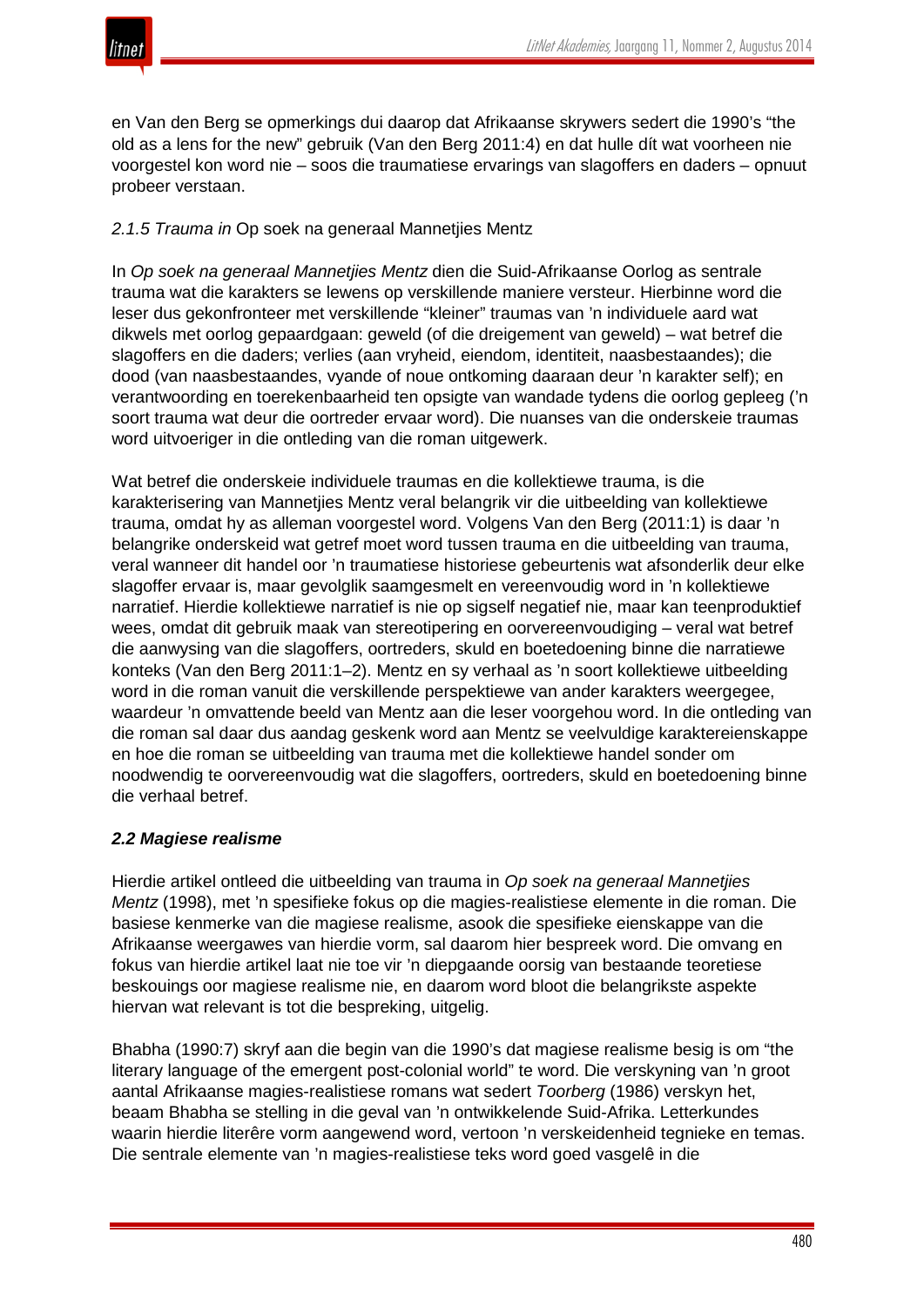

seminale *Magical realism. Theory, history, community* (1995) onder redaksie van Lois Zamora en Wendy Faris.

Volgens Faris (1995:163) kombineer die magiese realisme "realism and the fantastic in such a way that magical elements grow organically out of the reality portrayed". Volgens Van Coller (2006:107) is "[m]agisch [r]ealisme [...] dus een werk dat tegelijkertijd functioneert binnen de esthetica van het realisme en zich ertegen verzet". Chanady (1985:27) bring die magiese realisme in verband met postmodernisme wanneer sy wys op die grensoorskrydende aard daarvan: "Magical realism belongs neither entirely to the domain of fantasy, by which we mean the creation of a world totally different from ours, nor to that of reality, which is our conventional everyday world." Die magiese elemente word dus nie fantasties nie, omdat die bonatuurlike nie uitgebeeld word as "unacceptable and threatening to the world of reason" nie, en magiese realisme "juxtaposes two worldviews without establishing a hierarchy between them" (Chanady 1995:141). Hierdie vermyding van 'n hiërargie word bewerkstellig deurdat die skrywer gedetailleerde beskrywings van sowel die realistiese as die magiese daarstel, wat daartoe lei dat die leser begin twyfel oor welke tekstuele besonderhede magies en welke realisties is. Faris (1995:169) noem hierdie eienskappe twee van die vyf primêre elemente van 'n magies-realistiese teks. Die ander drie primêre elemente wat hy bespreek (1995:167–73), is "die voorkoms van magiese elemente (167), die ervaring by die leser van die saambestaan van twee wêrelde binne die teks (172)" en "die bevraagtekening van die tradisionele beskrywings van tyd, ruimte en identiteit (173)" (Anker 2003:222, met verwysing na Faris 1995).

Faris (1995:175–84) identifiseer ook 'n aantal sekondêre kenmerke. Veral die volgende is van toepassing op *Op soek na generaal Mannetjies Mentz*: "woordspel ('verbal magic'), die speel met taal en betekenis; die ervaring van die primitiewe, naïewe onskuld en verwondering (177); die metamorfose van elemente binne twee wêrelde (178); die plasing van die teksgebeure binne klein, burgerlike gemeenskappe (182)"; en "die werking van wat in Jungiaanse terme as die kollektiewe geheue en argetipes beskryf kan word (183)" (Anker 2003:223). Hierby voeg Anker (2003:223) dan ook "die voorkoms van eienskappe van die orale tradisie in storievertelling". Brink (2010) sluit hierby aan wanneer hy daarop wys dat die magiese realisme hier te lande sekere ooreenkomste toon met die manifestasies daarvan in veral Suid-Amerikaanse letterkundes, maar hy beklemtoon ook dat "Africa has had its own form of magic realism in the long tradition of oral narrative which spanned many centuries" voordat dit 'n literêre vorm in Suid-Afrikaanse fiksie aangeneem het.

Ook Anker (2003:237) beklemtoon die spesifisiteite van die plaaslike variëteit van magiese realisme deurdat

ons te doen [kry] met die realiteite van die Suid-Afrikaanse situasie en geskiedenis: die rassestryd, apartheidstelsel, politieke geskiedenis, voortgesette rassisme, versoening, skuld, sosiopolitieke kommentaar en die aktualiteite van die hede waarin die tekste geskrywe is.

Anker (2003:237) se ontleding van 'n aantal Afrikaanse romans vestig ook die aandag op die groot verskeidenheid temas wat in Suid-Afrikaanse magies-realistiese romans aangeroer word:

Die geskiedenis waarna verwys word in hierdie tekste is die oorloë van die verlede, die ontdekkingsgeskiedenis van die land, die voorstelling van 'n gedeelde Khoi-San verlede, maar dan dikwels vertel vanuit verskillende perspektiewe, veral vanuit die van die gemarginaliseerdes (die vrou, die gekleurdes, dié wie se stem nooit gehoor is nie). Daarby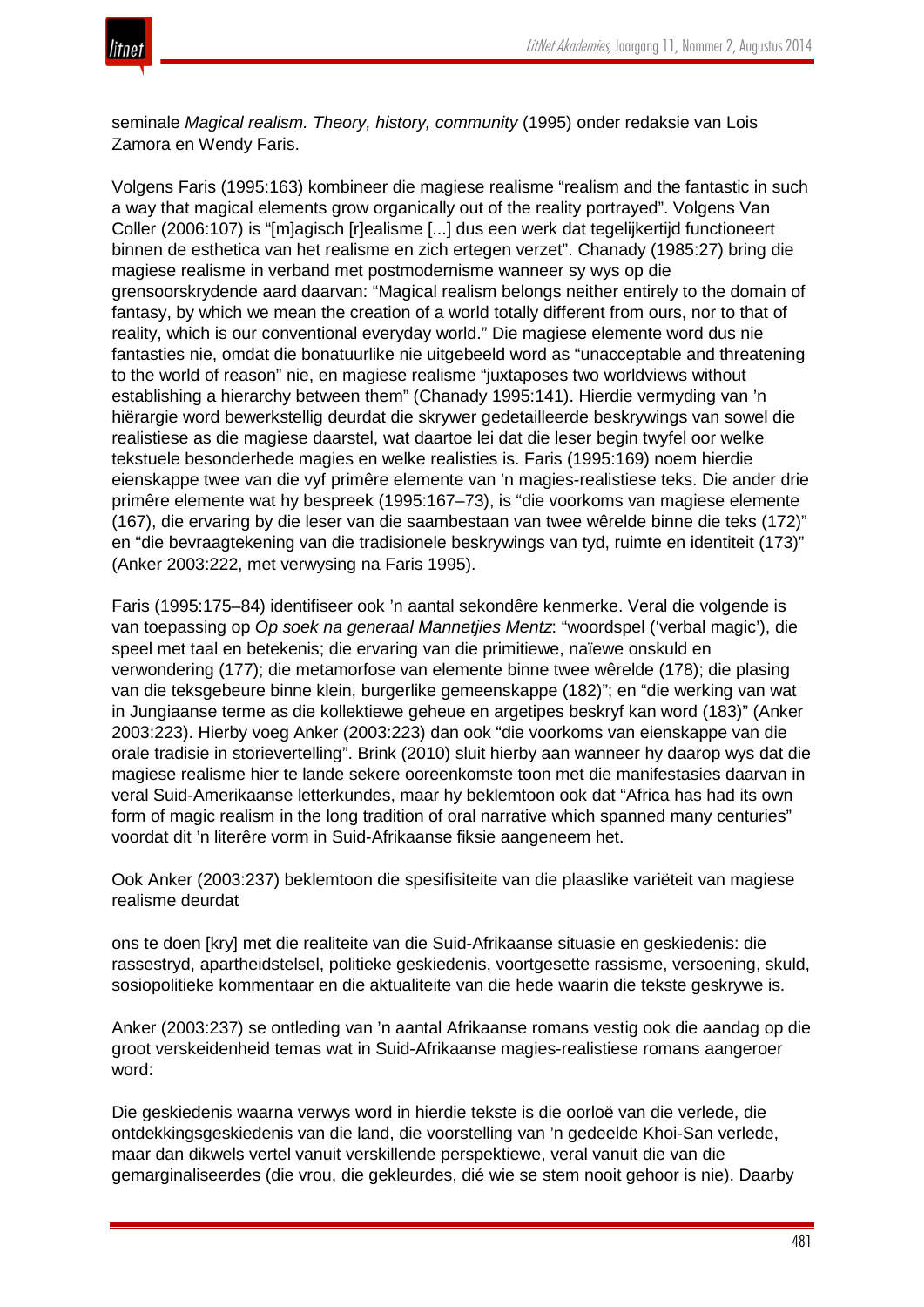

kom 'n spesifieke familiegeskiedenis, waarin die ineengevlegtheid van rasse en opeenvolgende geslagte beklemtoon word.

'n Laaste belangrike tema wat gereeld deur tekste aangeroer word – tekste wat weens 'n kombinasie van die bogenoemde as magies-realisties getipeer kan word – is "geweld en onderdrukking", veral wanneer dit deur gesagsfigure soos soldate en polisiebeamptes gepleeg word (Van Coller 2006:110). Dit is belangrik om uit te wys dat hierdie geweld en onderdrukking tegelyk fisies en psigologies kan wees, maar ook óf die een óf die ander.

Die oogmerk van hierdie artikel is nie om *Op soek na generaal Mannetjies Mentz* as magiesrealistiese roman te ondersoek nie. Eerder word daar aandag geskenk aan die verband tussen magies-realistiese elemente in die roman en die roman se uitbeelding van trauma. Of die roman dus in dieselfde mate as byvoorbeeld *Die swye van Mario Salviati* as magiesrealisties getipeer kan word, word nie in hierdie artikel ondersoek nie. *Op soek na generaal Mannetjies Mentz* word hier slegs geag as 'n roman wat beskik oor sterk magies-realistiese elemente.

Daar is onder die afdeling oor trauma onderskei tussen kollektiewe en individuele trauma. In die ontleding van die roman sal die beskouings oor trauma in verband gebring word met die verhaalelemente. Eerstens word daar gefokus op die ruimte van die Brandwaterkom as terrein waar verskillende individuele traumas uitgebeeld word. Hierdie individuele traumas is Frans se ervarings as lid van die Wraakkommando en Ounooi se ervarings met die dood van Anne en Charlie White. Tweedens volg 'n ontleding van die karakterisering van Mentz, Voss en Niemann, waardeur daar lig gewerp word op die verskeie fasette van die Mentzkarakter en die implikasies van Mentz as alleman. Laasgenoemde bespreek dus die kollektiewe denke oor skuld en die verlede.

## **3. Hernude literêre belangstelling in die Suid-Afrikaanse Oorlog**

#### *3.1 Die Suid-Afrikaanse Oorlog in die Afrikaanse letterkunde*

#### *3.1.1 Tussen 1899 tot 1994*

Tussen 1999 en 2002 was die 100-jaar-herdenking van die Suid-Afrikaanse Oorlog. Die afgelope dekade het 'n aantal navorsers daarop gewys dat dié herdenking die duidelikste rede vir die hernude belangstelling in die Suid-Afrikaanse Oorlog is (onder andere Van Coller 2002:304, Francken en Renders 2005:213 e.v., Van den Berg 2011:4).

Literatuur oor hierdie oorlog het egter sedert 1901 sporadies sy verskyning gemaak (Roos 1998:23). Die eerste geskrifte oor die oorlog was outobiografies van aard, is tydens die gebeure self geskryf, en handel dikwels oor die kommando- en ballingskapslewe (Roos 1998:23 en Swanepoel 1998:66). Eers 'n dekade later "word die oorlogstematiek as fiksie" (Roos 1998:23) en in die vorm van memoires aangebied (Swanepoel 1998:66). Swanepoel (1998:67) etiketteer die prosa van die tydperk tussen 1934 en 1948 as propagandadokumente weens die sterk Afrikanernasionalistiese inslag van baie van dié werke. Aansluitend stel Roos (1998:23–4) dit dat baie van hierdie vroeë fiksie oor die oorlog vanuit 'n beperkte en subjektiewe oogpunt geskryf is, sodat die leser met "vlekkelose helde en engelagtige heldinne" gekonfronteer word. Wessels (2011:196) vermeld ook dat die oorlogsromans uit hierdie tydperk "die stereotipe [sic] beelde van die goeie, heldhaftige bittereinder en slegte, lafhartige joiner beklemtoon. Francken en Renders (2005:214) voer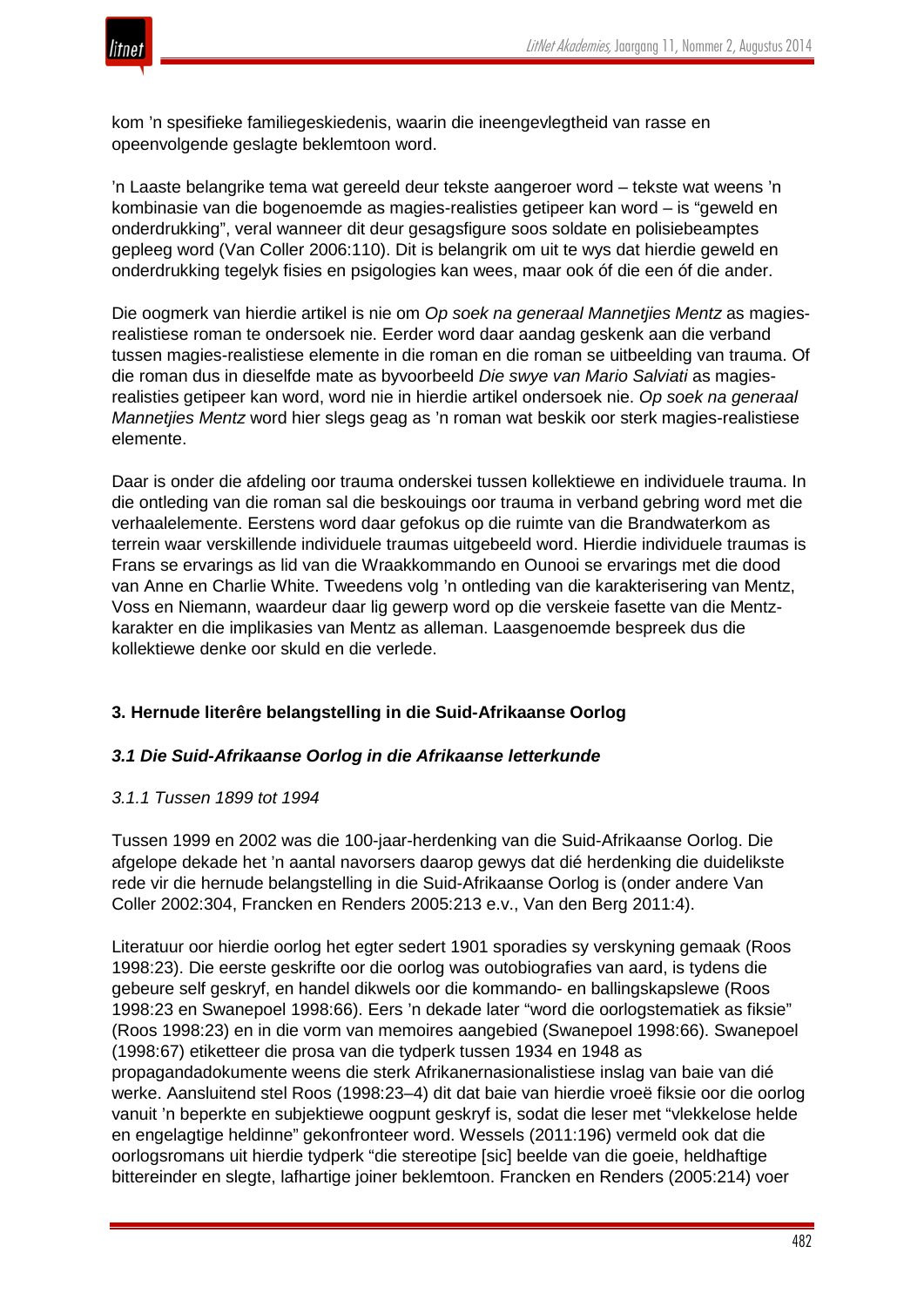

aan dat hierdie vroeë tekste die oorlog dikwels aanbied as 'n stryd tussen goed en kwaad, met die Boere as "de witte ridders", die Boervroue as lojale ondersteuners van hulle eggenote en seuns, terwyl die Britte as duidelik boos aangebied word.

Dit is belangrik om te noem dat hierdie ouer tekste die Afrikaners se gevoel van verlies aan outonomie uitdruk, aangesien die voormalige Boererepublieke van die Oranje Vrijstaat en Zuid-Afrikaansche Republiek na die oorlog saam met die voormalige Kaap- en Natalkolonies die Brits-beheerde Unie van Suid-Afrika geword het. Die verlies was egter nie bloot 'n verlies aan politieke mag nie, maar toenemend het die Afrikaners ook gevoel hul taal, kultuur en identiteit word deur die nuwe bedeling bedreig. Onder ander redes dra die gepaardgaande sosio-ekonomiese probleme waarmee die Afrikaners na die oorlog te kampe gehad het, dan veral by tot 'n ander prominente subgenre in die Afrikaanse prosa – die plaasroman. Roos (1998:37) en Kannemeyer (2005:73–4) voer egter aan dat die prosa tot en met Sestig – in teenstelling met die poësie – nie juis 'n terrein van literêre vooruitgang was nie.

Swanepoel (1998:71–2) beskou die tydperk tussen 1948 en 1980 as 'n "stilswye" wat die Suid-Afrikaanse Oorlog betref:

Gedurende hierdie tydperk word die Suid-Afrikaanse Oorlog in 'n baie groot mate slegs op die periferie van die gekanoniseerde (Afrikaanse) literatuur gerepresenteer. Dit is die populêre roman, die boekklubroman, triviale literatuur, wat steeds met temas uit die Suid-Afrikaanse Oorlog bly werk het en wat die breë Afrikaanse leserspubliek bly voer het met anti-Engelse sentimente.

Hy noem dan ook die enigste merkbare uitsondering tydens hierdie stilswye, naamlik die verskyning van Etienne Leroux se roman *Magersfontein, o Magersfontein!* (1976), waarin die mitiese aard van gebeure uit die kollektiewe verlede van die Afrikaner (hoofsaaklik die Slag van Magersfontein) gesatiriseer word (Swanepoel 1998:71–2). Die prosa van die 1980's is hoofsaaklik gemoeid met die verset teen die apartheidsregering en, hoewel nie in so 'n sterk mate soos laasgenoemde nie, ook die Suid-Afrikaanse Grensoorlog. Teen die 1990's word hierdie tematiek egter weer agterweë gelaat. Ferreira (2008) noem dat die letterkunde wat gemoeid was met die Grensoorlog, opgedroog het teen die einde van dié oorlog en met die ontbanning van die ANC in 1990: "Skrywers wat 'n jaar tevore nog intens verdeel was oor die Grensoorlog het [nou] meegedoen aan verhale, gedigte en dramas" oor die Suid-Afrikaanse Oorlog.

*3.1.2 1994 en verder: Die geval van* Op soek na generaal Mannetjies Mentz

Voorbeelde van die literêre fokus op die Suid-Afrikaanse Oorlog is reeds vroeër in die artikel vermeld. Dié herbesoeke is wel nie bloot populêre tekste in die goed-kwaad-trant van die vroeë werke oor die oorlog nie. Blake (2010:7–8) wys byvoorbeeld indirek op 'n belangrike fokusverskuiwing in die nuwe vlaag literatuur oor die Suid-Afrikaanse Oorlog wat sedert die 1990's verskyn het: "Die Anglo-Boereoorlog is immers nie net 'n verhaal van Boerehelde nie." Verder is hy van mening dat die Suid-Afrikaanse Oorlog 'n groter impak op die psige van die Afrikaner gehad het as wat dikwels erken word en dat dit daarom steeds 'n merkbare invloed uitoefen op die Afrikanerpolitiek (Blake 2010:7–8). Hier sal kortliks gekyk word na tersaaklike navorsing wat reeds oor *Op soek na generaal Mannetjies Mentz* verskyn het.

Du Pisani (1999:106) stel dit dat Christoffel Coetzee in *Op soek na generaal Mannetjies Mentz* juis die beeld van die Suid-Afrikaanse Oorlog "as 'n 'gentleman's war' [negeer] deur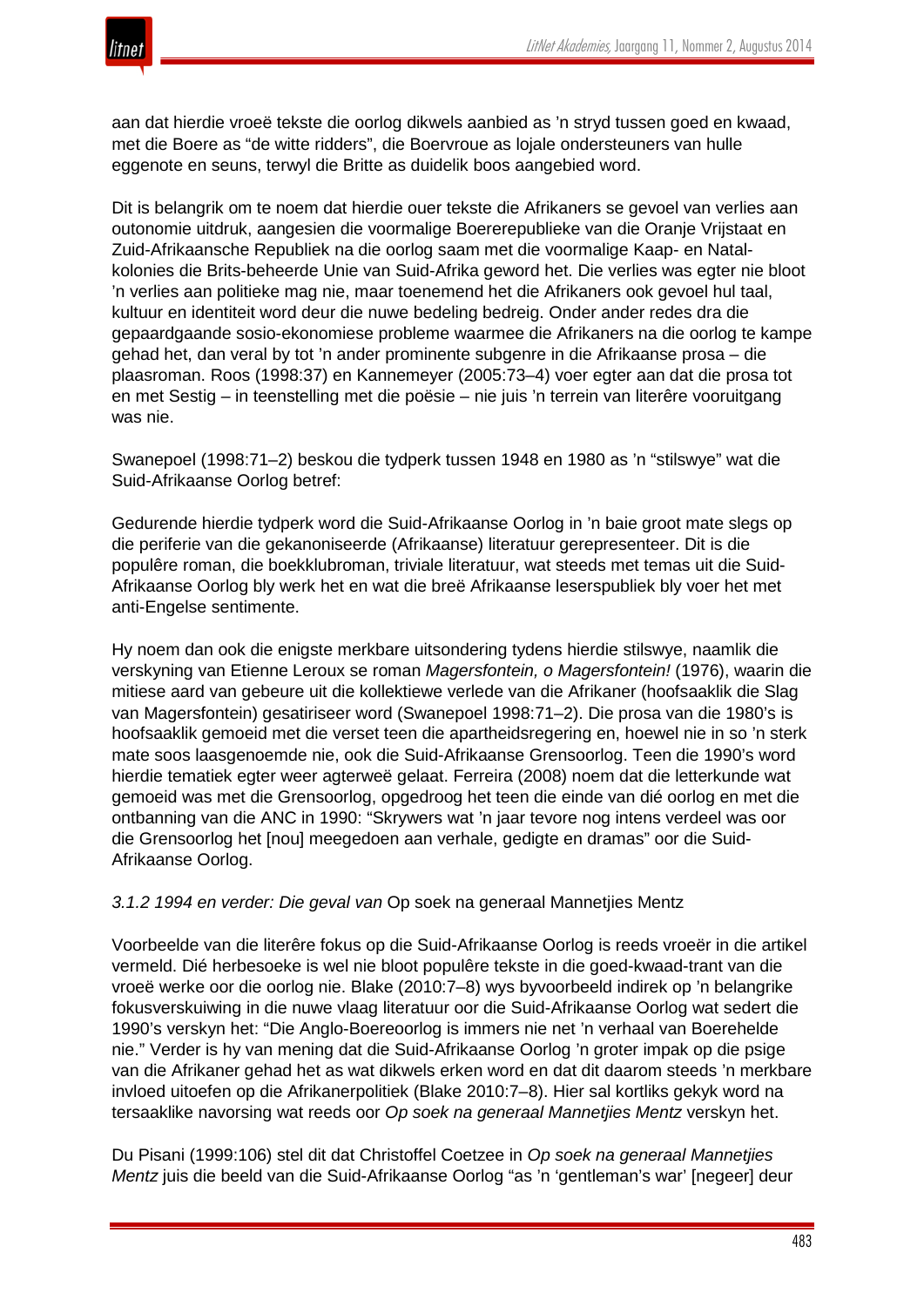

sy eksplisiete uitbeelding van menslike wreedheid en verwording tydens die oorlog". Ten tye van die verskyning van die roman is heelwat belangstelling geprikkel oor die feitelikheid van Mentz en sy Wraakkommando (Van Zyl 1999:11) – hoofsaaklik weens wat Van Coller (2011:688) beskryf as "outentifiseringstegnieke", waardeur die roman aangebied word as die saamgevatte navorsing van 'n amateurhistorikus. Die geskiedkundige Fransjohan Pretorius (1999:1) "beoordeel" die roman histories met die fokus op die figuur van Mannetjies Mentz en die dade van sy Wraakkommando, waardeur ondersoek ingestel word na die skrywer se "alternatiewe waarheid" oor die Suid-Afrikaanse Oorlog. Pretorius stel dit onder meer dat "[d]ie Boer van 1900 nog in besonder hoë mate 'n produk van die pre-industriële samelewing [was] en van sy sterkste kenmerke was dalk sy naïwiteit en sy godvresendheid. Van hom kan jy nie verwag om 'n Mannetjies, Voss of Niemann te wees nie" (Pretorius 1999:11). Volgens hom vat "Coetzee se roman [...] nie die kern van die Boerewaardes van 1900 raak nie" (Pretorius 1999:11). Uiteindelik kom hy tot die gevolgtrekking dat

Coetzee [origens] in gefiksionaliseerde vorm 'n aantal alternatiewe waarhede aan[bied] wat met omsigtigheid aanvaar kan word, mits ons besef dat dit volgens historiese dokumente nie die optrede van die deursnee-Boer van 1900 verteenwoordig nie. Indien Coetzee wel oor bronne beskik wat hierdie alternatiewe waarhede as norm vir Boere-optrede bevestig, is dit belangrik dat hy dit bekendmaak ten einde 'n heel nuwe perspektief op die geskiedenis van die Anglo-Boereoorlog te gee. (Pretorius 1999:16)

Pretorius se oogmerke en gevolgtrekkings word ongelukkig deurgaans ondermyn deur die feit dat *Op soek na generaal Mannetjies Mentz* as Afrikaanse fiksie gepubliseer is, en nie as feitelike geskiedkundige werk oor die Suid-Afrikaanse Oorlog nie – talle lesers se aanname dat dit feitelik is desnieteenstaande. Om bewysbare historiese korrektheid van 'n fiksionele werk te verwag, is onregverdig en onnodig. Hierbenewens dui onlangse navorsing soos dié van Blake (2010) daarop dat 'n meer genuanseerde benadering gevolg moet word. Pretorius (1999) het gelyk dat dit onwaarskynlik is dat sulke uiterste geweld (dit is soos dit uitgebeeld word in Coetzee se roman) tydens die Suid-Afrikaanse Oorlog plaasgevind het (ten minste nie waarvoor daar enige bewyse bestaan nie), maar dit is net so onwaarskynlik (en ongeloofwaardig) dat geen Boerekrygers wrede dade gepleeg het nie. Die roman poog nie om waarheidsgetrou te wees in die uitbeelding van die wreedheid van die Boerekrygers nie – veel eerder ondersoek die roman die aard van menslike wreedheid op 'n meer algemene en selfs universele vlak.

Daarbenewens kan mens ook melding maak van werke wat sedertdien verskyn het, soos Blake se*Boereverraaiers* (2010). Hierin word byvoorbeeld talle teregstellings van Boere wat om verskeie redes nie meer aan die oorlog wou deelneem nie, gelys. Die feit dat baie van hierdie teregstellings deur Boeregeneraals ondersteun is, verskaf 'n meer genuanseerde blik op die aard en optrede van sommige Boere tydens die oorlog. Die sprong na die soort wreedheid wat uitgebeeld word in *Op soek na generaal Mannetjies Mentz* is dus groot, maar lank nie verregaande nie. Enersyds bied die roman 'n korrektief deur 'n meer genuanseerde uitbeelding van die Boere (hulle was ook nie net goed nie), terwyl dit andersyds die aard van menslike wreedheid ondersoek – wat nie beperk is tot Boere of die Suid-Afrikaanse Oorlog nie. Die geskiedkundig-ongefundeerde *suspension of disbelief* in die roman is dus steeds effektief.

Human (1999:113) en Van Coller (2011:688) wys op die parallelle tussen *Op soek na generaal Mannetjies Mentz*en die getuienis wat tydens die Waarheids-en-Versoeningskommissie gelewer is. Met hierdie parallelle "suggereer [Coetzee] dat soortgelyke geraamtes as wat deur getuienis voor dié kommissie uit die kas gehaal is, ook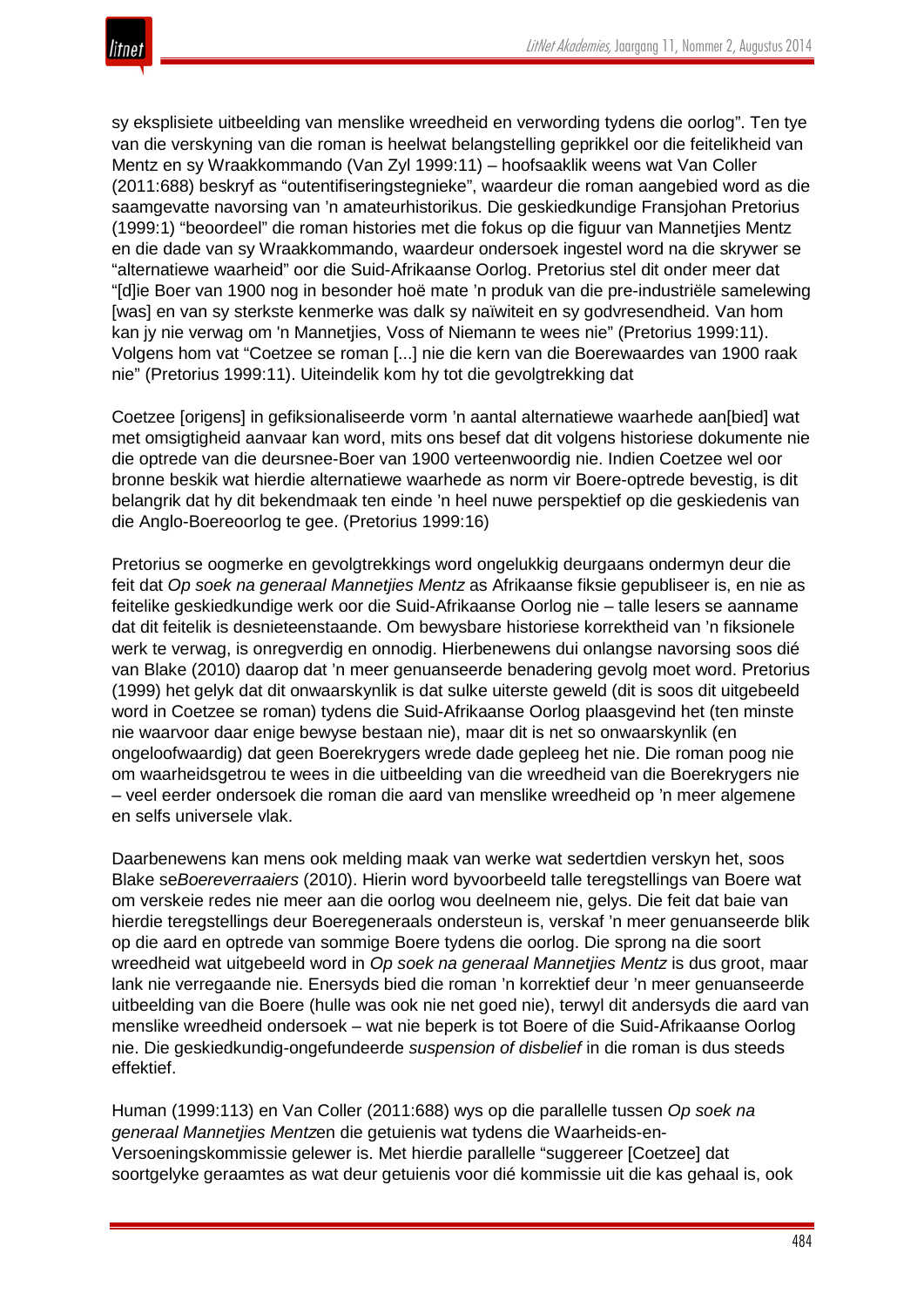

ten opsigte van die Suid-Afrikaanse Oorlog kan bestaan" (Van der Merwe 1999:107). Volgens Van Coller (2011:688) is dit juis te danke aan hierdie parallelle dat Coetzee in sy roman die hede deur die lens van die verlede kan bekyk. Swanepoel (1998:73) sluit hierby aan deur sy identifikasie van getuienis (*testimony*) as 'n belangrike aanduider van die parallelle tussen die Waarheids-en-Versoeningskommissie en die roman. Human (1999) toon aan dat Coetzee se roman nie slegs die nosie van waarhede oor die Suid-Afrikaanse Oorlog ondermyn nie, maar dat die hele konsep van "waarheid" nie ideologies onskuldig is nie. As sodanig vernietig *Op soek na generaal Mannetjies Mentz* nie net sekere romantiese mites oor die oorlog self nie, maar wys dit dat "die hede altyd 'n vormende invloed het op dit wat as die waarheid ten opsigte van die verlede beskou word" (Human 1999:124). Burger (1999:108) stel dit soortgelyk dat dit moeilik is "om enigsins te weet of kennis oor iets wat in die verlede gebeur het, werklik opgedoen kan word", en dat enige kennis wat wel opgedoen word, "die produk van 'n selektiewe geheue" is wat "aangepas is by ideale".

Die skrywer se spel met feit en fiksie deur die skepping van 'n alternatiewe geskiedenis laat opsetlik vrae oor identiteit by die leser ontstaan. Swanepoel (1998:73) beskou dít as 'n postmoderne spel: "Dit is heel duidelik 'n narratiewe strategie waarbinne die grense van wat die waarheid en wat fiksie is, ernstig ondermyn word. Die enigste waarheid hier is, uiteindelik, die narratiewe waarheid, die waarheid wat slegs 'n roman kan skep." Renders (1999:127) noem dat *Op soek na generaal Mannetjies Mentz* "'n onthutsende korrektief" bied op geromantiseerde, Afrikanernasionalistiese beelde van die Suid-Afrikaanse Oorlog en die Boerekrygers. Voorts beskou hy dit as "'n [r]adikale hersiening van die geskiedenis" wat "noodsaaklik [is] om die verborge kant daarvan te belig". Uiteindelik is hy van mening dat die roman die Afrikaner dwing om "sy eie hart van duisternis" te konfronteer. Hiermee lê ook Renders implisiet die verband tussen letterkunde (spesifiek Coetzee se roman) en die Waarheids-en-Versoeningskommissie, waardeur die letterkunde – om weer vir Van Coller (1995a, 1995b, 1997) aan te haal –"'n Waarheidskommissie in die kleine" word.

Die vermenging en verbuiging van feit en fiksie sal verder verken word in die afdeling waar die romangegewens ontleed word.

# *3.2 Sosiopolitieke redes vir hernude literêre belangstelling in die Suid-Afrikaanse Oorlog*

Die herdenking van die Suid-Afrikaanse Oorlog aan die einde van die 20ste eeu het om vanselfsprekende redes belangstelling in dié oorlog weer laat opvlam. Etienne van Heerden (1998) skryf dat dit "in Karel Schoeman se terme, ''n ander land' [is] waarna hunkerend, bespiegelend en onseker teruggekeer word; 'n mitologiese ruimte; 'n oordenkingsplek en Nagmaals-okkasie vir diegene wat hulself opnuut binne Suid-Afrika en sy hede moet posisioneer". Hiermee lê Van Heerden die vinger eerstens op die verlede as 'n onbekende ruimte wat gedomineer word deur die mites wat om politieke redes daaróór geverf is, en tweedens op die Afrikaners se nuwe sosiopolitieke posisie binne Suid-Afrika kort na demokratisering. Dit is egter nie al nie, want Van Heerden (1998) sien dit ook as "'n metafoor vir 'n klomp dinge wat ophoop en saamklos", wat "vra vir lostorring" en "'n toetsplek kan wees vir hoe ons met ons verlede omgaan"; "'n oefening in terugblik en besinning".

In die jare voor, tydens en sedert die honderdjarige herdenking van die oorlog word daar deur verskeie navorsers gewys op die verband tussen die hernude literêre belangstelling in die Afrikaner se verlede (spesifiek die Suid-Afrikaanse Oorlog) en die verhore en naloop van die Waarheids-en-Versoeningskommissie (Van Coller 1995a, 1995b, 1997; Swanepoel 1998; Burger 1999; Human 1999; Barnard 2003). Swanepoel (1998:64) trek ook 'n direkte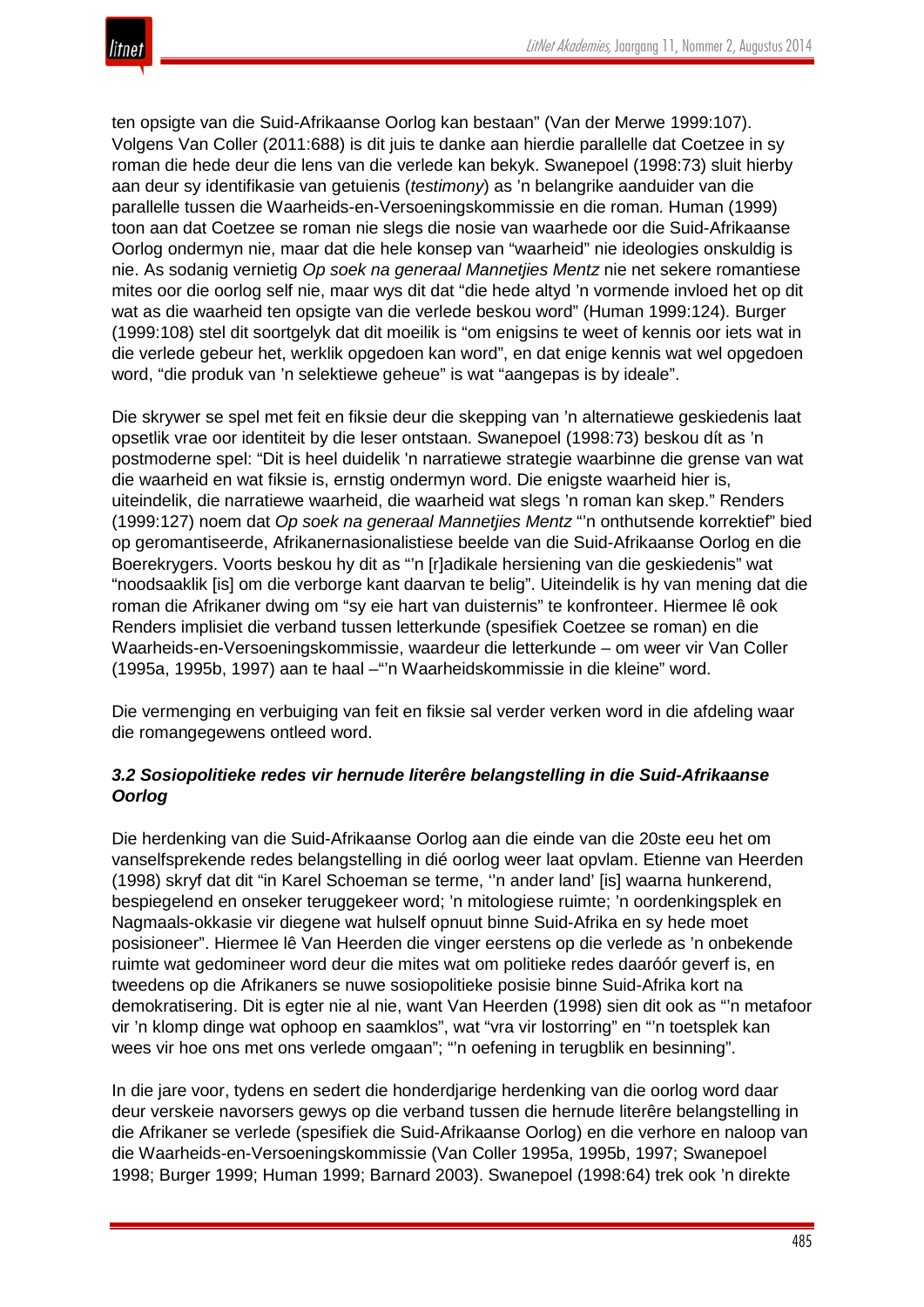

verband tussen die tydperk kort na die einde van die Suid-Afrikaanse Oorlog en die jare kort na die eerste demokratiese verkiesings in Suid-Afrika:

Terwyl die Suid-Afrikaanse Waarheids- en Versoeningskommissie besig is om sy werksaamhede af te sluit ongeveer twee jaar voor die einde van die twintigste eeu, word ons deesdae [...] daaraan herinner dat 'n soortgelyke tipe proses twee jaar na die aanvang van die eeu begin het: die ondertekening van die vredesooreekoms tussen en namens die Britse Ryk, enersyds, en die Oranje Vrystaatse en Suid-Afrikaanse Republieke, andersyds, aan die einde van die Suid-Afrikaanse Oorlog by daardie plek wat so ironies Vereeniging genoem word.

Die herhaling hier lê nie daarin dat die Afrikaner in albei gevalle een of ander oorwonne onskuldige slagoffer is nie, maar eerder dat daar in albei gevalle sprake is van die verlies van politieke mag deur die Afrikaner, soos Renders (1999:114) noem. Volgens Swanepoel (1998:65) is daar egter 'n belangrike verskil: anders as dit wat die Waarheids-en-Versoeningskommissie kon bereik, het die politieke situasie aan die einde van die Suid-Afrikaanse Oorlog "dit nooit moontlik gemaak dat daardie skendings institusioneel en sistematies ondersoek is nie" en ons kan "slegs deur *testimonies* in alle tipes literatuur 'n mate van begrip [bekom] betreffende die omvang van wantoestande in daardie oorlog".

Die aard van die Waarheids-en-Versoeningskommissie het verseker dat die Afrikaners talle kere gekonfronteer is met die wandade wat tydens apartheid deur hul eie mense gepleeg is. Die gepaardgaande gevoel van skuld en skaamte word baie effektief deur Antjie Krog in *Country of my skull* beskryf wanneer sy vra: "What shall I do with this load of decrowned skeletons, origins, shame and ash?" (2002:128). Hierdie vraag suggereer egter meer as 'n skuldgevoel en skaamte. Dit ontbloot ook 'n behoefte om te verstaan, om die onvermydelike verlede te versoen met die hede, en dit is, soos Van Heerden (1998) dit het, "'n oefening in terugblik en herbesinning".

Dit is nodig om die Afrikaanse letterkunde se obsessie met die verlede binne 'n breër konteks as bloot die sosiopolitieke posisie van die Afrikaner te beskou. André P. Brink (2010) merk op dat Suid-Afrika se letterkundes 'n ontstellende eienskap van die land verraai:

South Africa is a violent country [...] The briefest excursion into South African history would bear this out: in century after century, decade upon decade, layer upon layer, one discovers that violence is the one experience that touches and even defines everything. In this country we are all conceived and born in violence. And in all our writing, from Olive Schreiner and Sol Plaatje and Leipoldt and Langenhoven, a trail of blood stains our literature – in numerous contexts: history, folk tales, war memories, anecdotes, hunting exploits, and detective novels.

Brink (2010) stel dit voorts dat ons 'n tydperk van morele relativisme binnegegaan het – en onlangse Suid-Afrikaanse literatuur weerspieël dit: die eenvoudige "Biblical distinction between right and wrong, good and evil" het nietig geword. Tog is dit nie die blote uitbeelding van geweld as onderwerp van die letterkunde wat belangrik is nie, maar dit is veral die *vertel* daarvan wat belangrik is: "a movement away from the purely social scene towards the human and the individual nature of what is narrated [...] which may also imply a move from the socio–political towards the ethical and the subjective" (Brink 2010). Hy beskou hierdie proses as een van die rimpelgevolge van die Waarheids-en-Versoeningskommissie, wat sodoende 'n hele aantal stemme die geleentheid gee om te vertel van verledes wat voorheen uit die meesternarratief gelaat is (Brink 2010).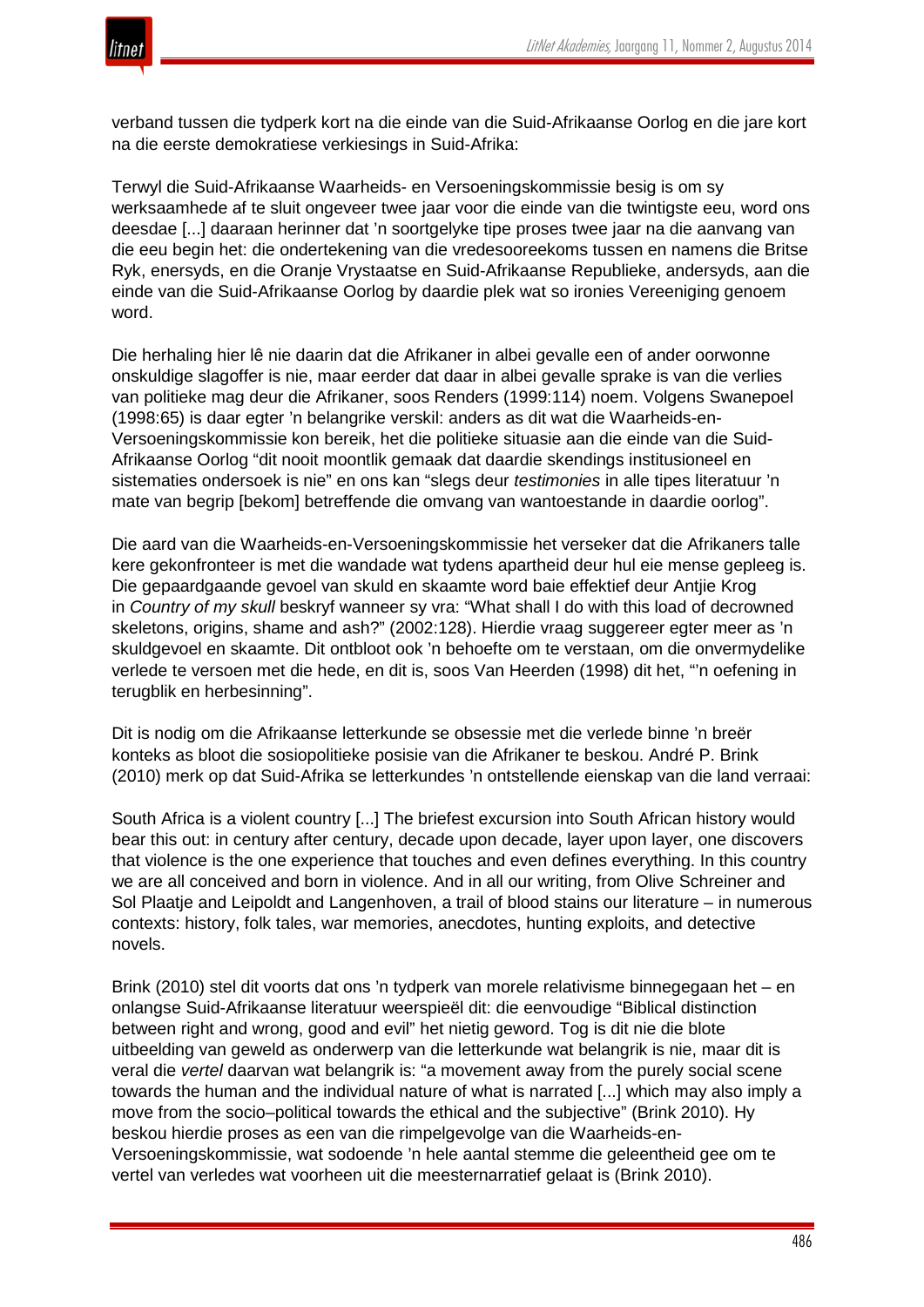

Hierdie beskouings van Brink (2010) suggereer iets oor die pogings tot versoening wat opgesluit is in herbenaderings tot die verlede. In hierdie opsig sluit hy aan by ondersoeke in sogenaamde "memory studies": "[P]ost–conflict nation building has become inseparable from the perceived need to come to terms with the divisive legacy of the past so as to generate solidarity or, at the very least, conditions for peaceful co-existence" (Rigney 2012:252). Die omvang en fokus van hierdie artikel laat ongelukkig nie ruimte vir 'n omvattende beskrywing van hierdie ondersoeksrigting en sy doeleindes nie. Kortliks kan daar wel gewys word op hoe "memory studies" met sy etiese benadering aansluit by traumaondersoeke. Volgens Rigney (2012:256) kan die verlede problematies wees omdat dit aanleiding gee tot die voortgesette vorming van maatskaplike verdeeldheid. Om hierdie rede moet wyses gevind word waarop kollektiewe herinnerings van die verlede konstruktief aangepak kan word met die hoop dat dit sal lei tot 'n regverdiger toekoms (Rigney 2012:256).

Samevattend kan die Afrikaanse letterkunde se hernude belangstelling in die gewelddadige tydperk van die Suid-Afrikaanse Oorlog toegeskryf word aan die volgende:

- die 100-jaar-herdenking van dié oorlog, wat die fokus opnuut op hierdie konflik geplaas het
- die Afrikaner se verlies aan politieke mag na die eerste demokratiese verkiesings in 1994, wat ooreenkomste toon met die tydperk na afloop van die oorlog
- die Afrikaner se konfrontasie met die misdade van apartheid soos dit herbesoek is in die openbare aard van die verhore van die Waarheids-en-Versoeningskommissie
- die geweld en trauma waarmee die verlede en hede van Suid-Afrika deurspek is, asook pogings om versoening te bewerkstellig in die lig van 'n steeds verdeelde land.

Pogings om die traumas van die verlede te verstaan mag terselfdertyd 'n poging wees om tot 'n beter begrip van 'n uitdagende hede te kom.

# **4. Ontleding van die roman**

Binne die kader van magiese realisme en traumatiese ervaring word daar in hierdie afdeling eerstens gefokus op die belang van die ruimte in die roman as terrein vir die uitbeelding van trauma, met die klem op die Brandwaterkom as mikrokosmos vir hierdie uitbeelding. Daarna volg 'n bespreking oor onderskeidelik regverdiging, verantwoording en toerekenbaarheid, asook sterflikheid, soos dit deur die verskillende vertellers weergegee word. Laastens word die karakterisering van Mannetjies Mentz, Voss en Niemann bespreek, met die klem op die wyses waarop die sogenaamde bose drie-eenheid traumatiese ervaring vergestalt.

## *4.1 Teksstruktuur en -uiteensetting*

Hierdie artikel veronderstel die leser se bekendheid met *Op soek na generaal Mannetjies Mentz*. Omdat die struktuur van die roman egter kompleks is – vier verskillende afdelings, elk met sy eie verteller – is dit nodig om hier 'n bondige opsomming van elk van die afdelings te verskaf.

Die eerste deel van die roman, "Inleidende redakteursnota: Op soek na 'n verlore generaal" (3), word aangebied as 'n soort navorsingsverslag deur 'n amateurhistorikus oor sy bevindinge rondom 'n figuur genaamd Mannetjies Mentz, wat na gerugte in die Suid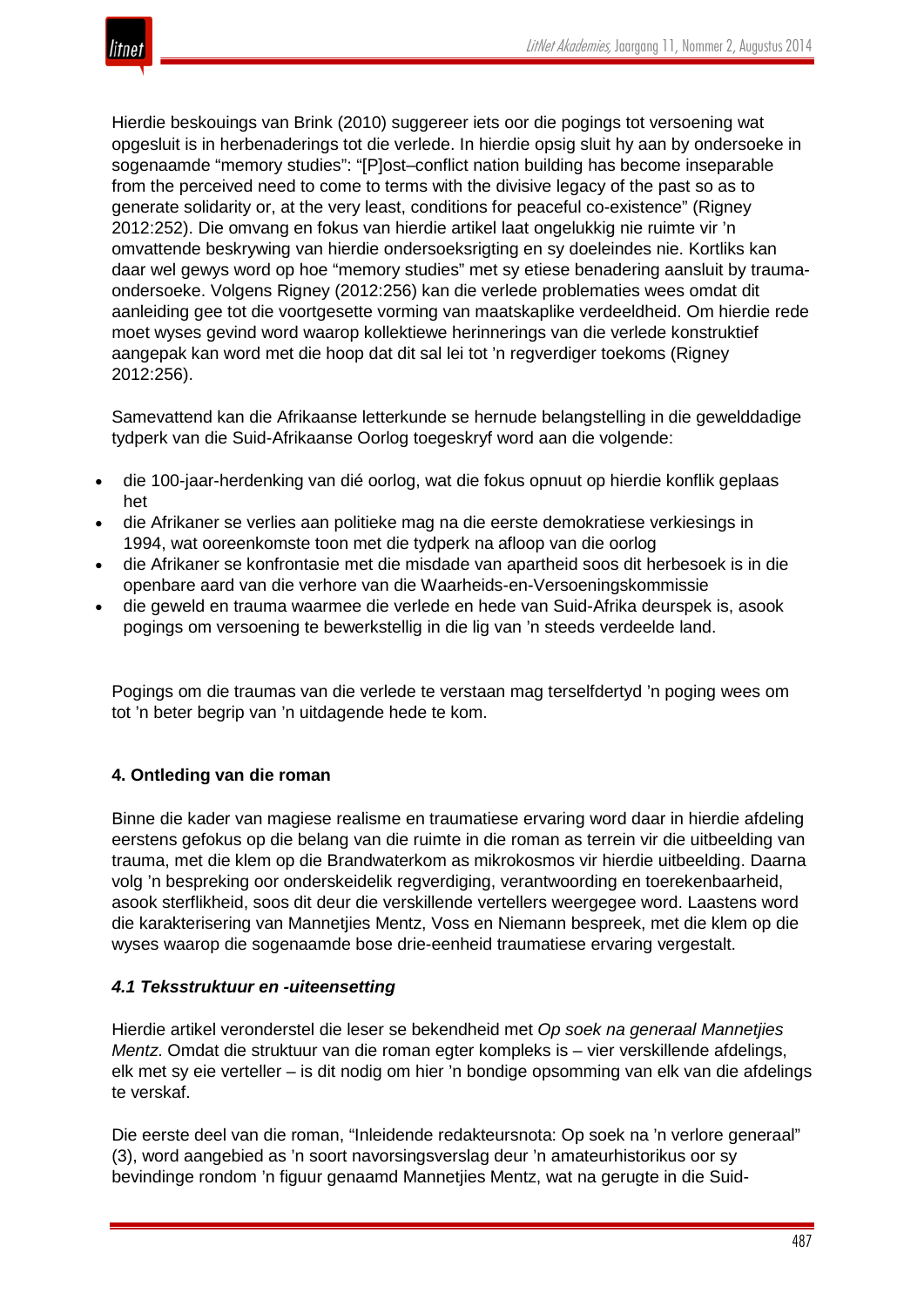Afrikaanse Oorlog geveg het. Die verslag dien as 'n inleiding tot die roman, gee die toon aan en verskaf aan die leser 'n aantal leidrade ten einde die karakter van Mentz te verstaan. Deel twee, "Wat vertel jy my nou, Soph?" (31), is die transkripsie van opnames wat gemaak is van die vertellings van Ounooi Roos (née Naudé), 'n Afrikaner-vrou wat tydens die oorlog as jong meisie vlugtig vir Mentz ontmoet het. Vanuit die perspektief van die jong Ounooi vertel deel twee van die Naudé- en Witsie-families se vlugtog na die Skuiltes in die Brandwaterkom, hoe hulle daar oorleef het vir die res van die oorlog en uiteindelik teruggekeer het na hul plaas. Dit is merkbaar dat Mentz en sy Wraakkommando 'n sterk impak het op die familie se tyd in die Skuiltes, hoewel daar slegs kortstondige direkte kontak met Mentz en sy manskappe is. Deel drie, "Oom Blink Frans neem die pen op" (147), is geskryf deur Frans Naudé aan sy suster Ounooi oor sy tyd as 'n lid van die Wraakkommando. Dit loop meestal parallel met die vertelling van Ounooi, maar fokus meer eksplisiet op die aksies van die Wraakkommando tydens die oorlog, asook na die oorlog. Die laaste deel, "Rofwerk van 'n militêre verslag van genl. Coen Brits aan genl. J.C. Smuts" (283), is 'n fiktiewe militêre verslag. Volgens die teks is die verslag ontdek tussen dokumente wat nagelaat is deur die voormalige generaal. Brits beskryf hoe hy op Mentz afgekom het in Duits-Oos-Afrika gedurende die Eerste Wêreldoorlog.

## *4.2 Die belang van ruimte vir die uitbeelding van trauma in die roman*

In magies-realistiese tekste is die storie en geskiedenis wat daarin vasgevang word, dikwels ondergeskik aan die ruimte (Anker 2003:233). Verder is daar "in die teks [...] dikwels 'n uitgebreide beskrywing van ruimtelike elemente met panoramiese uitsigte en letterlike stapvir-stap-waarnemings deur die karakters" (Anker 2003:233), wat bydra tot gedetailleerde beskrywings van die ruimte waarin die magiese en realistiese elemente saam funksioneer. Dit moet genoem word dat 'n kleiner ruimte (in hierdie geval die Brandwaterkom) as metafoor vir 'n groter ruimte (in hierdie geval Suid-Afrika) nie noodwendig 'n ruimte as magies-realistiese element tipeer nie. Eerder kan 'n ruimte as magies-realistiese element onderskei word deur die gedetailleerde beskrywings van hierdie ruimte wat dien om die leser te oortuig van die geloofwaardigheid van magiese gebeure wat binne hierdie ruimte plaasvind.

Naamgewing is 'n belangrike tegniek in magies-realistiese romans, omdat die name van plekke dikwels geskiedkundige gebeure en kollektiewe herinneringe van 'n gemeenskap verteenwoordig (soos byvoorbeeld die dorp Tallejare in *Die swye van Mario Salviati* deur Etienne van Heerden) (Anker 2003:233). *Op soek na generaal Mannetjies Mentz* speel meestal in herkenbare, werklike ruimtes af (anders as byvoorbeeld Van Heerden se roman), maar die name van plekke verrig steeds 'n belangrike funksie deurdat die woordspeling en moontlike dubbelsinnigheid van name verdere betekenisse aanneem. Voorbeelde hiervan is veral dan die Brandwaterkom en die "Skuiltes" waar die Naudé- en Witsie-families wegkruip, aangesien die meerderheid van die verhaalgebeure hier afspeel.

Anker (2003:233) noem dat die fokus op plaaslike gemeenskappe en geskiedenisse in magies-realistiese tekste dikwels "voorgestel [word] as en in verhouding met die veel groter geografiese en kulturele ruimte sodat dit metafories word van 'n land en 'n kultuur". Reeds in die sogenaamde redakteursnota word daar na hierdie lokale fokus verwys wanneer die redakteur skryf dat "[d]ie roem van generaal Mannetjies Mentz [...] hoofsaaklik streeksgebonde [is]. Daar kan nou geargumenteer word dat ons ons daarom nie tot bronne kan wend nie" (10). Hierdie opmerking is een van die vroegste suggesties in die roman dat die vertelling eerstens gaan fokus op 'n spesifieke streek – die Brandwaterkom en sy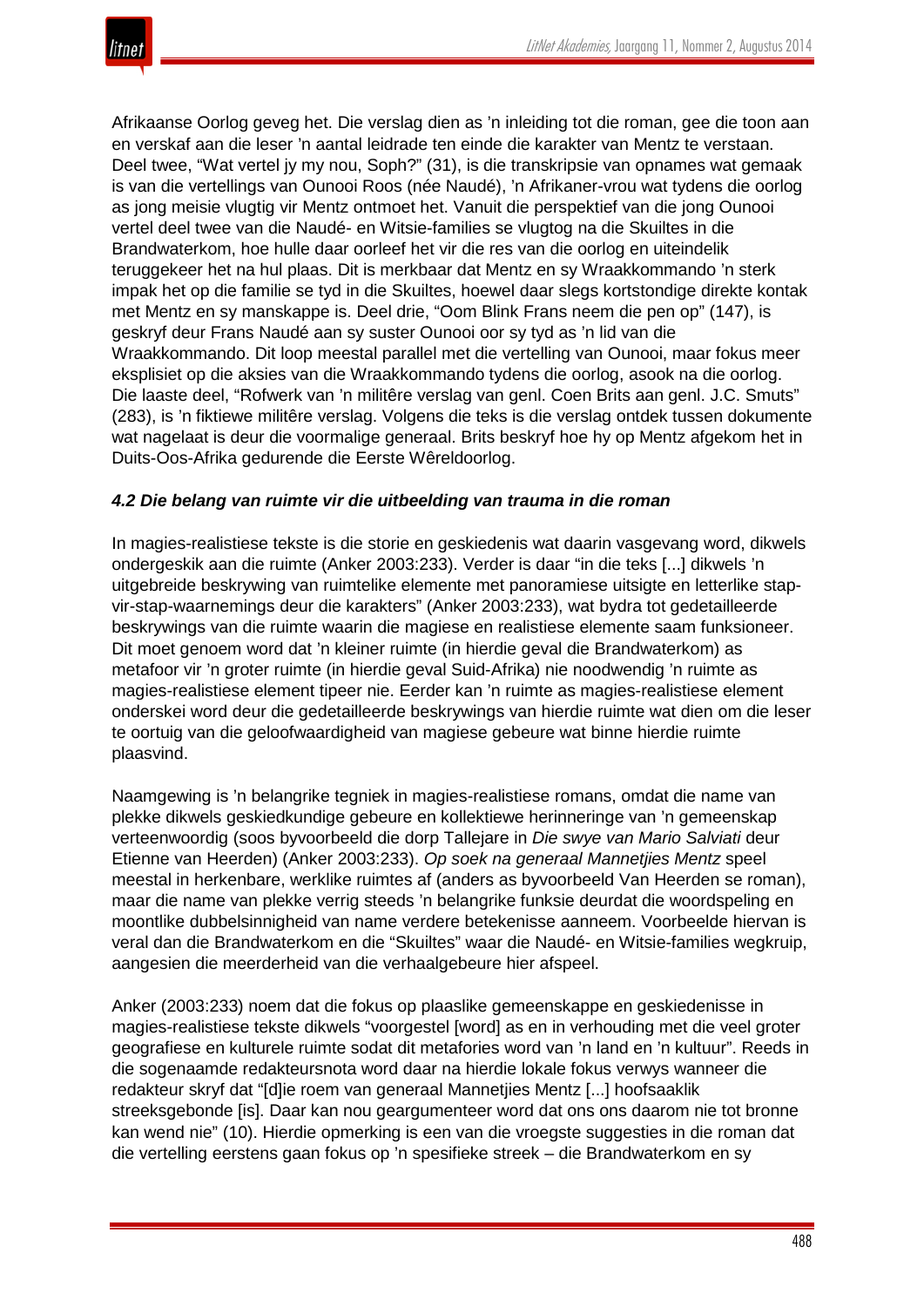

omliggende boerderygemeenskappe – en tweedens dat daar 'n opsetlike vervaging tussen feit en fiksie gaan wees.

In baie opsigte word die Brandwaterkom 'n mikrokosmos van Suider-Afrika gedurende die Suid-Afrikaanse Oorlog. Die geografiese kenmerke van die Brandwaterkom – omring deur onderskeidelik die Wittebergen, Roodebergen en die Maluti-berge – laat toe vir die uitbeelding van klein gemeenskappe waar abnormale en magiese gebeure plaasvind; gebeure wat nie in 'n rasionele en logiese wêreld aanvaar kan word nie. Hierdie tegniek van afgesonderde gemeenskappe is volgens Faris (1995:182) 'n redelik algemene kenmerk van die magiese realisme. Die Naudés en Witsies se trek in die Skuiltes in word uitgebeeld as 'n reis van een wêreld na 'n ander. Eerstens beveel Ma dat Jan Witsie terugry plaas toe en alles wat agtergelaat is, brand (40). Tweedens begin die groep mense wanneer hulle in die Skuiltes aankom, op 'n klein afgesonderde gemeenskap lyk – onder die gesag van Ma: "Onder die Skuiltes sou Ma nie langer net vir haar huisgesin verantwoordelik wees nie [...] Sy sien besorg om na dertig, vyftig, sestig, 'n *stam* wat kom en gaan" (43, my beklemtoning). Later word groente aangeplant (49), fonteine word oopgegrawe (51) en daar word selfs klipmure gebou om die Skuiltes bewoonbaar te maak (52). Die allegoriese waarde en afgesonderde gemeenskappe van die Kom beteken egter nie dat dit bloot 'n eenvoudige kleinskaalse model van die groter gebeure van die oorlog word nie, maar eerder dat die Kom funksioneer as 'n mikrokosmos vir die uitbeelding van 'n aantal traumas – soos sterflikheid, verantwoording en toerekenbaarheid, asook ekstreme geweld – wat nie alleen tot hierdie oorlog behoort nie. Dit is deur hierdie traumas dat die parallelle tussen die roman en die Waarheids-en-Versoeningskommissie duidelik word, soos Van Coller (1997), Swanepoel (1998), Human (1999) en andere reeds aangetoon het.

### *4.3 Die individuele traumas van Frans en Ounooi*

#### *4.3.1 Frans en die Wraakkommando: verantwoording, regverdiging en toerekenbaarheid*

Die trauma wat gepaardgaan met verantwoording en toerekenbaarheid (wat dui op Frans se rol as oortreder), kom aan bod in die vertelling van die karakter Frans, in die derde deel van die roman. Hierdie vertelling neem die vorm aan van 'n reeks skrywes aan sy jonger suster, Ounooi. Frans, 'n lid van generaal Mentz se Wraakkommando, beskryf sy skrywes aan sy suster as "'n boetedoening" (147) en erken ook dat geleenthede vir sulke bekentenisse verminder soos hy ouer word – al bly die vrees vir vervolging hom by. Ten spyte daarvan dat Frans 'n duidelike behoefte uitspreek om vir iemand van die wandade te vertel waaraan hy deel gehad het (die*testimony* waarna Swanepoel 1998:63 verwys), ontken hy dat sy vertelling 'n vorm van terapie is, soos die traumadiskoers veronderstel. Hy sê naamlik dat sy herinneringe "niks werd [is] as 'n oorlewingstrategie nie" en dat dit "pure nostalgie" is (148). 'n Soortgelyke afkeuring ten opsigte van die waarde van orale narratiewe word in die redakteursnota deur die amateurhistorikus uitgespreek:

Ons kan die gebrek aan skriftelike nalatenskap van die "oorlogsgeslag" verskoon. Die waarde van die geskrewe woord was by hulle nog nie gevestig nie. Dit was 'n mondelinge gemeenskap. Eers met ons eie geslag vestig die geskrewe woord sigself (en twee geslagte later is ons nou weer *opgesaal* met 'n oordrewe klem op mondelinge oorlewering). Dit is die konteks waarbinne ek my ondersoek na generaal Mannetjies Mentz begin – 'n periode van nasionale heropbou. (3, my beklemtoning)

Hierdie laasgenoemde periode verwys natuurlik na die Waarheids-en-Versoeningskommissie, maar ten spyte van Frans se eie uitgesprokenheid oor die nut van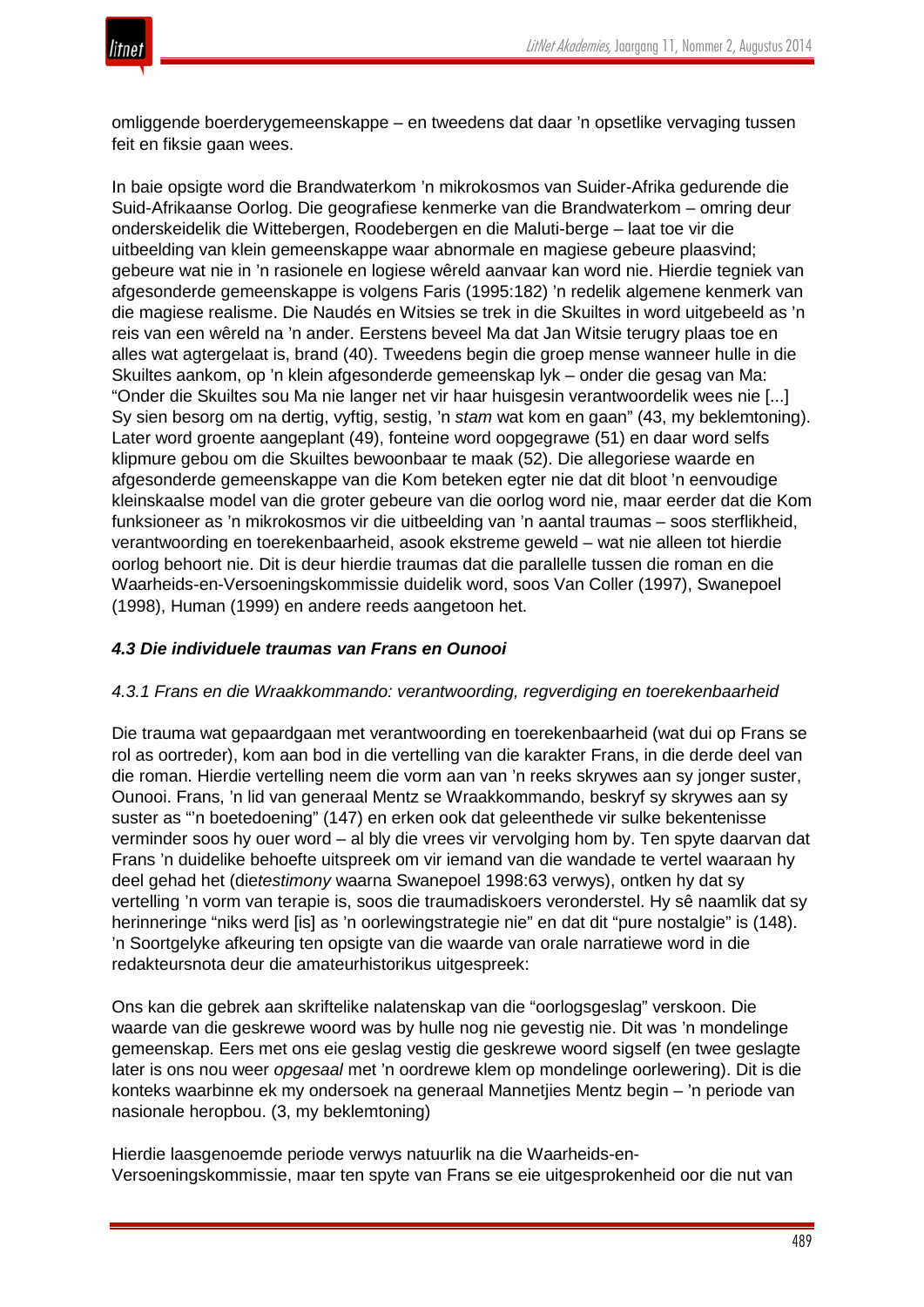

vertelling as enigsins 'n soort terapeutiese daad, toon sy herinneringe van sy dade tydens die oorlog wel dat hy steeds sy eie toerekenbaarheid en verantwoordelikheid probeer verstaan. In 'n poging om die Wraakkommando se wandade te probeer regverdig, verwys Frans telkens terug na die wyse waarop Mentz hul optrede (kollektief, maar ook as individue) regverdig het deur te veronderstel dat elke keuse en elke daad teruggevoer kan word na die waarde wat dit vir oorlewing inhou: "Herinnering, het die generaal iewers gesê, bevestig net die lewe as dit ingespan word as 'n manier om te oorleef" (148). Frans herroep een van Mentz se praatjies wat met sy propagandistiese inslag maklik parallel gestel kan word met die indoktrinasie van blankes in Suid-Afrika deur die apartheidsregime:

"As jy buitentoe kyk, verby die berge, dan hóór jy aanmekaar van die beskawing, en die handhawing van beskaafde norme, van die Geneefse Konvensie. "Maar as jy buitentoe kyk, sién jy niks daarvan nie. Huise en dorpe brand terwyl hulle hulle mooi broodjies bak. Hoe kan iets 'n 'norm' wees as hulle dit met geweld handhaaf?

"Maar hiér binne […,] hiér in die berge bokant die Kom […] het ons die geleentheid om 'n tweede natuur tot norm te verhef." (67)

Met "tweede natuur" verwys Mentz na die oorlewingsinstink, wat hy as sentraal tot die bestaan en aksie van die Wraakkommando sien. Die stand van sake "buitentoe" word onderhou deur geweld, maar heel ironies geld dieselfde vir die aksies van die Wraakkommando "hiér binne": diegene wat nie meer wil veg nie, word wreed vermoor.

In terme van plek is hierdie toespraak ook van belang. Mentz se skepping van 'n nuwe samelewing binne die Brandwaterkom skakel op twee wyses met die magiese realisme: eerstens opponeer Mentz se samelewing die gesag van diegene buite die Kom, en tweedens verteenwoordig dit ook die konstruksie van 'n afgesonderde gemeenskap, soos ook die geval was met die Naudés en Witsies in die Skuiltes. (Die konsep van 'n afgesonderde gemeenskap en die wyses waarop ruimte dus bydrae tot 'n magies-realistiese teks, word op soortgelyke wyse in André P. Brink se *Duiwelskloof* (1998) ontgin.) Binne die mikrokosmos van die Kom vind beide magiese en realistiese gebeure plaas, byvoorbeeld wanneer Mentz, Voss en Niemann op magiese wyse in diere verander en hulle dade as hierdie uitgeteerde diere 'n duidelike spieëlbeeld van hulself word met die moorde op die Britse soldate en Boerekrygers wat nie meer wil veg nie. (Die argument waarom hierdie karakters se diervorme eerder as magies en nie simbolies nie geïnterpreteer moet word, word verderaan in die ontleding bespreek.) Ironies is die geweld van Mentz se "tweede natuur" veel erger as die geweld buite die Kom waarteen hy in opstand kom, en, op grond van die verskriklike letsels op Mentz se rug, was hy ook self 'n slagoffer van gruwelike wandade.

Uit Frans se argumentasie (oor generaal Mentz se praatjie aan sy manskappe net voor die aanvang van hul wandade in die Kom) kan die leser agterkom dat Frans wel die dade en Mentz se regverdigings bevraagteken. Ten spyte hiervan bly Mentz se argument vir Frans "so half en half 'n oortuigende argument" (169). Steeds wonder hy egter: "Spreek hy ons vry van blaam, wat ons ook al doen in 'n nog onbekende toekoms? Wat ons doen, dit doen ons uit tweede natuur, en, as ons gelukkig is, uit 'n 'nuwe natuur', 'instinkte'. As dit ons nie van skuld vrystel nie, wat doen dit anders?" (169).

Die parallelle met die getuienis wat gelewer is tydens die verhore van die Waarheids-en-Versoeningskommissie is hier duidelik te bespeur.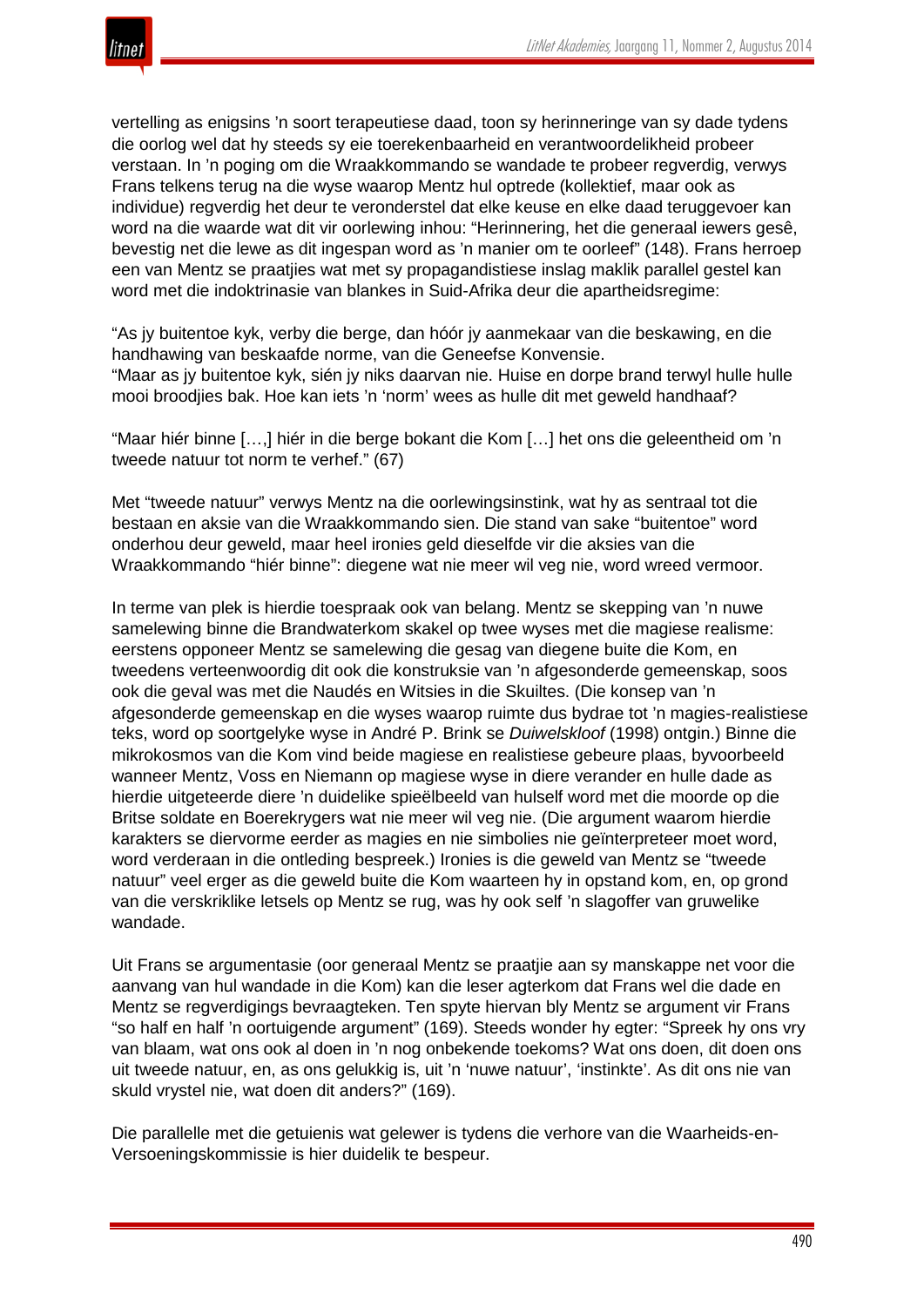

Burger (1999:101) wys ook op meer direkte verwysings in 'n fiksionele uitspraak deur Koos de la Rey aan Mentz en sy Wraakkommando:

De la Rey beveel aan dat Mentz en sy groep liewer uit die land moet padgee totdat amnestie deur die Britte toegestaan word (259). Hy glo amnestie sal later kom aangesien die "Engelse (te) vol praatjies oor*reconciliation* en *nation-building*" is. Sy woorde "amnestie", "reconciliation" en "nation-building" plaas die teks in die konteks van die WVK. (Oorspronklike kursivering)

Die fiktiewe dade wat hier bo ter sprake is, is tydens die Suid-Afrikaanse Oorlog gepleeg. Daar word egter 'n sterk verband gelê tussen dié wandade en die wandade wat tydens apartheid gepleeg is. Die leser word dus hierdeur uitgedaag om ook meer krities om te gaan met vertellings oor die Suid-Afrikaanse Oorlog.

Dit kan nie uitgesluit word dat die roman moontlik as allegorie van die apartheidstruggle gelees kan word nie. Hoewel Frans en Ounooi se onderskeie vertellings 'n soortgelyke tydperk dek, verskil hulle ervarings merkbaar. Hierdeur kan die skrywer klem lê op die subjektiwiteit van vertelling (en getuienis), terwyl hy ook aantoon hoe verskeie traumas uit verskillende perspektiewe verken kan word.

Met sy beskrywings van hul geweldpleging verduidelik Frans dat die geweld hom en ander lede van die Wraakkommando aanvanklik erg ontstel het, dermate dat hulle daarvan siek geword het, maar Frans raak snel afgestomp vir sulke ekstreme geweld en sê selfs later: "Ons braak nie weer by die aanskoue van die volgende slagtings nie" (187). Verderaan sê Frans dan ook dat hy bladsye uit sy joernaal geskeur het – nie omdat hy nie spesifieke insidente kan onthou nie, maar omdat hy die dade nie meer aan 'n spesifieke plek en tyd kan koppel nie, wat weer eens daarop dui dat hy so afgestomp geraak het vir die geweld dat dit alledaags geword het (183).

Uit Mentz se eie situasie, sy praatjies en argumente kan afgelei word dat geweld siklies is en altyd meer geweld kweek wat noodgedwonge sal terugkeer (sien ook 204–5 en 247–8). Mentz was die slagoffer van geweld, en sy ervaring was wat hom aangespoor het om ook geweld teen andere te pleeg. Frans se eie struwelinge met sy aandeel in die optrede van die Wraakkommando is 'n pleidooi dat die traumas van 'n oorlog (soos dit ervaar word deur beide die dader en slagoffer) nie eenvoudig is nie en bowenal konteksgebonde is: "Besef jy nou dat die vrae oor allerhande 'skuld' buite orde is – sonder dat ek my eie blaam aan latere gebeure probeer vryspring? Ons 'skuld' kom nie só netjies in 'n pakkie opgemaak nie" (192).

Frans se woorde (spesifiek sy gebruik van "ons 'skuld'", in plaas van "my skuld") kan dien as 'n waarskuwing teen oorvereenvoudigde kollektiewe traumanarratiewe – ook in die geval van oortreders. Omdat sy vertelling vanuit die onbetroubare perspektief van die eerstepersoonsverteller aangebied word, en dit duidelik blyk dat Frans self bewus is van die omvang en erns van sy wandade, kan daar egter nie maklik sprake wees dat Frans of die ander Wraakkommandolede "verskoon" kan word nie. Deur Frans se skuldgevoel oor sy dade en sy perspektief as dader (beide as individu en as deel van 'n geheel) bied die roman 'n genuanseerde begrip van hoe trauma nie net die slagoffers van geweld tref nie, maar ook diegene wat sulke dade pleeg.

Laastens moet oorweeg word hoe traumatiese ervaring gedurende die oorlog Frans se persoonlike narratief beïnvloed het. Dit is belangrik om te noem dat van die mees grafiese beskrywings van gewelddade in Frans se vertelling voorkom. Uit die verskillende soorte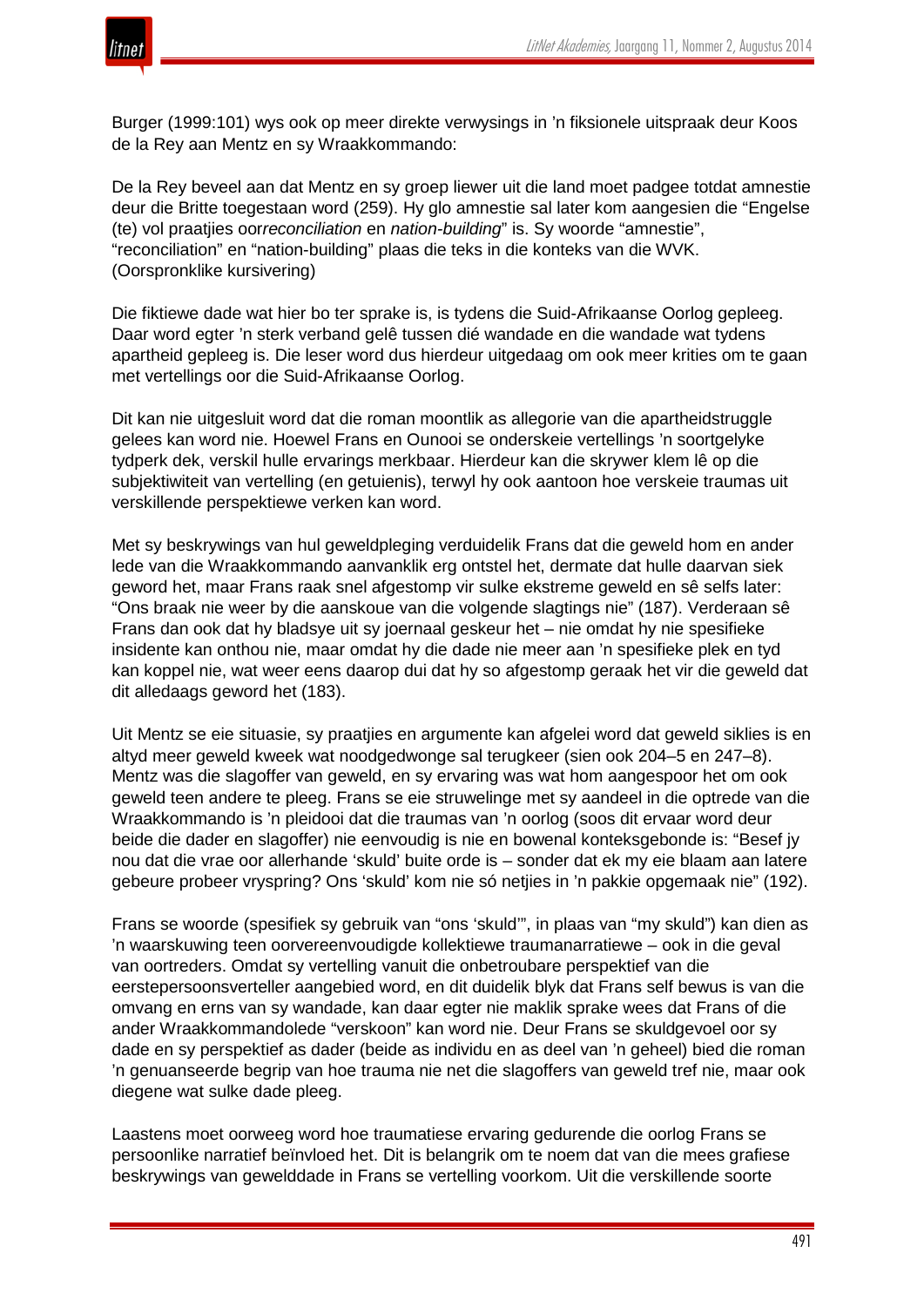

trauma wat met oorlog gepaardgaan, is geweld dié traumatiese ervaring waaraan Frans die meeste blootgestel word. Hy beskryf self dat hy sukkel om die verskillende insidente van geweldpleging van mekaar te onderskei (183). Ten spyte daarvan dat daar dus al baie jare sedert die oorlog verloop het, kan Frans, wat nou deur 'n proses van verantwoording gaan, steeds nie 'n heeltemal koherente narratief van sy tyd in die Kom weergee nie. Ofskoon hy aanvoer dat hy afgestomp geraak het vir die geweld, is dit duidelik dat dit die ontwrigting van sy persoonlike narratief tot gevolg het.

Frans se verhaal bied 'n uitbeelding van uiterste geweld – 'n soort trauma wat 'n bloedspoor deur die Suid-Afrikaanse letterkunde laat (Brink 2010). Hierdeur ondermyn die roman nie net die romantiese historiografie van die Suid-Afrikaanse Oorlog nie, maar skep dit ook verbande met huidige hoë vlakke van geweld in die Suid-Afrikaanse samelewing. Deur die roman as toetsgrond te gebruik om geweld en die gevolge daarvan so rou voor te stel, word daar teruggekyk na 'n traumatiese verlede met die doel om dit beter te verstaan. Terselfdertyd kan dit as 'n poging gelees word om deur die verbandlegging met die hede ook dalk iets meer oor huidige kwessies te verstaan.

## *4.3.2 Ounooi: Sterflikheid*

Ounooi se vertelling verskil merkbaar van Frans s'n, omdat sy nog 'n jong kind was met die uitbreek van die oorlog. In baie opsigte is haar herinneringe van die oorlog onskuldiger, en ook naïef (nog 'n kenmerk van magiese realisme; Anker 2003:233). Terwyl Frans moord en doodslag met amper feitelike banaliteit benader, is die besef van sterflikheid een van die traumas wat die grootste uitwerking sou hê op Ounooi en op die ander kinders in die Skuiltes van die Brandwaterkom. In haar vertelling is daar aanduidings van hoe die dood van naasbestaandes 'n ontwrigtende uitwerking op Ounooi se psige en persoonlike narratief het.

Die eerste dood is dié van Charlie White, 'n Engelse verkenner wat deur die toedoen van die Wraakkommando 'n gevangene word in die Skuiltes, en ook later Ounooi se ouer suster, Anne, se minnaar word. Charlie se lewe kom tot 'n einde nadat hy gruwelik gemartel word deur Mentz se handlanger Niemann. Charlie se lyk, grotesk vanweë die marteling, is onherkenbaar vir die inwoners van die Skuiltes, soos Ounooi vertel:

Die ding daarbinne: snaaks, dit raak ons nie dadelik nie [...] Ná 'n eerste, én 'n tweede, derde kyk dink die meeste van ons nie meer aan die ding as 'n mens nie [...] Daar is geen manier waarop ons die ding met Charlie kan verbind nie [...] Ooreenkomste met menslike gelaatstrekke is só vergesog dat enige verband met 'n gesig ons verwys na afgryslike verbeeldingsvlugte, koorsdrome wat die grense van 'n normale gedagtegang te bowe gaan en versteur. (110–1)

Die verwysing na Charlie se lyk as "die ding" en die onvermoë om dit as Charlie te herken (en erken) is 'n voorbeeld van wat Kristeva (1982:1) die abjekte noem – die gevolg van 'n verlies aan die onderskeid tussen subjek en objek. Hierdie reaksie op die dood is tekenend van die ontwrigtende uitwerking wat hierdie trauma op slagoffers kan hê.

Die veel groter trauma vir Ounooi is egter Anne se selfmoord. Dié verteller verwys immers talle kere deur die loop van haar verhaal na Anne se dood. Die abjekte toestand van Charlie se lyk is van so 'n skokkende aard dat diegene wat dit sien, nie met hartseer of empatie kan reageer nie. Anne se lyk, daarenteen, is heeltemal herkenbaar, wat vir die kinders verwarrend is: "Anders as Charlie lyk [Anne] geloofwaardig lewend" (112). Anne se dood herinner hulle nie net aan hul eie sterflikheid nie, maar ook aan die verliese wat hulle gely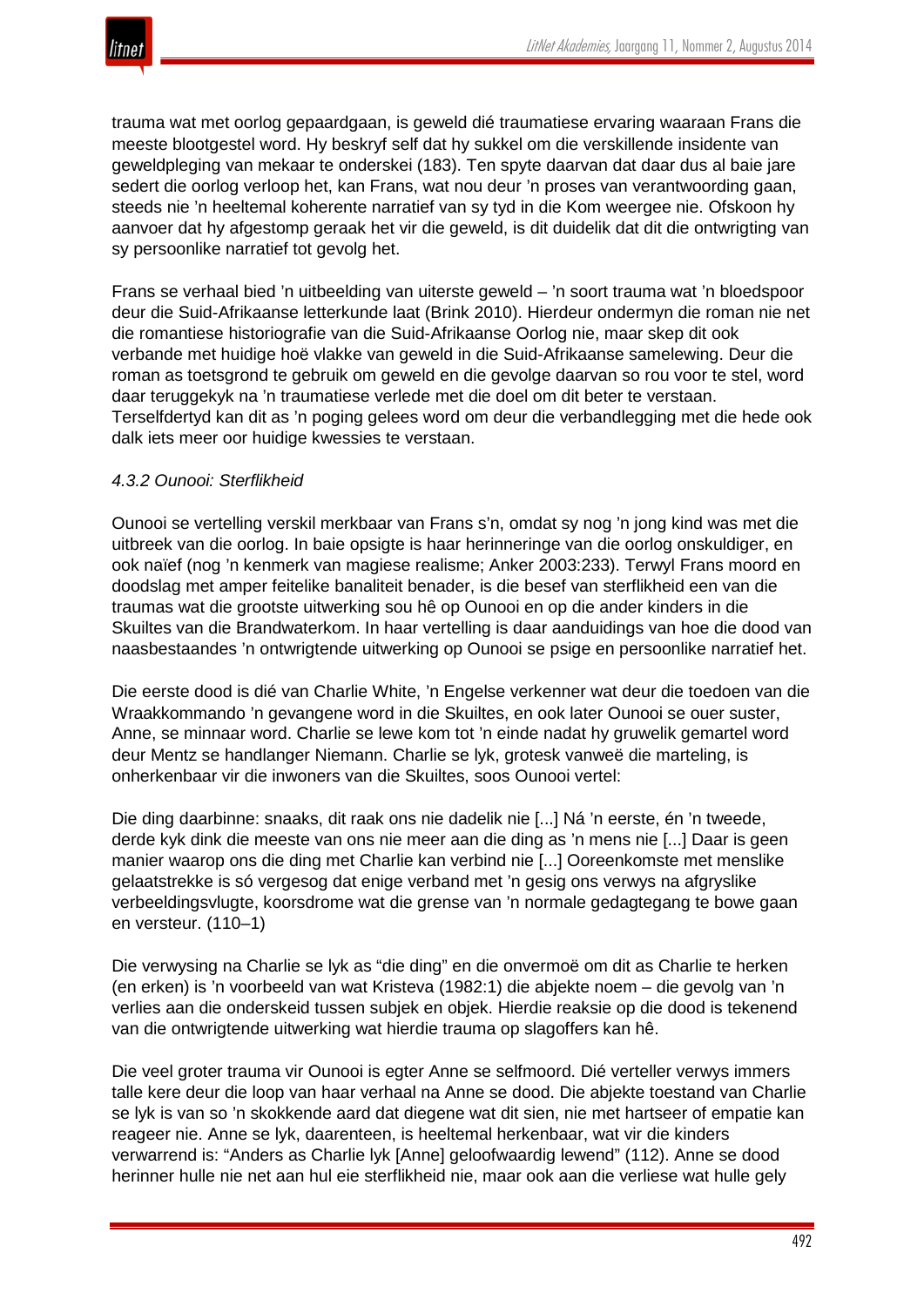

het. Deur Anne se dood te vergelyk met fisiese verwonding en heling, beklemtoon die verteller ook indirek die langdurende effekte van trauma. Anne se dood bly byvoorbeeld "[d]eur die oorlog deur [...] 'n rou seer, en daarna 'n letsel wat ons lewenslank sou dra" (33) en dit gaan nooit heeltemal weg nie: "Dit is egter te kort ná Anne se dood vir die daaglikse gemis om te verander in 'n litteken meer blywend as die seer [...] Dié letsel, dié dra ek nou langer as sestig jaar" en "As dit jeuk, dan krap ons die roof weg oor die jong wond tot die bloed weer loop" (118). Ook wanneer die hartseer nuus na 'n ander oorgedra moet word, word die metafoor van 'n seer gebruik. Toe Pa vertel moet word van sy dogter se dood, moet Jan Witsie "nou die dun roof oor die rou seer van ons allerhartseer met 'n stomp nael lig, en hy moet dit versigtig doen sonder dat dit weer aan 't bloei gaan" (126).<sup>4</sup>

Die fisieke wond as metafoor vir die psigiese wond en die telkense versteuring van hierdie wond kan ook dan gelees word as die verteller se verskeie pogings om hierdie traumatiese ervarings te verwerk en weer orde te bring aan die narratief. Dit is Anne se dood wat die inwoners van die Skuiltes toelaat om eindelik Charlie se dood te erken en verwerk, en weer orde te bring aan elkeen se narratief, soos Ounooi beskryf: "[D]aar besef ons dat die dood ewe verwarrend as die lewe is, en dis tóé dat die meeste van ons finaal besef die ding is Charlie. Én Charlie is dood" (112).

# *4.4 Karakterisering*

## *4.4.1 Mannetjies Mentz*

Daar is al in die verlede gewys op die woordspeling van die naam Mannetjies Mentz (Van Zyl 1999:11, Barnard 2003:106–7 en andere). Die idee dat Mentz nie eintlik 'n afsonderlike persoon verteenwoordig nie, maar in baie opsigte die alleman voorstel, word reeds deur die amateurhistorikus in die eerste deel van die roman geopper: "Hoe gaan ons dus te werk om vas te stel wie Mannetjies Mentz was? 'n Moontlikheid is dat hy nie werklik Mannetjies Mentz heet nie, maar sonder om noodwendig 'n fiktiewe persoon te wees" (14). Hier vertel die skrywer vir die leser wat om van Mentz te verwag: hy is nie 'n persoon nie, maar hy verteenwoordig verskillende dinge en moet dus gedeeltelik as 'n simbool beskou word:

[W]as Mannetjies Mentz nie, byvoorbeeld, 'n soort "kollektiewe" eienaam nie, geskep met die uitsluitlike doel om 'n kapstok te wees vir 'n spesifieke soort optrede waarvoor niemand verantwoordelikheid wou aanvaar nie? Is dit ondenkbaar dat die naam "Mannetjies Mentz" geskep is met die spesifieke motief om aanspreeklikheid te ontsnap? Is dit ondenkbaar dat die sinsnede "die hand van Mannetjies Mentz" 'n manier is om toerekenbaarheid, moreel of andersins op te skort (of te verwys, of uit te stel, of oor so 'n breë omvang moontlik te versprei)? (15)

Mentz word die sondebok waaraan alle skuld, blaam en verantwoordelikheid vir gruwelike dade toegeskryf word. Hy verteenwoordig ook die onwilligheid van individue om verantwoordelikheid vir dade wat as deel van die kollektief gepleeg is, te aanvaar. Die Mentz-karakter funksioneer hier as 'n tipiese magies-realistiese element deurdat hy die leser se fokus op 'n kollektiewe geheue plaas. Natuurlik veronderstel 'n fokus op kollektiewe geheue nie noodwendig 'n magies-realistiese element nie, maar binne die konteks van *Op soek na generaal Mannetjies Mentz*, wat reeds oor verskeie magies-realistiese elemente beskik, kan hierdie vestiging van die leser se fokus op die kollektiewe geheue as sodanig gelees word.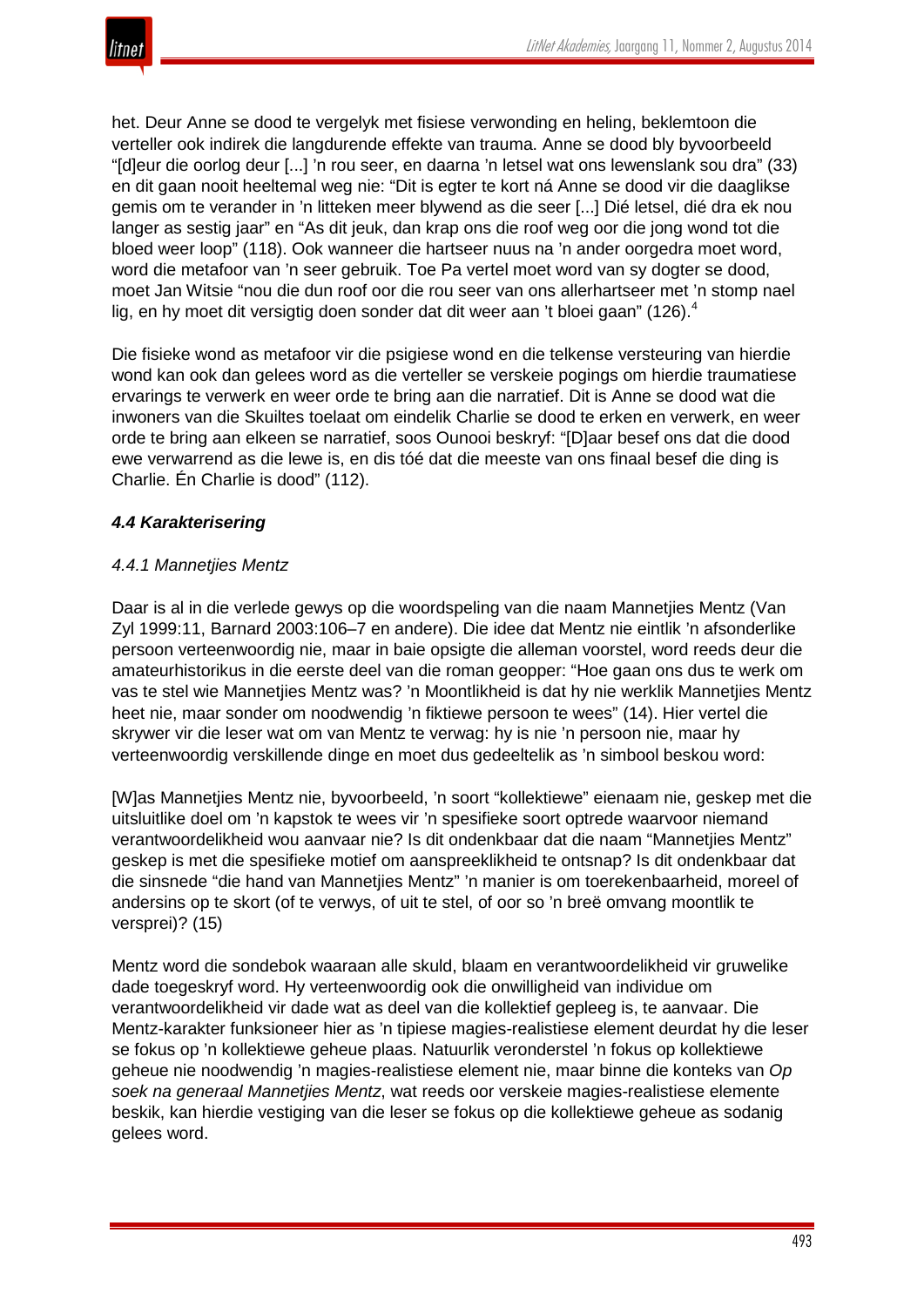

Ook hier is die parallel met die verhore van die Waarheids-en-Versoeningskommissie beduidend, omdat dié verhore individue die geleentheid gegee het om persoonlike verantwoordelikheid te aanvaar vir die trauma en verwonding wat hulle veroorsaak het – al was dit dikwels as deel van die kollektiewe groep, deel van die "volk". As sodanig word Mentz as 'n versameling van boosheid werklik en onwerklik in sy vermeende bestaan en dien hy as 'n kollektiewe uitbeelding van verskillende traumas. Sy posisie as alleman word daarom ook deur die ander vertellers in die roman genoem.

Voordat Ounooi (deel twee) vertel van die eerste keer dat sy Mentz gesien het, wys sy op die dualiteit van sy bekendheid en onbekendheid: "Oor dié Mannetjies Mentz wat ons ander teëkom, kan ek jou maar skraps vertel uit eie sien en hoor, al voel ons ons ken hom uit ons drome soos die palm van ons hand ..." (54). In haar herinneringe van Mentz is daar 'n mate van afstand tussen haar en hom ("kan ek jou maar skraps vertel uit eie sien en hoor"), maar terselfdertyd erken sy dat sy hom baie goed ken ("soos die palm van ons hand"). Die verteller se laaste opmerking dui daarop dat Mentz die boosheid in elke mens verteenwoordig en die leser word uitgenooi om saam met Ounooi, die amateurhistorikus, Frans en Coen Brits na te dink oor kwessie van verantwoordbaarheid.

Uit die vertellings van Ounooi en Frans blyk dit dat ook Mentz se voorkoms gebruik word om hom as die alleman voor te stel. Beide hierdie vertellers merk (ironies) op dat wat hulle van Mentz onthou juis die onopvallendheid en onmerkwaardigheid van sy fisieke voorkoms is. Ounooi beskryf haar herinnering van Mentz as volg:

Wat ek van [Mentz] onthou, is dat hy só doodgewoon was, nie oud nie en nie besonder jonk nie, 'n eerste grys haar in sy stoppelbaard en 'n kortgeknipte militêre snor. As jy my nou na die kleur van sy hare en snorbaard vra, dan het dit my ontgaan. Dis maar net hare en stoppels. Hy is die soort man by wie jy in die straat sal verbystap – en juis dit sal die straat vir jou 'n veilige plek maak. Nie 'n aantreklike man nie, maar ook nie onaantreklik nie – een wat juis daarom vertroue inboesem, al ken jy die man van g'n Adamskant nie. Ek kan my nie eens die kleur van sy oë herinner nie – maar dit was nóg innemende, nóg kil of afwysende oë. (59)

Mentz se onopvallende voorkoms "gee inhoud aan die uitdrukking 'die man in die straat'" (59). Ounooi noem dat sy by nabetragting tot die besef gekom het dat iemand se voorkoms verraderlik kan wees: "Dis slegs jare later dat ons besef het die doodgewone en vertroulike en oënskynlik betroubare is dikwels onskeibaar van die ondeurgrondelike gesig van ons onbegrip" (59). Hierdeur beaam Ounooi dan ook die nosie wat deur die amateurhistorikus geopper word dat Mentz (die bekende en terselfdertyd onbekende man) 'n kollektiewe figuur mag wees wat gebruik word as sondebok vir die dade waarvoor ander nie verantwoordelikheid wil aanvaar nie. Deur hierdie bose karakter as so doodgewoon aan te bied, bring die vertellers die leser juis tot 'n beter begrip van boosheid, omdat "the everyday and seemingly ordinary are persistently unmasked to reveal something utterly unfathomable, inexplicable or grotesque at their very heart" (Brink 2010). Hierdie alledaagsheid waarna Brink verwys, is wat Hannah Arendt in haar seminale boek *Eichmann in Jerusalem* (1963) noem "the banality of evil".

As lid van die Wraakkommando spandeer Frans meer tyd saam met Mentz as enige van die ander vertellers in die roman. Tog beklemtoon hy Mentz se alledaagsheid; sy beskrywing van Mentz is vergelykbaar met die beskrywing wat Ounooi gee – dit skets Mentz as 'n alledaagse man wie se gelaatstrekke glad nie opvallend is nie.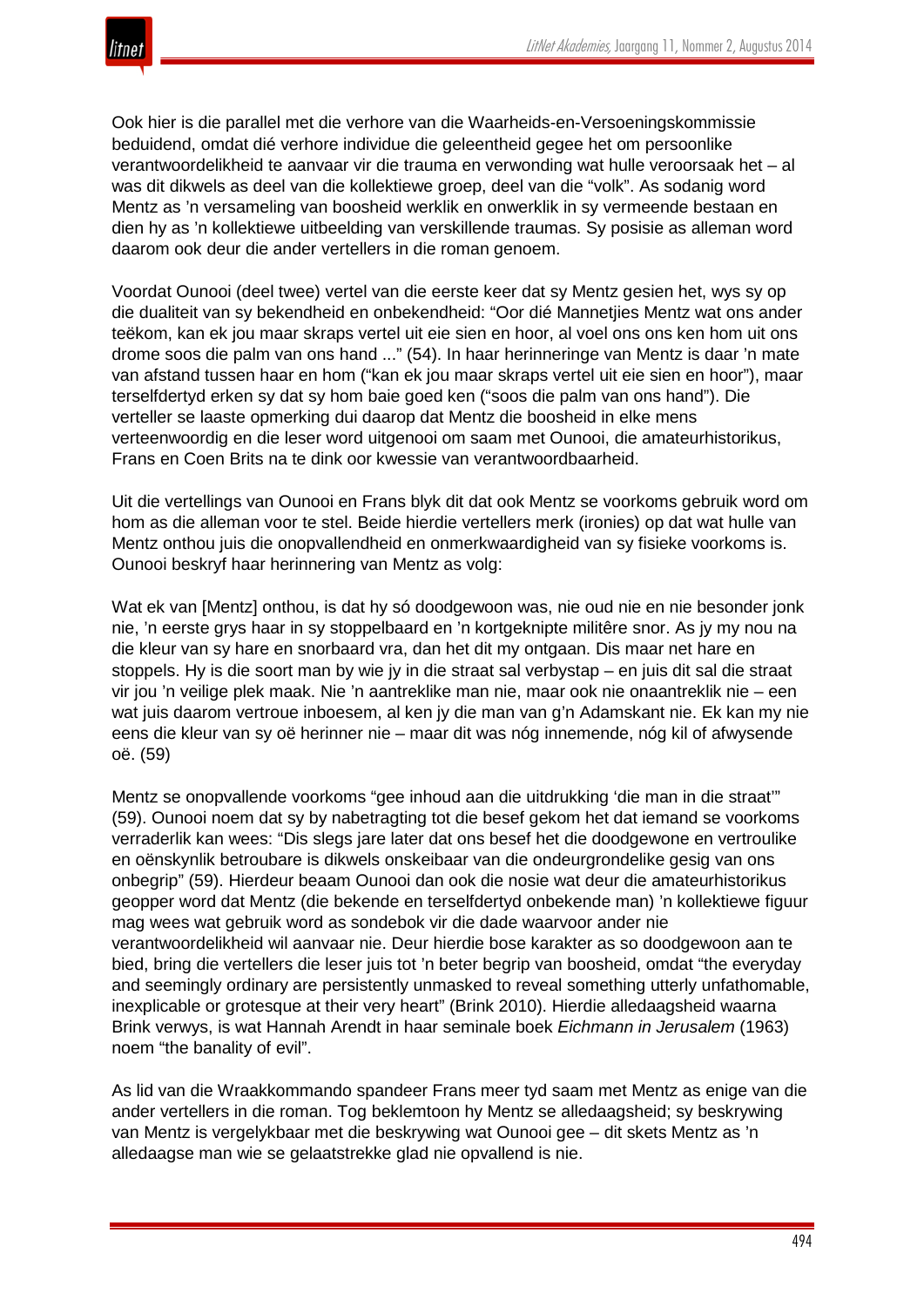

Op die blote oog af het kommandant Mentz enige aandag ontsnap. Niemand kon hom as aansienlik of onaansienlik beskryf nie. Dít, dalk meer as enigiets anders, het in sy guns getel. Sy totale gebrek aan besonderhede, in-die-ooglopende kenmerke was sy mees besondere kenmerk. (160)

Ounooi se eerste ontmoeting met Mentz is wanneer hy deur sy manskappe na die Skuiltes gebring word nadat hy in die skouer geskiet is deur 'n Engelse soldaat (58). Die dualiteit van Mentz se karakter word hier verder verdiep deur sy fisieke ooreenkomste met Charlie White, 'n Engelse verkenner wat met 'n spesifieke doel deur die Wraakkommando gevange geneem word. Mentz gebruik sy onopvallende voorkoms en doen homself voor as White ten einde behandeling te kry by 'n Engelse militêre hospitaal op Bethlehem (63–6). Vir Ounooi is Mentz en White se ooreenkomste duidelik: "Mannetjies Mentz het gevra vir 'n man van vergelykbare ouderdom en liggaamsbou. Is dit waarom die kommandant en Charlie in my geheue grotendeels verwisselbaar is – 'n verwisselbaarheid wat sy eie ontsteltenis sou meebring?" (63). Hierdie ooreenkoms hou nie net verband met sy voorkoms nie. Die verteller noem dat Mentz met White Engels gepraat het "asof hy dit aan moedersknie geleer het" (63). Mentz ondergaan dus 'n gedaantewisseling en transformeer homself heeltemal in 'n ander persoon. Sy byna bonatuurlike vermoëns word verder ondersteun deurdat sy een handlanger, Niemann, glo dat hy (Mentz) onsterflik is, soos Ounooi (62) en Frans (195) onderskeidelik vertel. Die karakter se gerusstellend-bekende voorkoms, asook sy fisieke ooreenkoms met Charlie White – wat 'n geliefde van die Naudés en Witsies word gedurende sy tyd in die Skuiltes – herinner die leser weer aan die amateurhistorikus se vraag oor Mentz as 'n "kapstok" waaraan allerhande wandade gehang kan word (15). Hierdie gelykstelling van White en Mentz suggereer baie sterk die idee dat hulle verskillende gesigte van dieselfde entiteit is. Met Mentz as alleman verteenwoordig dit dalk elke mense se vermoë om goed en boos te wees.

Die geloofwaardigheid van Mentz se transformasie word moontlik gemaak deur die gebruik van verskeie vertellers. Die roman het ten tye van publikasie heelwat lesers oortuig dat dit geheel en al feitelik is (Van Zyl 1999:11), maar daar is ook al aangedui dat die roman nie heeltemal akkuraat omgaan met die feite en gebeure rondom die Suid-Afrikaanse Oorlog nie (veral wat betref die datums van gebeure, die blote bestaan en dade van die Wraakkommando, ens.; sien Pretorius 1999). Die skynbare geloofwaardigheid van die romangebeure is moeilik om te bevraagteken, juis omdat die eerste verteller (die amateurhistorikus) met 'n mate van gesag oor die onderwerp praat, die tweede en derde vertellers vanuit 'n posisie van direkte deelname rapporteer, en die laaste verteller 'n werklike historiese figuur is wat met 'n ander baie bekende historiese figuur korrespondeer. Verder het Ounooi en Frans as vertellers 'n baie sterk invloed op die leser se persepsie en die karakterisering van Mentz.

Terwyl eerstepersoonsvertellers dikwels aangewend word juis omdat hulle 'n baie subjektiewe en beperkte perspektief op die gebeure bied, word hierdie subjektiwiteit in die geval van *Op soek na generaal Mannetjies Mentz* op 'n positiewe manier aangewend deur die ooreenstemmende beskrywings van Mentz deur Ounooi en Frans. Sodoende word die beeld van Mentz as werklike figuur by die leser ingeprent. Anker (2003:234) wys ook daarop dat die magiese realisme dikwels staat maak op 'n baie betroubare verteller: "[D]ie subjektiewe waarneming van die skrywer (verteller) word op die voorgrond gestel; die eie outentieke belewing is 'n groter waarborg vir waarheid." Die geloofwaardigheid wat dus deur die twee betroubare vertellers (wat mekaar se weergawes ondersteun) in die roman geskep word, het ook 'n invloed op sommige van die magies-realistiese elemente in die roman deurdat die leser minder twyfel oor die magiese.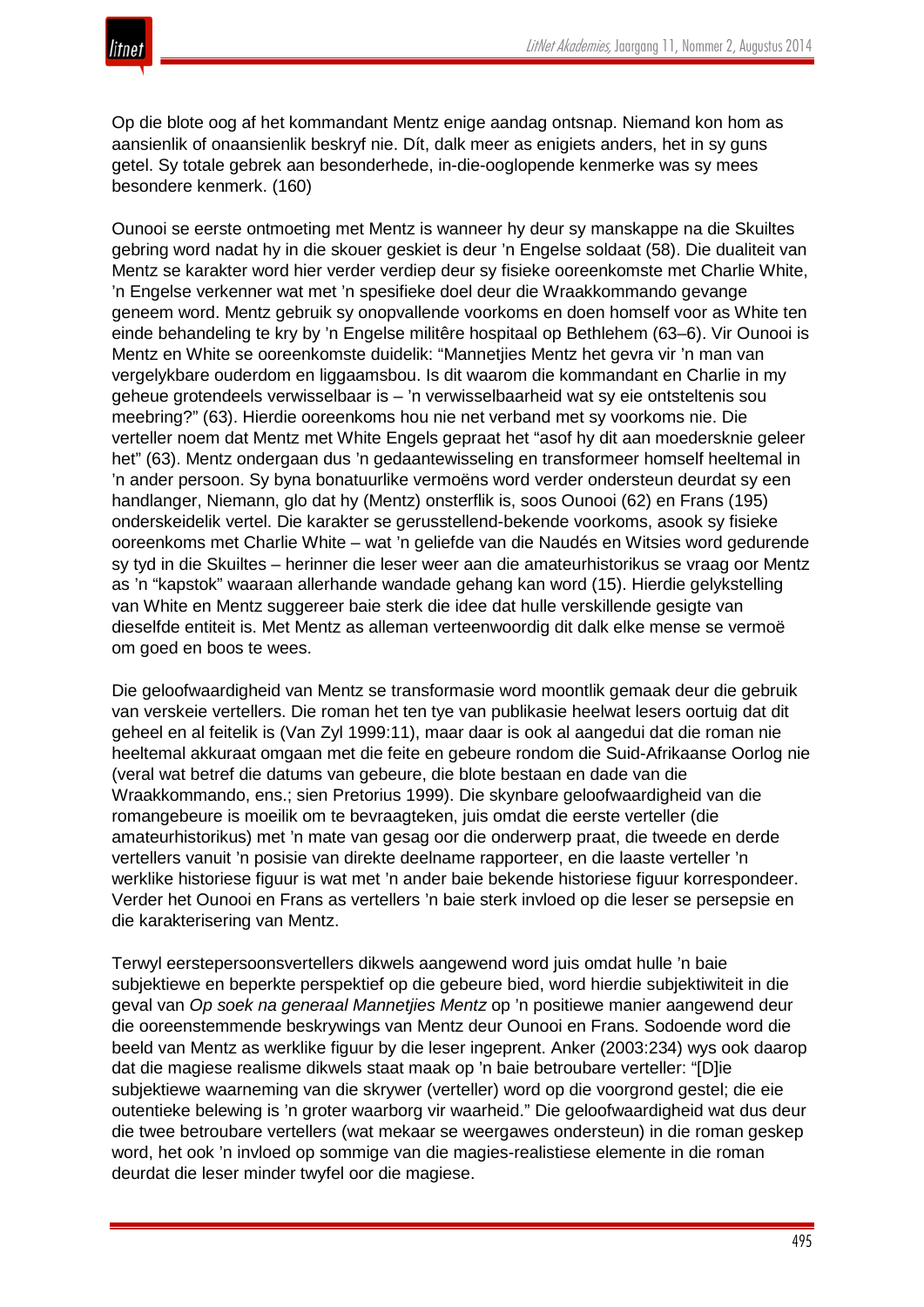

Aanvanklik het die mense in die Skuiltes volgens Ounooi min respek vir, of simpatie met, Mentz: "En dit was die eerste en enigste keer dat ek werklik in die siel van die kommandant kon sien, dat hy nie sou skroom om met die lewens van vroue en kinders 'n ooreenkoms te verseël nie" (66). Die skets van Mentz se voorkoms, en sy ooreenkoms met White, word ook belangrik vir Mentz as allemansfiguur, omdat dit die karakters in die Skuiltes toelaat om juis met Mentz te simpatiseer, ten spyte van hul kennis van sy bose kant. Wanneer Soph (Ounooi se ouer suster) byvoorbeeld vir Mentz, Niemann en Voss in hulle dierlike gedaantes sien en die volgende oggend die spore gaan volg, sien sy in haar gedagtes hoe die honde laag buk

oor die sand met 'n skuldige terugkyk-terugkyk verby hulle gekromde rugge, al vier pote bymekaar, om van hulle kos onslae [sic] te raak. En in Soph se gedagtes draai die kleiner en minder opsigtelike hond [Mentz] sy kop oor sy ander blad toe hy sien dat sy hom dophou. Nou is hy die vernedering gespaar dat sy sien hoe hy hom teen sy natuur in op drie bene probeer balanseer. 'n Groot jammerte oorval Soph. (89)

Mentz en sy Wraakkommando betree die Skuiltes oorspronklik met die hoop dat Ma hom sal kan genees. Voordat hy later na die militêre hospitaal vertrek, word die leser die eerste maal voorgestel aan die fisieke trauma aan Mentz se liggaam wat – anders as sy voorkoms – hom van ander mans onderskei. Ounooi merk op dat dit 'n wonder is dat die pyn van die letsels op Mentz se liggaam nie sy voorkoms beïnvloed nie, en dat hy "meer as sy deel pyn het waarmee hy daagliks saamlewe" (59–60). Die letsels word in besonderhede beskryf en daar word genoem dat sy oorspronklike wonde baie ernstig moes gewees het, dat dit lank gelede gebeur het en dat "[d]ie óú pyn [...] sy lewe [rig]" (60). Die wyse waarop Mentz die wonde gekry het en wanneer, word nooit verklap deur Voss of Niemann nie, maar hier word dit duidelik dat dit 'n groot invloed op Mentz gehad het en moontlik die rede kan wees waarom hy, self 'n slagoffer van ekstreme geweld, die siklus van geweld in die Brandwaterkom voortsit.

As mens glo dat Mentz verteenwoordigend is van meer as net 'n enkele persoon, en dat hy as alleman beskou kan word, hou dit wyer implikasies in vir Mentz se verwonding, sy letsels, en sy aandadigheid in 'n siklus van geweld waarin hy slagoffer sowel as oortreder is. Deur sy magies-veelvuldige karaktereienskappe word die bose generaal Mannetjies Mentz ook 'n meer genuanseerde uitbeelding van trauma – kollektief maar ook individueel.

## *4.4.2 Die drekgod: Mentz, Voss en Niemann*

Die karakters van Voss en Niemann vergesel Mentz deur die meeste van die gebeure in die roman. Soos Mentz s'n, is ook hulle verledes onbekend, maar hulle weet wat die oorsaak van die letsels op Mentz se rug is (60). Die omvang van hierdie artikel laat nie 'n diepgaande ontleding van hierdie twee karakters toe nie, maar daar sal kortliks aandag geskenk word aan hoe hulle funksioneer binne die magies-realistiese wêreld van die roman en hoe hulle aangewend word ter ondersteuning van die karakterisering van Mentz.

Die eerste keer wat die magiese dualiteit van die driemanskap Mentz, Voss en Niemann in besonderhede beskryf word, is deur gerugte wat Jan Witsie mondelings aan Soph oordra. Witsie hoor hierdie gerugte van die Basotho's wat as wadrywers vir die Engelse in die Kom werk (78). Die wyse waarop hierdie verhaaltjies oor die mitiese honde (Mentz en Niemann) en die jakkals (Voss) oorgedra word, is 'n eienskap wat tipies van magiese realisme is (Anker 2003:233), maar dit is ook kenmerkend van 'n orale Afrika-tradisie wat nie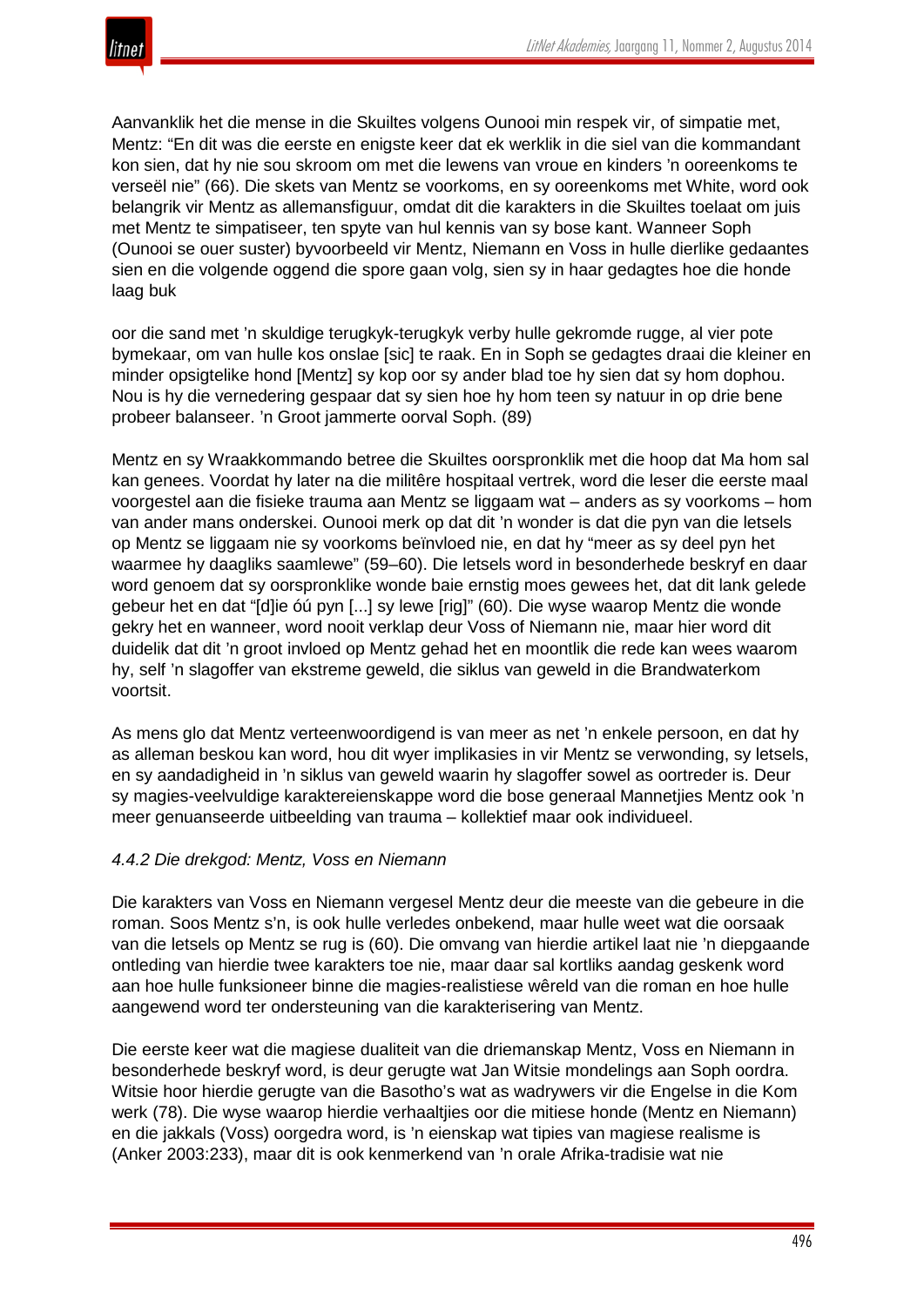noodwendig verbind hoef te word met die magiese realisme soos dit in Suid-Amerikaanse fiksie ontwikkel het nie (Brink 2010).

Die drie diere word gesien wanneer hulle die plekke waar die Wraakkommando 'n slagting gepleeg het, besoek (78–9) en word deur Soph beskryf as die "drekgod" (80) – 'n Bybelse verwysing wat Soph kontrasteer met die nosie van die goddelike Drie-Eenheid (87–8). Die leser ontvang 'n aantal wenke dat die drekgod 'n samevoeging van Mentz, Voss en Niemann is. Die duidelikste hiervan is die naam Voss – wat 'n soortgelyke dier aan 'n jakkals is. Daar is ook Mentz se eie opmerkings oor Niemann (sinspeling op *nie-man* – dit wil sê die karakter se onmenslikheid). Lojaliteit – 'n kenmerk wat allerweë met honde geassosieer word – word ook deur Frans in verband gebring met Niemann: "Dié vaste punt is sy [Niemann se] lojaliteit aan die kommandant [Mentz]" (177). Niemann word ook beskryf as "'n lojale kêrel" en "'n jagdier" met 'n slag om ander se spore te volg wanneer Mentz hom so beveel (65).

Die leser kan die figure van die menslike Mentz, Voss en Niemann aan die diere verbind deur die beskrywings van die karakters in hulle onderskeidelike vorme. Ounooi beskryf Voss (as 'n man) as 'n "netjiese, lang man met sy goedversorgde moestas en blink kamaste. Hy dra 'n skoon, wit hemp met 'n plat kraag en 'n strikdas daaronder" (55). Jan Witsie se beskrywing van die jakkals weerspieël Voss se onberispelike voorkoms: "Die jakkals is 'n pragdier, met 'n blink vel en lang hare" (80).

Niemann (as 'n man) word deur Ounooi beskryf as 'n man wie se "digte baard [...] aaneenloop met sy deurmekaar oë" en hy vorm sy woorde as "iets tussen 'n kwylstotter en 'n gesis" (55). Voorts noem Ounooi dat "[w]aar jy die een [Voss] deur 'n ring kan trek, is sy maat net die teenoorgestelde" (56). Niemann is 'n "reus" (55) met 'n haaslip wat vermink is deur 'n dokter wat dit probeer regstel het, met die gevolg dat een van Niemann se slagtande altyd sigbaar is. Die vel onder sy een oog is boonop styfgetrek, wat hom 'n pap-oog gee (56). Niemann se hondevorm is ewe weersinwekkend: "'n reusagtige reun, so groot soos 'n jong kalf [...] [D]ie mees opvallende van die dier [...] is sy geskende snoet [...] Die bolip is byna heeltemal aan die een kant van die snoet weggeskeur, tot teen sy oog wat weens die ou besering half toegeswel is", en soos Niemann in sy menslike vorm is die hond se een slagtand altyd sigbaar (80).

Mentz se voorkoms as man is reeds in die voorafgaande afdeling bespreek en daarom sal hier slegs op sy voorkoms as dier ingegaan word. Soos met sy menslike vorm is Mentz – die gevaarlikste en belangrikste lid van die bose drie-eenheid – die onopvallendste van die drie diere. Die enigste fisieke eienskap wat hom van die ander honde onderskei, is die wonde op sy rug, wat ooreenstem met die letsels op Mentz (as man) se rug: "Die rug van die een hond is sonder hare, as gevolg van onooglike littetekens wat soms plek-plek etterend deurbreek; andersins is die hond van gemiddelde grootte, sonder enige uitstaande kenmerke" (80). Die kleiner hond het ook 'n beseerde poot, wat ooreenstem met Mentz se koeëlwond in sy skouer (88). In Witsie se vertelling is daar ook 'n gedeelte wat ooreenstem met Ounooi se opmerking oor die boosheid wat Mentz verteenwoordig. Ounooi stel dit dat "die doodgewone en die vertroulike en oënskynlik betroubare [...] dikwels onskeibaar van die ondeurgrondelike gesig van ons onbegrip [is]" (59). Soortgelyk noem Witsie dat ten spyte daarvan dat die hond baie gewoon is ("'n regte werfhond"), sy voorkoms verraderlik is, want "soos met 'n werfhond, misgis jy jou deeglik" (80).

Die geloofwaardigheid van die transformasies wat ondergaan word deur Mentz, Voss en Niemann van mens na dier word verhoog deurdat die Basotho's en Jan Witsie daarin glo, maar ook deurdat Soph die honde en jakkals sien en hulle uitwerpsels vind (88–9). Hierdie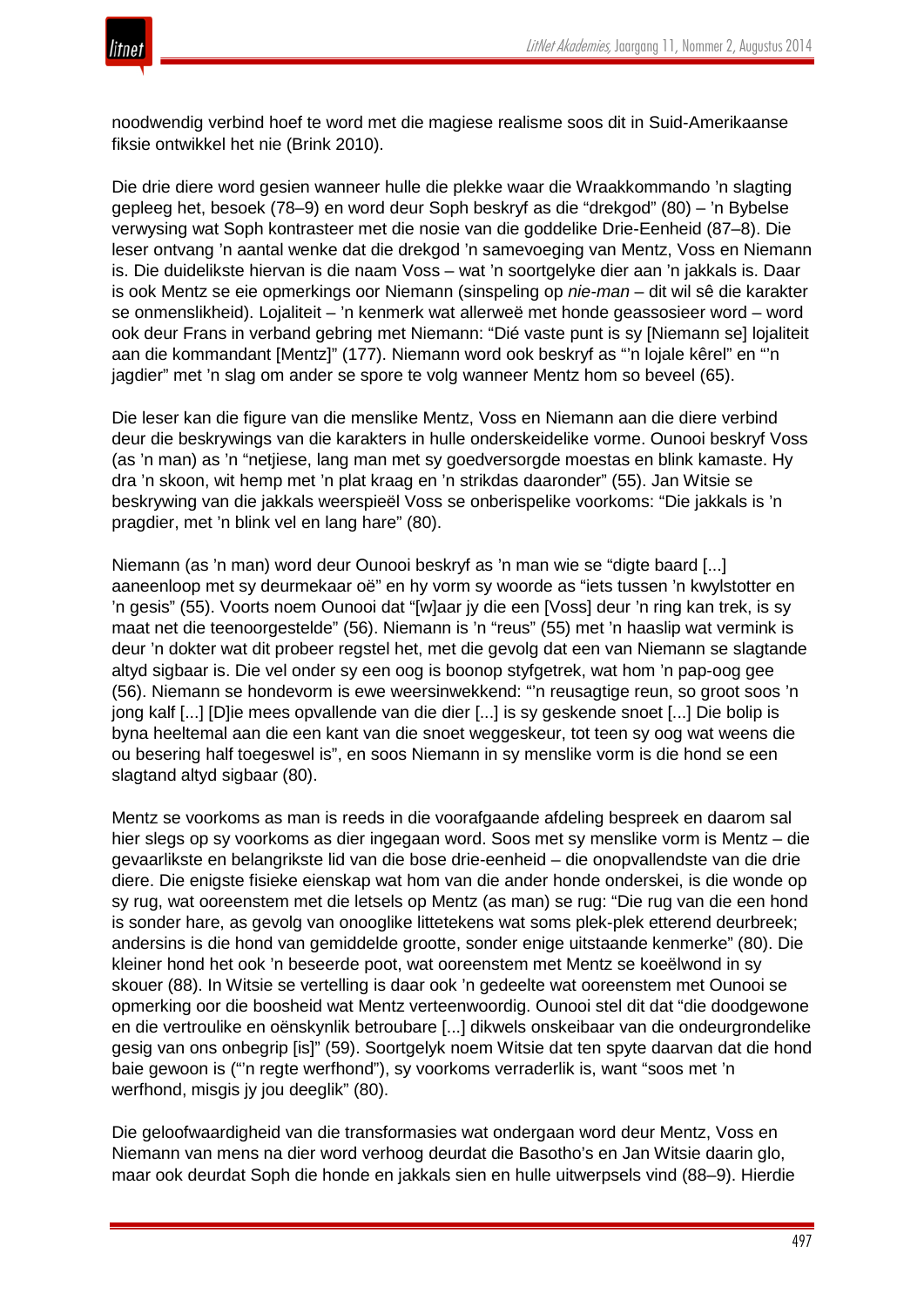

tipiese kenmerk van die magies-realistiese vorm – wanneer die leser 'n stelselmatige onsekerheid ontwikkel oor welke insidente werklik en welke insidente magies is – is duidelik teenwoordig in *Op soek generaal Mannetjies Mentz*, veral met betrekking tot die dierlike vorme van Mentz, Voss en Niemann.

## **5. Gevolgtrekking**

*Op soek na generaal Mannetjies Mentz* betrek deur sy uitbeelding van traumas gedurende die Suid-Afrikaanse Oorlog allegories 'n aantal traumas van 'n hedendaagse Suid-Afrika. Deur 'n ontleding van die roman is daar gewys hoe veral die epiese elemente van ruimte, verteller/fokalisator en karakter in die teks funksioneer ten einde hierdie uitbeelding te bewerkstellig. Die ruimte van die Brandwaterkom kan gelees word as 'n mikrokosmos van die groter gebeure van die oorlog in sy geheel. Binne hierdie mikrokosmos transformeer Mentz, Voss en Niemann in magiese diergedaantes, waardeur die wreedheid van die dade van die Wraakkommando uitgebeeld word. Die geloofwaardigheid van hierdie magiese gebeure word ondersteun deur die gebruik van die verskillende vertellers. Deur die voorstelling van die ervarings van die vertellers Ounooi en Frans word daar ook gekyk na die traumatiese ervarings – beide individueel en kollektief – wat gepaardgaan met 'n bewuswording van sterflikheid en 'n drang tot verantwoording, regverdiging en toerekenbaarheid. Daar is aangetoon hoe die karakterisering van Mentz en die simboliese voorstelling van hom as alleman vorm kry in die vertellings van Ounooi en Frans. Spesifieke aandag word geskenk aan Mentz as verteenwoordigend van 'n kollektiewe geheue. Daar word bevind dat *Op soek na generaal Mannetjies Mentz* met sy magies-realistiese elemente uiters effektief is as 'n teks oor die trauma van die Suid-Afrikaanse Oorlog. Hierdie verkenning van trauma uit die verlede word deurgevoer na die trauma van die hede deurdat die roman op allegoriese vlak ook die trauma van postapartheid Suid-Afrika verken, insluitend geweld en die konfrontasie met skuld aan wandade van die verlede.

Christoffel Coetzee se roman handel oor 'n traumatiese tydperk in die Suid-Afrikaanse geskiedenis. Deur die aanwending van die Brandwaterkom as 'n mikrokosmos word verskillende vorme en nagevolge van trauma, beide kollektief en individueel van aard, uitgebeeld deur die magies-realistiese verhaalelemente. Dit blyk dat die magies-realistiese vorm 'n effektiewe lens is waardeur hierdie land se herhalende trauma verken is en steeds verken kan word.

#### **Bibliografie**

Alberts, M.E. 2007. 'n Eiesoortige Afrikaanse magiese realisme na aanleiding van die werk van André P. Brink en Etienne van Heerden. Ongepubliseerde MA-verhandeling, Universiteit van Johannesburg.

Alexander, J.C. (red.). 2004. *Cultural trauma and collective identity*. Berkeley: University of California Press.

American Psychiatric Association. 2013. *Diagnostic and statistical manual of mental disorders*. 5de uitgawe. Arlington: American Psychiatric Publishing.

Anker, J. 2003. Aspekte van die magiese realisme in enkele Afrikaanse romans. *Stilet*, 25(1):221–41.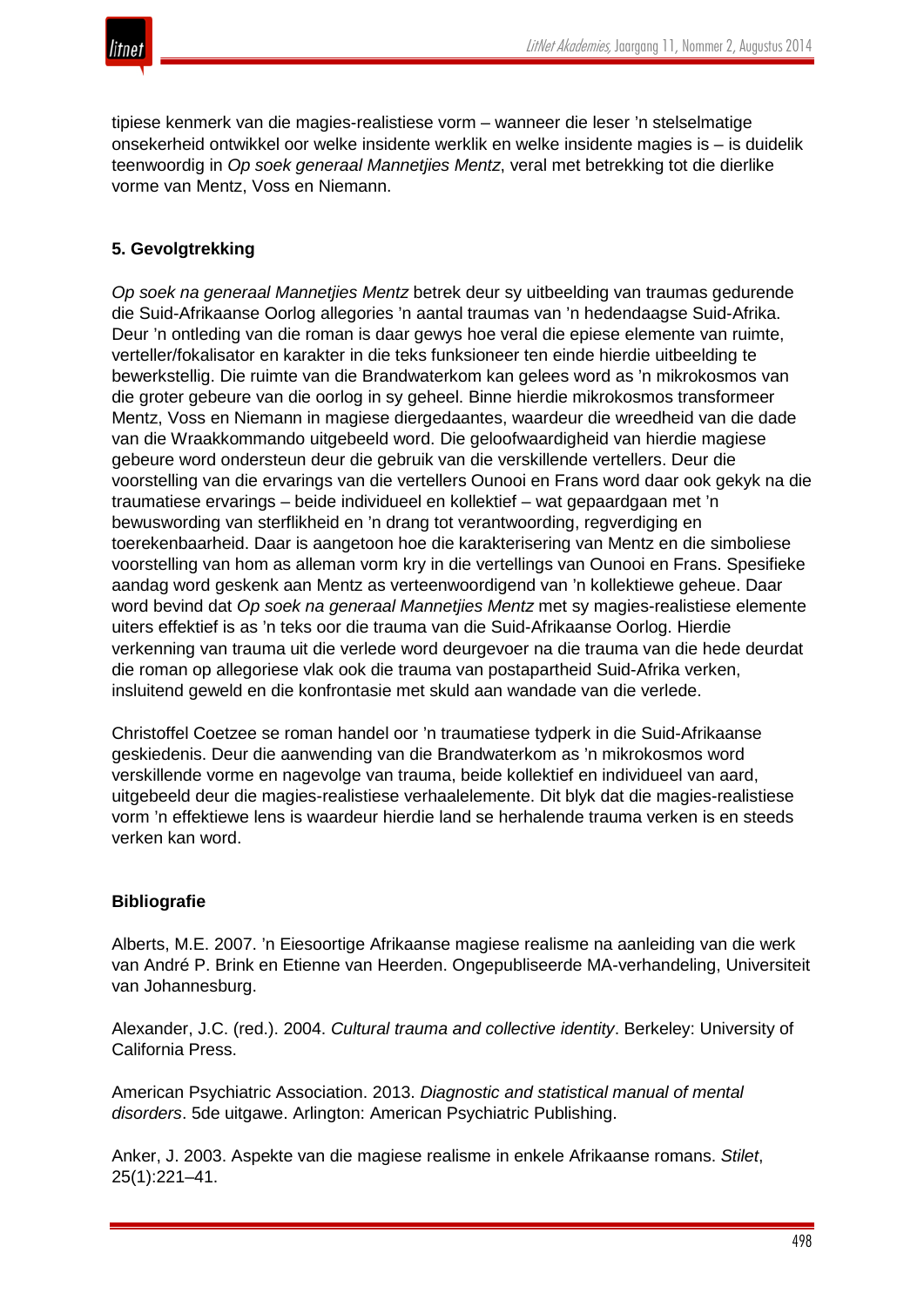

—. 2008. Magiese realisme en die religieuse in *Bidsprinkaan*. *Tydskrif vir Letterkunde*, 45(2):5–19.

Arendt, H. 2006 [1963]. *Eichmann in Jerusalem. A report on the banality of evil*. Londen: Penguin.

Barnard, L. 2003. Die psigologiese identiteit van die bose: Lacan, aggressie en *Op soekna generaal Mannetjies Mentz*. *Literator*, 24(2):105–23.

Berger, J. 1997. Trauma and literary theory. *Contemporary Literature*, 38(3):569–82.

Bhabha, H.K. 1990. *Nation and narration*. Oxford: Routledge.

Blake, A. 2010. *Boereverraaiers: Teregstellings tydens die Anglo-Boereoorlog*. Kaapstad: Tafelberg.

Boothroyd, D. 2013. *Ethical subjects in contemporary culture*. Edinburgh: Edinburgh University Press.

Botes, N. en N. Cochrane. 2006. 'n Ondersoek na die kunstenaarskap in *Die swye van Mario Salviati* binne die konteks van die magiese realisme. *Stilet,* 27(3):27–49.

Brink, A.P. 1996. Reinventing a continent: Revisiting history in the literature of the new South Africa: A personal testimony. *World Literature Today*, 70(1):17–23.

—. 2010. Jan Rabie / Marjorie Wallace lecture: Ground zero – the South African literary landscape after apartheid.*LitNet*. http://www.argief.litnet.co.za/cgibin/giga.cgi?cmd=cause\_dir\_news\_item&cause\_id=1270&news\_id=93264 (14 Mei 2013 geraadpleeg).

Burger, W. 1999. Yster Swart, Mannetjies Mentz en Eugène de Kock: Tekstualisering van die Afrikaner booswig.*Stilet*, 11(2):99–112.

Caruth, C. (red.). 1995. *Trauma: Explorations in memory*. Baltimore: Johns Hopkins University Press.

Chanady, A. 1985. *Magical realism and the fantastic.* New York: Garland Publishing.

—. 1995. The territorialization of the imaginary in Latin America: Self-affirmation and resistance to metropolitan paradigms. In Zamora en Faris (reds.) 1995.

Coetzee, C. 1998. *Op soek na generaal Mannetjies Mentz*. Kaapstad: Queillerie–Uitgewers.

Craps, S. 2010. Wor(l)ds of grief: Traumatic memory and literary witnessing in cross-cultural perspective. *Textual Practice*, 24(1):51–68.

Du Pisani, K. 1999. "Volkshelde": Die Boerekrygerbeeld en die konstruksie van Afrikanernasionalisme. *Literator*, 20(3):87–111.

Eagleton, T. 2006. *Criticism and ideology. A study in Marxist literary theory*. Londen: Verso.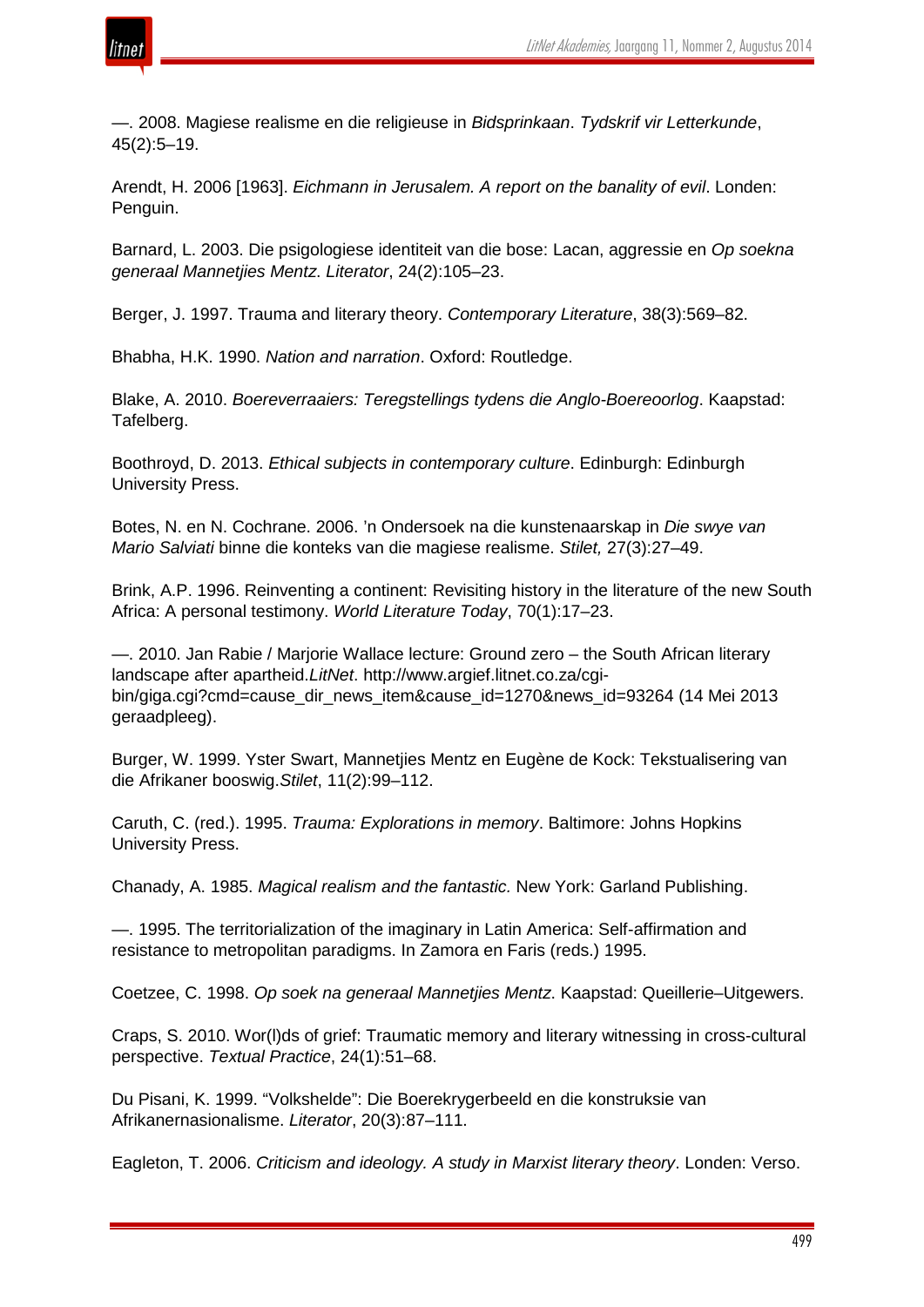

Ester, H., C. van der Merwe en E. Mulder. 2012. *Woordeloos tot verhaal. Trauma en narratief in Nederlands en Afrikaans*. Stellenbosch: Sun Press.

Faris, W.B. 1995. Scheherazade's children: Magical realism and postmodern fiction. In Zamora en Faris (reds.) 1995.

Ferreira, J. 2008. Grensoorlog. LitNet. http://www.litnet.co.za/cgibin/giga.cgi?cmd=cause\_dir\_news\_item&cause\_id=1270&news\_id=52748&cat\_id=166 (10 September 2012 geraadpleeg).

Francken, E. en L. Renders. 2005. *Skrywers in die strydperk: Krachtlijnen in de Zuid-Afrikaanse letterkunde.*Amsterdam: Bert Bakker.

Giliomee, H. en B. Mbenga (reds.). 2007. *Nuwe geskiedenis van Suid-Afrika*. Kaapstad: Tafelberg.

Granofsky, R. 1995. *The trauma novel*. *Contemporary symbolic depictions of collective disaster*. New York: Peter Lang.

Hermans, F. 2010. *Trauma en beschaving: Een historisch*–*sociologisch onderzoek naar de opkomst en verbreiding van de zorg voor slachtoffers van schokkende gebeurtenissen*. Diemen: Stichting Arq.

Human, T. 1999. Die soeke na konstruksie van waarheid in *Op soek na generaal Mannetjies Mentz* deur Christoffel Coetzee. *Stilet*, 11(2):113–25.

—. 2009. "Te hel met heling, Niggie!": Wanneer traumanarratiewe tekort skiet. *LitNet Akademies*, 6(3):16–32.http://www.litnet.co.za/Article/te-hel-met-heling-niggie-wanneertraumanarratiewe-tekort-skiet (11 November 2012 geraadpleeg).

John, P. 2000. Versoening, Aufarbeitung, Renaissance, Verligting: Wat eis die Suid-Afrikaanse verlede van ons?*Stilet*, 12(2):43–62.

—. 2006. Die terapeutiese imperatief, stories en letterkunde: 'n Repliek aan H.P. van Coller. *Tydskrif vir Letterkunde*, 43(1):155–67.

—. 2008. Die tyd van die triekster. Identiteit in enkele hedendaagse Afrikaanse prosatekste. *Literator*, 29(3):75–98.

—. 2010. Die "Terapeutiese perspektief" en die "Agtstekleurgekekkel" van *30 nagte in Amsterdam* deur Etienne van Heerden (2009). *Stilet*, 21(1):187–203.

Kannemeyer, J.C. 2005. *Die Afrikaanse literatuur 1652*–*2004*. Kaapstad: Human & Rousseau.

Kristeva, J. 1982. *Powers of horror: An essay on abjection*. Vertaal deur L.S. Roudiez. New York: Columbia University Press.

Krog, A. 2002. *Country of my skull*. Johannesburg: Random House.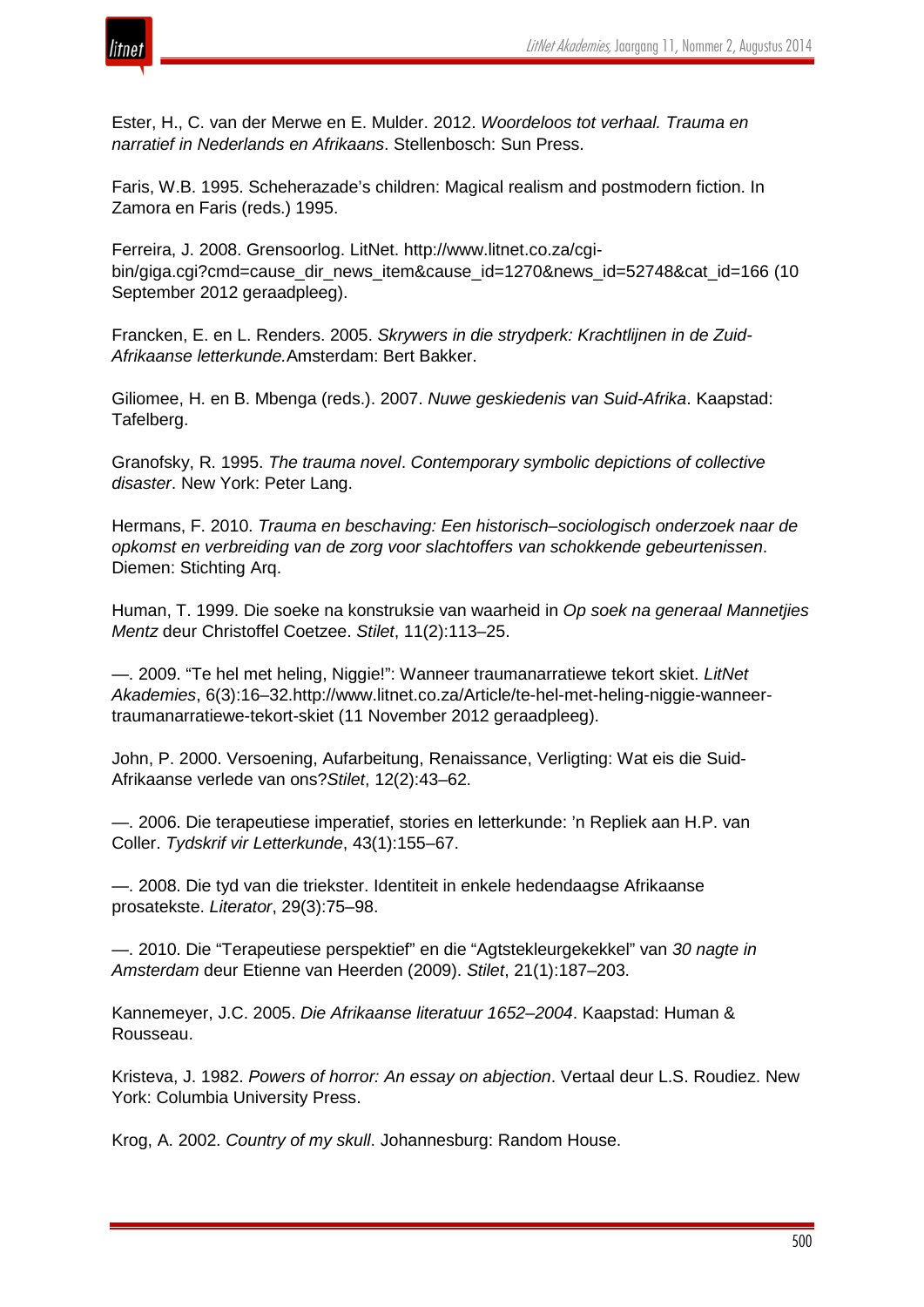

LaCapra, D. 1994. *Representing the holocaust: History, theory, trauma*. New York: Cornell University Press.

—. 2001. *Writing history, writing trauma*. Baltimore: John Hopkins University Press.

Langer, L.L. 1977. *The holocaust and the literary imagination*. Yale: Yale University Press.

Meijer, M. 1996. *In tekst gevat. Inleiding tot een kritiek van representatie.* Amsterdam: Amsterdam University Press.

Metz, J. 2012. Reading the victimizer: Towards an ethical practice of figuring the traumatic moment in holocaust literature. *Textual Practice*, 26(6):1021–43.

Ohlhoff, H. 2003. Oorlog en poësie. Primêr 'n Celliers-perspektief. *Tydskrif vir letterkunde*, 40(1):76–96.

Pakendorff, G. 2013. *LitNet Akademies*-resensie-essay: Gunther Pakendorf lees *Woordeloos tot verhaal. Trauma en narratief in Nederlands en Afrikaans*. *LitNet Akademies*. http://www.litnet.co.za/Article/litnet-akademies-resensie-essay-guntherpakendorf-lees-woordeloos-tot-verhaal (5 Junie 2013 geraadpleeg).

Pretorius, F. 1999. *Op soek na generaal Mannetjies Mentz* histories beoordeel. *Tydskrif vir Letterkunde*, 37(3/4):1–17.

Renders, L. 1999. Tot in die hart van boosheid: twee resente Afrikaanse romans oor die Anglo-Boereoorlog.*Literator*, 20(3):113–28.

Rigney, A. 2012. Reconciliation and remembering: (How) does it work? *Memory Studies*, 5(3):251–8.

Roos, H. 1998. Perspektief op die Afrikaanse prosa van die twintigste eeu. In Van Coller (red.) 1998.

Roth, M.S. 2012. *Memory, trauma, and history*. *Essays on living with the past*. New York: Columbia University Press.

Smuts, J. 2009. Die destabilisering van binêre geslagsopposisies by wyse van magiese realisme in Reza de Wet se drama *Breathing in*. Ongepubliseerde MA–verhandeling, Universiteit van Pretoria.

Swanepoel, E. 1998. Waarheid en versoening: Representasies van die Suid-Afrikaanse oorlog (1899–1902) in Afrikaanse, Engelse en Nederlandse fiksie. *Stilet*, 10(2):63–75.

Tal, K. 1996. *Worlds of hurt: Reading the literatures of trauma*. Cambridge: Cambridge University Press.

Van Coller, H.P. 1995a. Tussen parodie en nostalgie: Die Afrikaanse prosa in die jare negentig. Deel I. *Tydskrif vir Geesteswetenskappe*, 35(3):197–208.

—. 1995b. Tussen parodie en nostalgie: Die Afrikaanse prosa in die jare negentig. Deel II. *Tydskrif vir Geesteswetenskappe*, 35(3):271–79.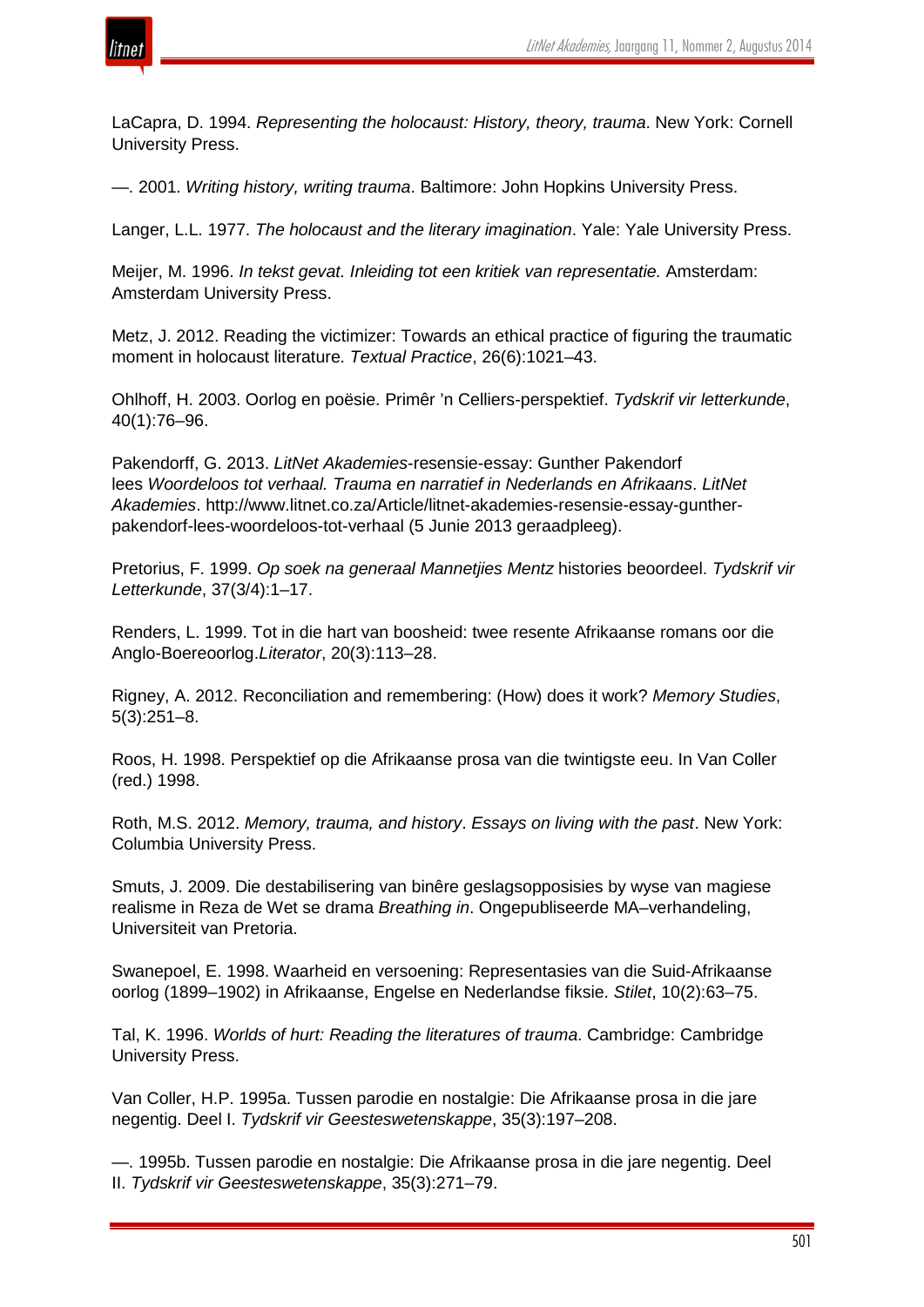

—. 1997. Die waarheidskommissie in die Afrikaanse letterkunde. *Stilet*, 9(2):9–21.

—. 2002. Prosakroniek 1998–2000: Skrywers op die tweesprong. *Tydskrif vir Geesteswetenskappe*, 42(4):304–20.

—. 2003. Die gesprek tussen C.M. van den Heever se werk en enkele moderne Suid-

Afrikaanse romans. *Literator*, 24(1):49–68.

—. 2005. *Anderkant die stilte* (André P. Brink) en die verwerking van trauma. *Tydskrif vir Letterkunde*, 42(1):117–33.

—. 2006. Het magisch realisme in enkele recente Afrikaanse romans. *Werkwinkel*, 1(1):101– 15.

—. 2011. Die representasie van die verlede in verteenwoordigende Afrikaanse prosawerke: Voorstelle vir 'n tipologie. *Tydskrif vir Geesteswetenskappe*, 51(4):680–97.

Van Coller, H.P. (red.). 1998. *Perspektief en profiel: 'n Afrikaanse literatuurgeskiedenis*, Band 1. Pretoria: J.L. Van Schaik Uitgewers.

Van den Berg, C. 2011. Collective trauma in modern Afrikaans fiction. Referaat gelewer by die Trauma: Theory and Practice-kongres, 14–16 Maart, Praag, Tsjeggië. http://www.interdisciplinary.net/wp-content/uploads/2011/02/bergtpaper.pdf (11 November 2012 geraadpleeg).

Van der Merwe, C.N. 1999. Verhale oor die Anglo-Boereoorlog. *Literator*, 19(3):85–97.

—.2007. 'n "Terapeutiese perspektief" op Etienne van Heerden se *In stede van die liefde* (2005). *Stilet*, (19)1:103–14.

—. 2010. Repliek op Philip John se artikel "Die 'Terapeutiese perspektief' en die 'Agtstekleurgekekkel' van *30 nagte in Amsterdam* deur Etienne van Heerden (2009)". *Stilet*, 22(1):204–9.

Van der Merwe, C.N. en P. Gobodo-Madikizela. 2008. *Narrating our healing: Perspectives on working through trauma*. Newcastle: Cambridge Scholars Publishing.

Van Heerden, E. 1998. Oppas vir goedkoop nostalgie. *Die Burger*, 1 Oktober.http://152.111.1.87/argief/berigte/dieburger/1998/10/01/11/4.html (2 Maart 2013 geraadpleeg).

Van Zyl, W. 1999. "Mannetjies Mentz" lieg op voortreflike wyse 'n skokkende waarheid. *Die Burger,* 4 Oktober, bl. 11.

Visagie, A. 1997. Subjektiwiteit en geskiedenis in Etienne van Heerden se *Casspirs en Campari's*. *Stilet*, 9(1):109–26.

Wessels, A. 2011. Die Anglo-Boereoorlog (1899–1902) in die Afrikaanse letterkunde: 'n Geheelperspektief. *Die Joernaal vir Transdissiplinêre Navorsing in Suider-Afrika*, 7(2):185– 204.